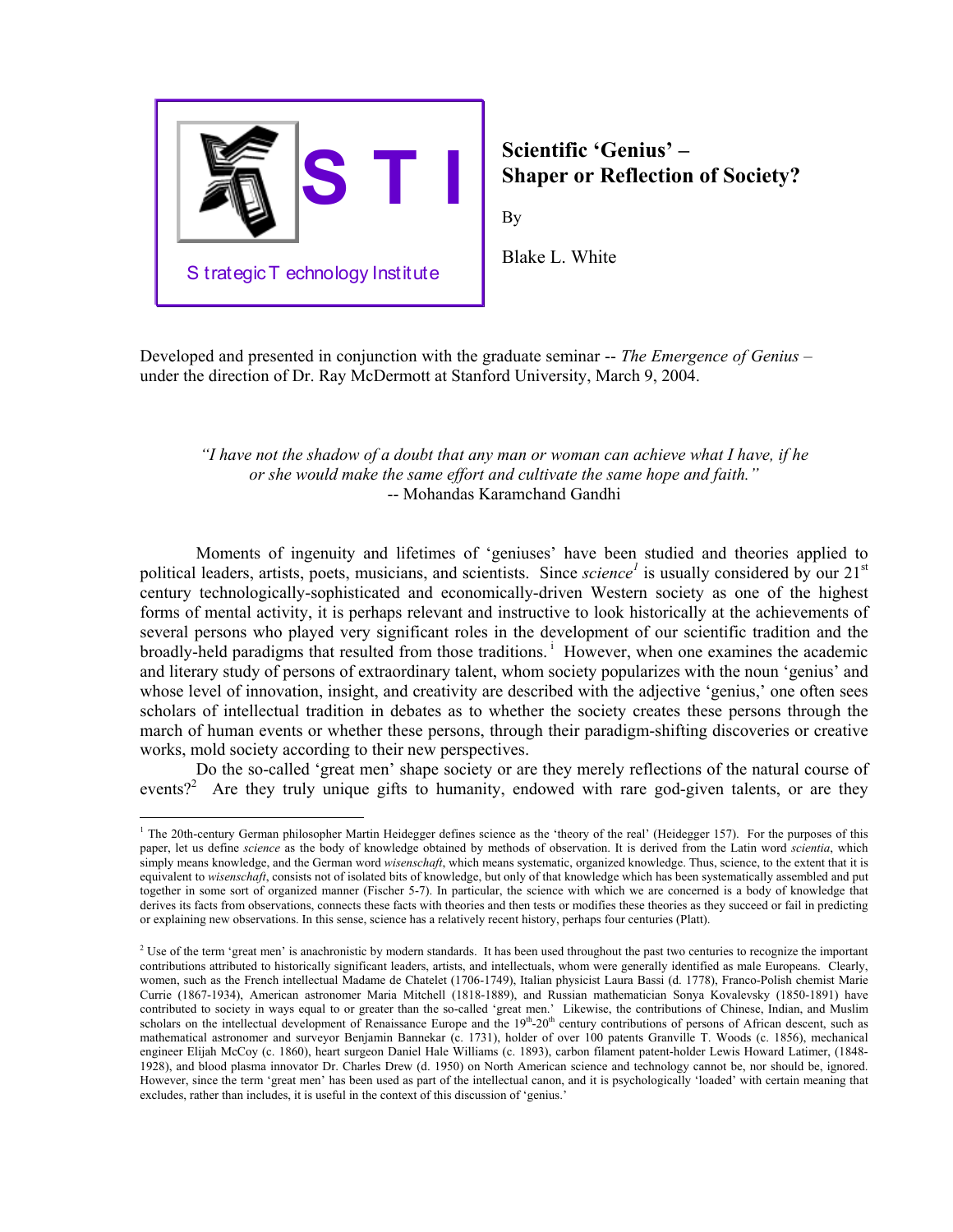exquisite products of a society's values, social interactions, economics, and worldview? One is often forced into placing these persons of genius into one or the other classification of either socially nurtured talent, which reflect a cultural era, or specimens of supernatural qualities, which derive from nature. But need that be the case? There is a school of thought, voiced by Ralph Waldo Emerson and George Plekhanov that comfortably rationalizes the dichotomy of nature versus nurture and the debates between the proponents of cultural reflection versus those advocating independent societal impact. When one examines the significance of acts of ingenuity and the legacy of so-called 'geniuses,' one recognizes genius as both resulting from the society and providing important foundations for the advancement of society. While this *representative* framework debunks the myth of the solitary genius, in the spirit of Blaise Pascal, it recognizes and celebrates the heroic aspects of great minds as role models for future great minds.

While many persons of significant ability have contributed to the Western scientific tradition, an examination of the commonalities, differences, and mythologies surrounding a few key icons of the major historic scientific and technological eras offer vivid examples of representation and influence. Let us examine the modern icon of the 'Atomic Age,' Albert Einstein. It is also helpful to contrast two Renaissance symbols – Galileo and Leonardo da Vinci – and question why one meets the modern definition of 'genius' and the other does not. Finally, ancient contrasts between the intellectual Plato (through his alter ego Socrates) and the first recorded multi-talented engineer -- Imhotep, architect of the first pyramid -- allow for the exploration of differences between thinkers and doers. In each case, the lives and works of these men provide useful instruction in the pain associated with paradigm shifts, the manner in which they became iconic indicators of their respective eras, and how legend and promotion served to embellish and solidify their images in time.<sup>[3](#page-1-0)</sup>

# **Characterizing 'Genius'**

*Genius* is defined as exceptional or transcendent intellectual power or one who possesses such.<sup>[4](#page-1-1)</sup> It is derived from the Latin *genius*, which was a deity of generation and birth; a guardian spirit.<sup>5</sup> The Arabic *jinniy* likewise was a spirit in Moslem legend, capable of exercising supernatural influence over men.<sup>[6](#page-1-3)</sup>

In modern usage, the word 'genius' has been over-extended and sloppily applied. Americans think of great scientists, such as Albert Einstein and great inventors, such as Thomas Edison, but we also apply the term genius to superstar athletes, pop musicians, media moguls, crafty politicians, Wall Street manipulators, and billionaire technologists. Popular magazines publish annual lists of the 'best and brightest' geniuses. They are often thought of in terms of their output, inventions, or economic wealth. Business success and the ability to outwit the competition are sometimes equated with 'genius.' For example, David Granger, the publisher of **Esquire**, sees modern geniuses as rebels and radicals who are going against the grain, producing miracles in defiance of convention and generally representative of the

 $\overline{a}$ 

<span id="page-1-0"></span><sup>&</sup>lt;sup>3</sup> The focus on these five men who have contributed to Western tradition is not meant to diminish the significant contributions of women, nor those of other great civilizations and ethnic groups. For completeness, it is important to note that advanced urban civilizations unfolded independently in multiple centers across the ancient world. A pattern of Neolithic settlements coalescing into centralized kingdoms based on intensified, hydraulically-enabled, agriculture occurs at least six times in different sites: Mesopotamia (modern Iraq) after 3500 BCE, Egypt after 3400 BCE, Indus River Valley after 2500 BCE, along the Hwang Ho (Yellow River) after 1800 BCE, Mesoamerica after 500 BCE, and South America after 300 BCE (McClellan 32). However, an examination of these men helps to demonstrate how Western society defines 'genius' and uses the term for its own purposes.

<span id="page-1-1"></span><sup>4</sup> American Heritage Dictionary

<span id="page-1-2"></span><sup>5</sup> American Heritage Dictionary

<span id="page-1-3"></span><sup>6</sup> American Heritage Dictionary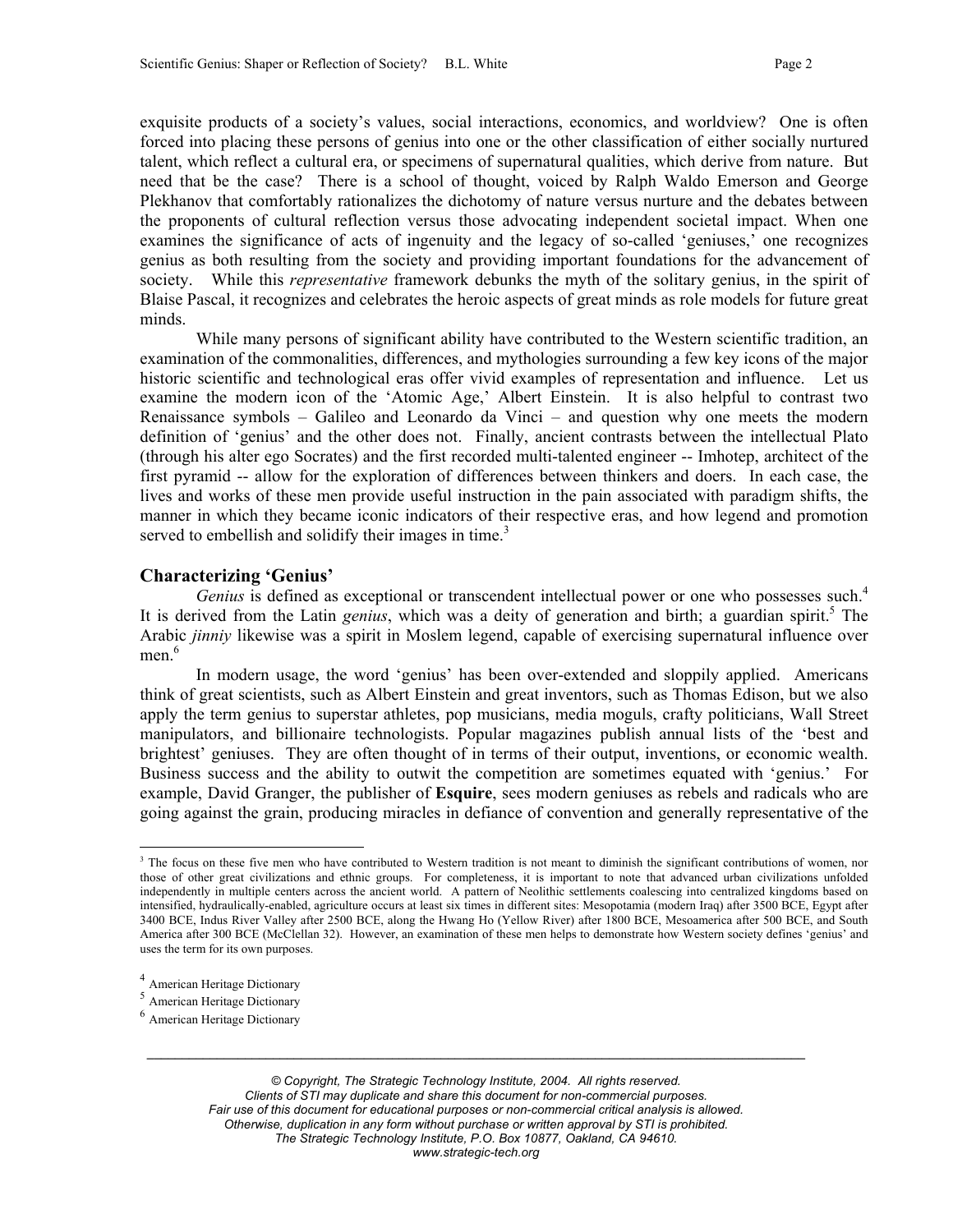tenor of our times" (Granger 26). Technical and management trade journals give strategies for 'thinking like a genius' and seek to analyze the creativity of Leonardo and Mozart, the ability to view problems through different paradigms like Einstein, and the trial-and-error methodology of Edison. Would-be geniuses are encouraged to look at problems differently, think in opposites and metaphors, make thoughts visible, produce many works with novel combinations of materials and approaches, force relationships, and be willing to take big risks (Michalko 125-129).

Over the past 300 years, Western society has come to think of geniuses as those individuals who exhibit an extreme focus on a set of problems or mysteries, whose focus results in a justification of their exceptionality. Honore de Balzac portrayed genius in a class above others, "To most biographers the head of a man of genius rises above the herd as some noble plant in the fields attracts the eye of a botanist in its splendor" (Balzac 4). Francis Galton believed that, "Most great men are vigorous animals, with exuberant powers, and an extreme devotion to a cause" (Galton 164). Balzac characterized genius in his character Louis Lambert as having an intense focus and inner contemplation. In Balzac's view, Louis had, "…a sort of appetite which nothing could satisfy, …a passion for knowledge,… [one who] transferred all his activities to thinking, as others throw all their life into action." Lambert had "the gift of summoning to his aid at certain times the most extraordinary powers, and of concentrating all his forces on a given point," according to Balzac. Persons of extraordinary talent, deemed geniuses, have creative insight and inspiration, are often multi-talented, and produce exceptional accomplishments. In the mold of Aristotle, Balzac's Lambert devoured books of every kind, fed indiscriminately on religious works, history, philosophy, and physics. Geniuses are also thought of as, at a minimum, eccentric, and in the extreme, mad. Balzac portrays Lambert as having difficulty dealing with the ordinary,

"…almost in rags and absorbed in reading…he found it very hard to submit to college rules, to walk in the ranks, to live within the four walls of a room where eighty boys were sitting in silence on wooden forms each in front of his desk. Taught at last by cruel experience, he was obliged to 'look after his things,' to use the school phrase. He was forced to take care of his locker, his desk, his clothes, his shoes; to protect his ink, his books, his copy-paper, and his pens from pilferers; in short, to give his mind to the thousand details of our trivial life —while they were overlooked by a boy of the highest promise, who, under the hand of an almost divine imagination, gave himself up with rapture to the flow of his ideas" (Balzac 26-27)

Cesare Lombroso cites Aristotle's observation that, "many persons become poets, prophets, and sybils, and like Marcus the Syracusan, are pretty good poets while they are maniacal; but when cured can no longer write verse" (Lombroso 2). Likewise Lombroso cites Pascal's observation that, "extreme intelligence was very near to extreme madness," and Diderot's, "…how near are genius and madness" (Lombroso 3). Modern popular literature and films also depict a schizophrenic John Walsh, in *A Beautiful Mind*, and an insane mathematics professor and his increasingly unstable daughter in the play *Proof*.

When one surveys the polarized arguments of what makes a so-called 'great man,' one notices a substantial shift in Western thinking from 'genius' as a momentary flash of inspired innovation, which was popular in the Renaissance, to one where a unique person occupied a pedestal defined and maintained by society. Ray McDermott notes that, "By 1750, the genius was a position, a socially recognized identity, in European society." A more insidious implication of the institutionalization of ingenuity in the persona of a 'genius,' was how it served to exclude equally talented practitioners and highlight the achievements of a sole genius, whether deserved or not. McDermott goes on to observe that, "Once the throne was built, it had to be filled. If there were no geniuses available, the throne had to be filled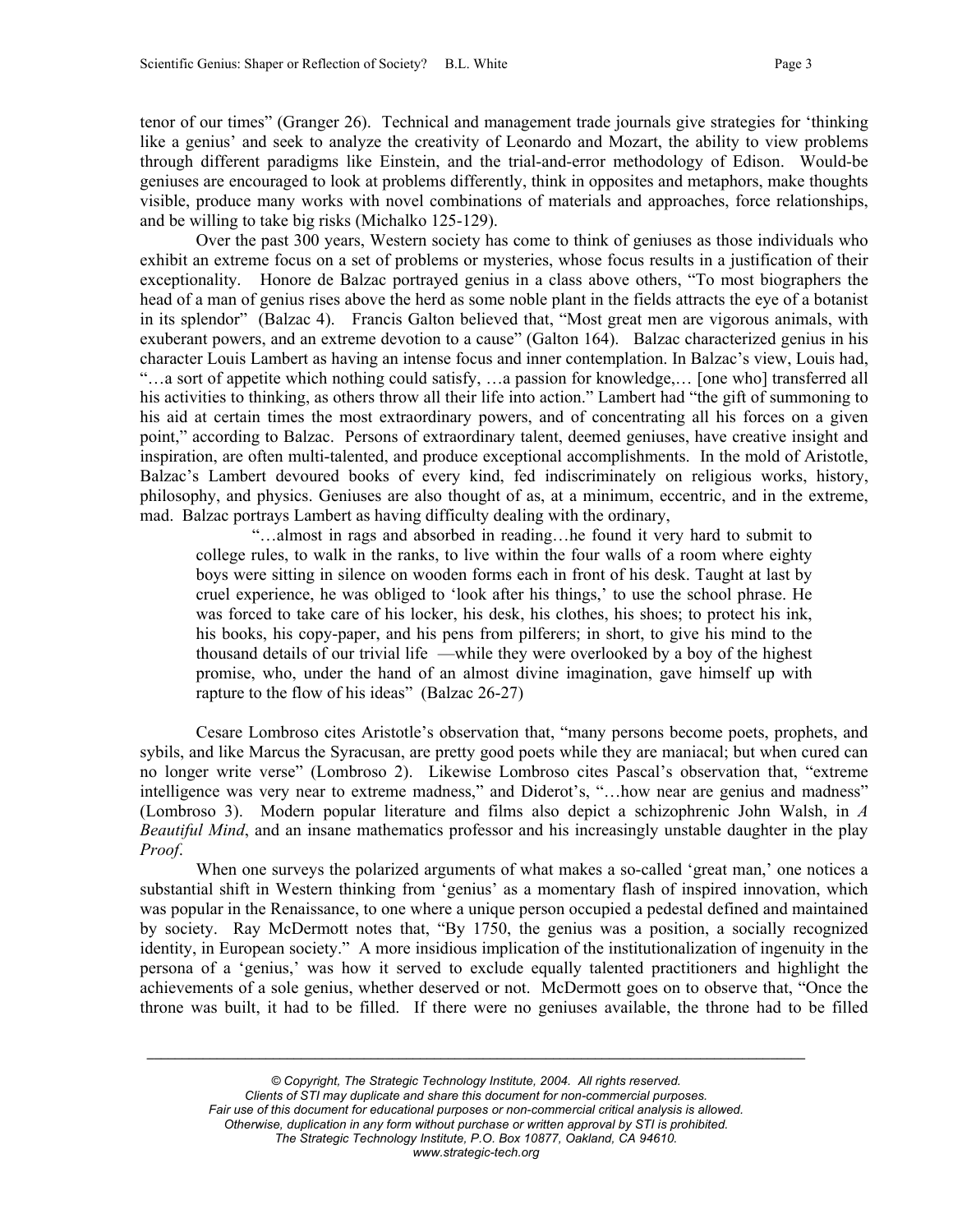nonetheless; if there were a plethora of geniuses available, one person had to be put on the throne nonethemore" (McDermott 2).

Even if one acknowledges the praiseworthy accomplishments of geniuses,  $18<sup>th</sup>$  century intellectuals wondered about the source of genius. In 1711, Joseph Addsion attributed the "prodigies of mankind" to the "strength of natural parts, and without any assistance of art or learning, have produced works that were the delight of their own times and the wonder of prosperity" (Addison 282). Others espousing the innate uniqueness or a natural source of genius included Thomas Carlyle and Francis Galton. Galton, who was the cousin of Charles Darwin, argued in 1865 for the hereditary basis for talent and character (Galton 157-158). Carlyle spoke of a man's works resulting from "utmost conscious exertion and forethought" that grows from "the unknown deeps in him." "Whatsoever is truly great in him springs-up from the inarticulate deeps" (Carlyle 108-112). Balzac referred to "an Academician [as] a great man in embryo." The naturalists' philosophy of innate intelligence lasted well into the 20<sup>th</sup> century with Stanford's Lewis Terman, who took Alfred Binet's intelligence tests to the extreme of encouraging a eugenics movement (Terman 318).

Alternatively, a more socially derived attribution of genius was argued by Adam Smith (1723- 1790), who commented that, "Genius…is not, upon many occasions, so much the cause as the effect of the division of labour. The difference between the most dissimilar characters, between a philosopher and a common street porter, for example, seems to arise not so much from nature as from habit, custom, and education" (Smith 14). However, the social theorists, as well, took their criticism of the role of the individual 'genius' too far. For example, Leslie White argued that, not only is the great man understood as an effect or manifestation, rather than as a prime mover, he believed that, "It is not the abundance of 'geniuses' that produces the 'high tides of human affairs'…an idiot or a goose can accomplish it [great periods of cultural development] just as well. It is not high or low levels of ability that is significant in such contexts; it is being strategically situated in a moving constellation of events" (White 232).

# **Framework for a More Balanced View of 'Genius'**

Need we force the concept of 'genius' into one or the other polarized classifications of either socially nurtured talent, which reflect a cultural era, or specimens of supernatural qualities, which derive from nature? At least three leading philosophers of the period 1650-1900 argued against the designation of 'genius' as some rare, innate, solitary, intellectual oddity. From the early  $20<sup>th</sup>$  century Marxist philosophy of George Plekhanov (1857-1918), to the earlier observations of Ralph Waldo Emerson (1803-1882), and the yet earlier humble protestations of Blaise Pascal (1623-1652), acknowledge the extraordinarily talented leaders, artists, inventors, and discoverers, and recognize their talent as both resulting from society and impacting the course of Western society's development.

Blaise Pascal's work on the geometry of conic sections, calculus, probability theory, the vacuum, and an early form of a counting machine earned him notable and well-deserved accolades throughout Europe in the 1650s (McDermott 6). As a deeply religious man, Pascal had difficulty accepting praise, since it conflicted with his sense of humility. He held a 'double conception' of institutional genius in the service of God. As such, Pascal was thankful of the gift of great intellect, but felt it was less worthy than charity. He recognized genius, but argued that society should not make it too sacred or too unique, because it comes from fortuitous circumstances and is positioned as significant by human institutions (Pascal 74-75). "You have nothing naturally that is superior to them. If the public conception elevates you above the run of mankind, let the other humble you and keep you in a perfect equality with all mankind; for that is your natural state" (Pascal 75).

Ralph Waldo Emerson sought the democratization of genius. According to McDermott, "*Representative* is the appropriate political term for Emerson's genius. Emerson's genius, as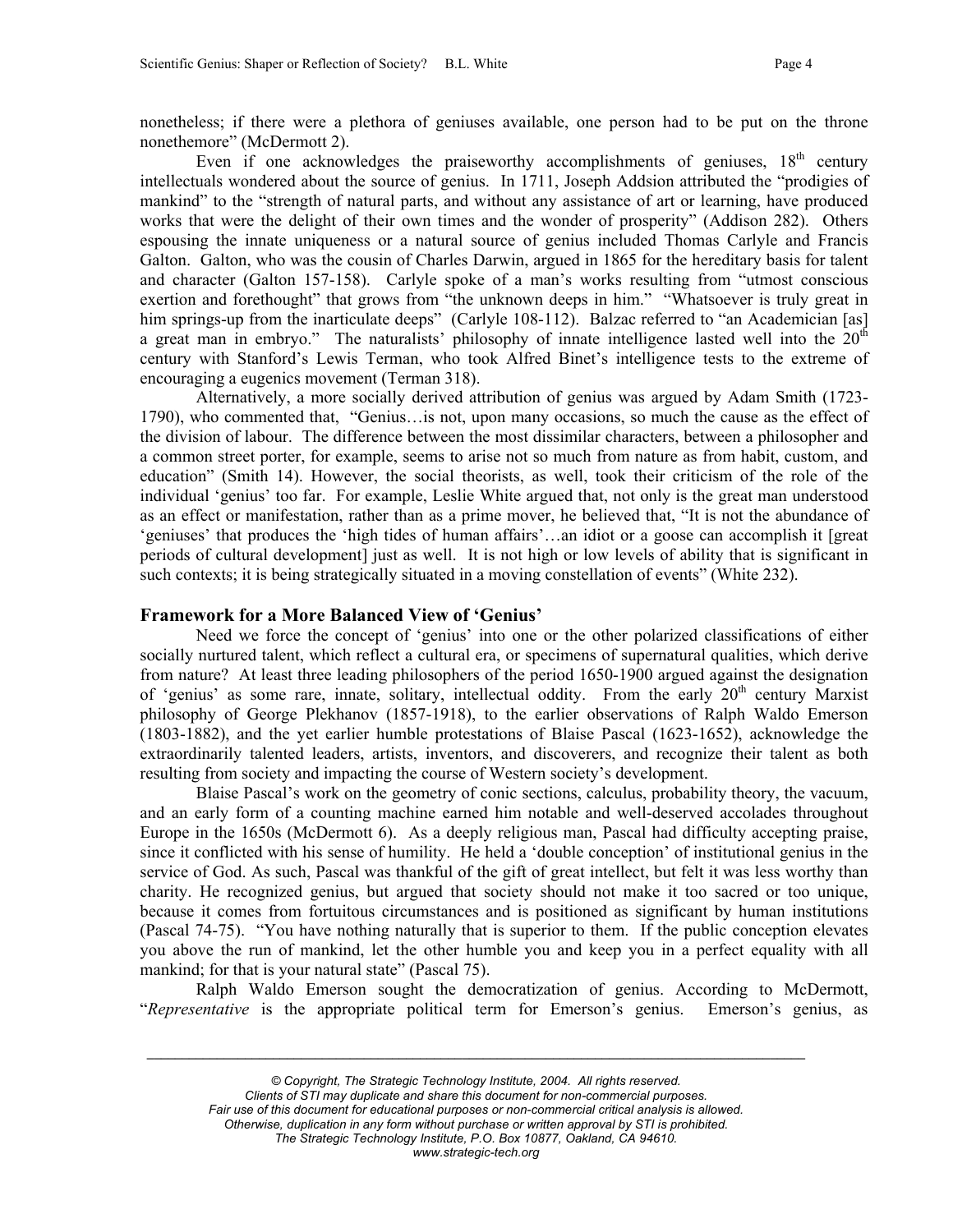representative, seeks new connections, not to stand above others, but to go deeper into what joins them." "Writing for a new American democracy that promised individuals the conditions for growth that would allow further growth for all," notes McDermott, "Emerson's genius is a fully attractive character that celebrates less the individual bearer of genius and more the people who delegate a representative of their wisdom" (McDermott 15). According to Emerson, "He is not only representative, but participant" (Emerson 17). As an example, Emerson cited Napoleon as, not only the product of his powerful will, but also a culmination of the will of the people of Revolutionary France (Emerson 213-221).

George Plekhanov saw genius as a function of socio-economic relationships. According to McDermott, the heroic genius of Plekhanov is "the great beginner who reports inevitably to the most pressing local constraints and possibilities" (McDermott 17). True to his Marxist philosophy, Plekhanov remarked,

"A great man is great not because his personal qualities give individual features to great historical events, but because he possesses qualities which make him most capable of serving the great social needs of his time, needs which arose as a result of general and particular causes" (Plekhanov 176).

To Plekhanov, the individual actions of great men, being products of historical trends, can change the specific character of the trend, but not the trend itself. They are participants in the trend and reflections of it. Or, as McDermott interprets Plekhanov, "The genius should run ahead of society, but, comes from the society. The genius is raised by the times, running ahead of the times, and reinserting advances into the evolution of the times (McDermott 17).

The balanced philosophical frameworks of Plekhanov and Emerson, plus the cautionary humbleness of Pascal, can be demonstrated by examining the works, lives, societies, and myths surrounding a few of the scientific world's 'great men.'

# **Notable Works of 'Geniuses'**

Regardless of which theory one subscribes to, the achievements of great ingenuity are remarkable and the results from an intense focus of energy and intellect. Emerson observes that, "…they seem to fascinate and draw to them some genius who occupies himself with one thing, all his life long. The possibility of interpretation lies in the identity of the observer with the observed" (Emerson 16). Emerson continues by acknowledging the respect due these persons, "Mankind have in all ages attached themselves to a few persons who either by the quality of that idea they embodied or by the largeness of their reception were entitled to the position of leaders and law-givers" (Emerson 24). In large measure, according to Plekhanov, "…these individuals possess more or less talent for making technical improvements, discoveries and inventions" (Plekhanov 165).

"A great man is a beginner precisely because he sees further than others and desires things more strongly than others. He solves the scientific problems brought up by the preceding process of intellectual development of society; he points to new social needs created by the preceding development of social relationships; he takes the initiative in satisfying these needs. He is a hero. But he is a hero not in the sense that he can stop or change the natural course of things, but in the sense that his activities are the conscious and free expression of this inevitable and unconscious course. Herein lies all his significance; herein lies his whole power. But this significance is colossal, and the power is terrible" (Plekhanov 176).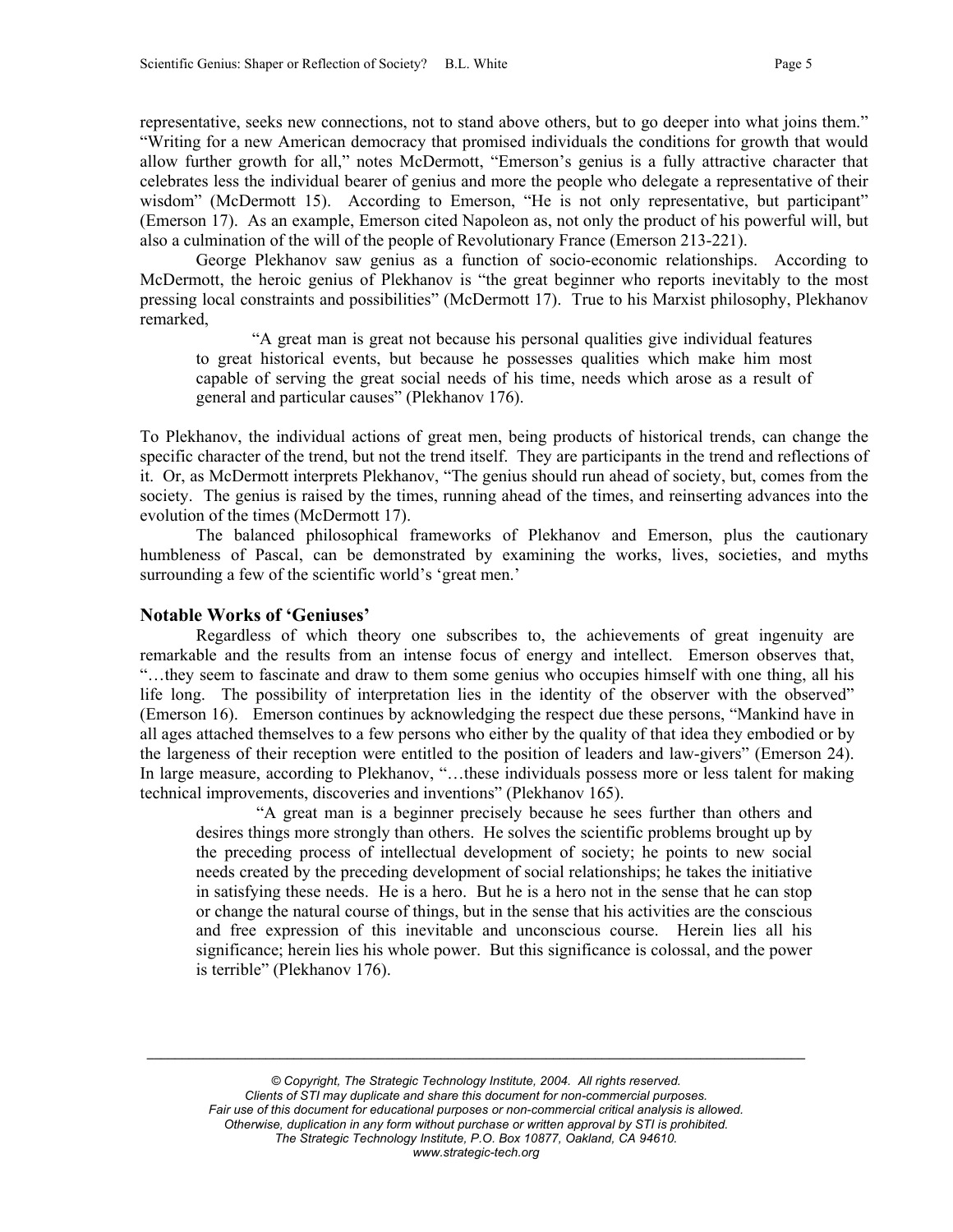Let us examine the colossal impact of a few 'great men,' or 'great minds,' of science over a very broad range of history. By doing so, one sees the development of socially-driven engineering in Imhotep's ancient Egypt lead to the foundations of Greek natural philosophy and intellect, to the Renaissance's legacy of valuing the science of Galileo over the engineering of Leonardo, and finally, in our modern era, observing how the works of Einstein and his contemporaries became institutionalized as government-sponsored "Big Science" and popularized as part of our culture. In each of these cases, the 'geniuses' and their ingenuity are products of their respective societies and important contributors to the growth and development of our scientific tradition. While these works deserve to be celebrated, one should also notice that they were the culmination of previous, sometimes equally innovative, works. The difference seems to be one of retrospective admiration, and recognition of the importance of publicity and mass popularization.

One of the most significant events of the  $20<sup>th</sup>$  century was the overthrow of the Classical worldview, that was anchored by the framework of Newton and Descartes. This harmonious world of absolute space and time and indivisible atoms was shattered by an 'Einsteinian Revolution,' which ushered in an age of no absolutes in favor of uncertainty and probabilities, the duality of particles and waves, the transformation of matter and energy, and for the first time, the threat of total annihilation. While Albert Einstein (1879-1955) was by no means a singular contributor to this 'Atomic Age,' he combined existing concepts in novel ways to produce a major paradigm shift in both scientific and social thinking.

Einstein was the son of an unsuccessful businessman, and, atypical of the genius stereotype, he exhibited no precocious talents and dropped out of high school. He attended the Federal Polytechnic School in Zurich. After college he was refused a position as a schoolteacher because of his Jewish ancestry, so Einstein took a minor position in the Swiss patent office. He was then able to have enough time to earn a doctorate from the University of Zurich in 1905 (McClellan 345).

In 1905, Einstein published a series of extraordinary papers that would shake the foundations of modern physics. His *Special Theory of Relativity* concerned uniform motions in space and time and by 1915, he published on the *General Theory of Relativity*, which dealt with gravity and accelerated motion (McClellan 346). Einstein argued that space was warped due to the gravitational forces of heavy bodies. He was also a major contributor to the field of quantum mechanics and particle physics, having published a 1905 paper on the photoelectric effect. In these papers, Einstein argued that light comes in discrete bundles instead of waves. This led to an understanding of the inherent uncertainty and probabilistic limits of nature, rather than the earlier deterministic mechanical model of the atom (McClellan 346-347). As Bernard Cohen cites, "It is a measure of Einstein's greatness that at the time when he was inaugurating the revolution in relativity, he was also making fundamental contributions to quantum theory" (Cohen 422).

Three hundred years earlier, Galileo Galilei (1564-1642) was born in Pisa and raised in Florence. His father served the Medicis at court as a musician. Galileo attended medical school at the University of Pisa and secretly studied mathematics. Through patronage connections, he taught mathematics at the University of Pisa and the University of Padua. These low status, low paying jobs also aggravated him, since he had no love for teaching students and felt that it detracted him from his research. This disgruntled, undistinguished professor at a second-rate university stumbled onto the telescope in 1609, which would be the vehicle for his fame (McClellan 223-224).

Though Hans Lipperhey of Holland invented the telescope in 1608, Galileo improved upon the design of what was, in essence, a spyglass, increasing its magnification to 30x and turned it toward the heavens. The new celestial world he discovered included the mountains of the moon, sunspots, four of Jupiter's moons, and a myriad of new stars. His findings were based on careful protracted observations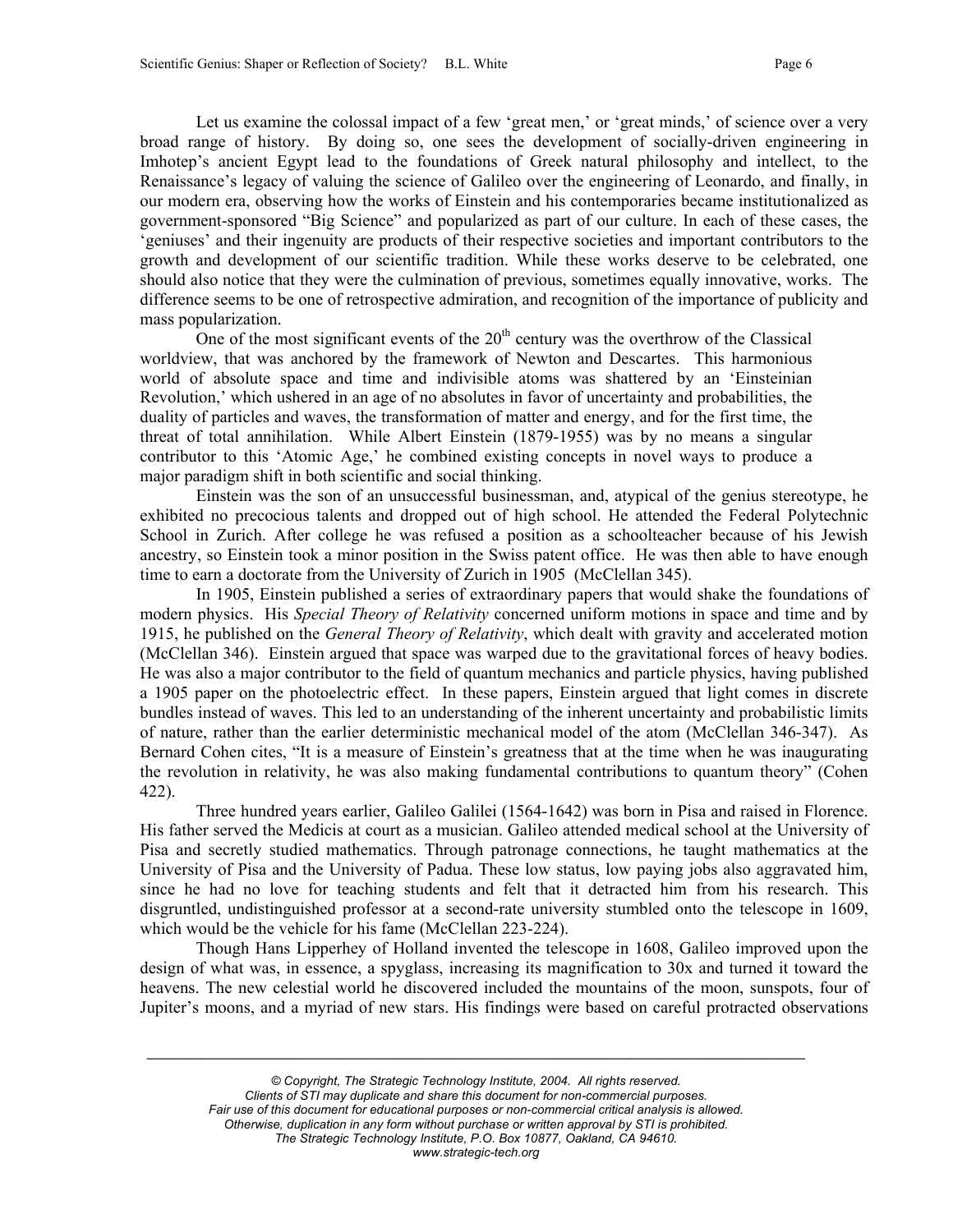that led to the acceptance of the telescope as a legitimate tool in astronomy (McClellan 224). "As a result, Galileo's marvelous discoveries soon became incontrovertible, and they brought forth the question of the true system of the world," notes McClellan and Dorn. In addition, as Cohen remarks, " He was one of the first major scientists who made experiments an integral part of science, along with mathematical analysis. In fact, his combination of experimental technique and mathematical analysis has quite properly earned him a place as a founder of the scientific method of inquiry" (Cohen 142).

Leonardo da Vinci (1452-1519) is perhaps the most famous figure of the Renaissance, due to the popular knowledge of his paintings, more than the knowledge of his achievements in science and engineering. Born as the illegitimate son to notary in Vinci, Leonardo apprenticed to the artist and goldsmith, Verrocchio, in Florence. He also freelanced as an artist, sculptor, civil engineer, and military engineer during his life in Milan, Venice, Rome, and Pisa. In a letter to Duke Lodovico Sforza, seeking employment, Leonardo bragged of the wide range of his engineering capabilities including: construction or bridges, tunnels, canals, trellis work and ladders, drainage of moats, production of cannon, armored wagons, mortars, dart throwers, machines for throwing fire, and "infinite apparatus for offense and defense." During times of peace, he offered Sforza skills at building public and private edifices, conduits for water, sculpture in marble, bronze, and terra cotta, and in painting, "…that which is possible to do, I can do as well as any other, whoever he may be" (DeCamp 397-398).

It is clear through an examination of Leonardo's notebooks that he was bursting with ideas. The range of mechanical problems he considered included a steam gun, multi-barreled cannon, multi-leveled city, oil press, mechanical musical instruments, textile machinery, diving suit, submarine, turret windmill, a brake with curved shoes, parachute, printing press, surveying instruments, spiral gears, lathe, crane, dredge, and a mitered canal lock (DeCamp 401). However, most of these ideas were merely drawings, not devices that he actually built. Alternatively, Leonardo's work shows how painters who were influenced by the scientific observational methods of the High Renaissance gave art greater realism, action, and emotion. In the process, the painter was elevated from mechanistic workshop artisan to creative genius.

Prior to Leonardo's revolutionary approach to realism in the High Renaissance, painters captured or created scenes as framed, symmetrical, non-fluid portraits that were devoid of realism. For example, the exact year that Andrea del Castagno painted the *Last Supper*[7](#page-6-0) is unknown, however, we know he painted it in Florence sometime between 1440 and his death, due to the plague, in 1457 (Murray 107). Leonardo was born in 1452 and, because of his innovation as a scientist and inventor, he brought an extensive understanding of anatomy, botany, optics, perspective, the behavior of nature, and the study of proportion to his art. Leonardo applied his keen observational skills and knowledge of optics and perspective to create a three-dimensional scene. He used his knowledge of human anatomy to portray detailed characters and emotional nuances. His knowledge of mechanics, dynamics, and fluids were applied to scenes in a manner that created a feeling of action.

All three innovative techniques can be found in Leonardo's *Last Supper*.<sup>8</sup> Leonardo worked on his masterpiece in 1497, some 40 years after Castagno's death. When comparing the two portrayals, one sees not only a difference in styles over the intervening 40 years, but the tremendous impact of anatomical observation, three-dimensional perspective, and, in the case of Leonardo, a distinct artistic ability to depict action and tension. Leonardo's *Last Supper* is one of the most famous works of Western art, referred to by Peter and Linda Murray as, "…the first painting of the High Renaissance" (Murray 238).

 $\overline{a}$ 

<span id="page-6-0"></span><sup>7</sup> See plate 85, Andrea del Castagno, *Last Supper*, which now hangs in the Uffizi museum (Murray 108)

<span id="page-6-1"></span><sup>8</sup> See Leonardo da Vinci, *Last Supper* (Frere 20-21)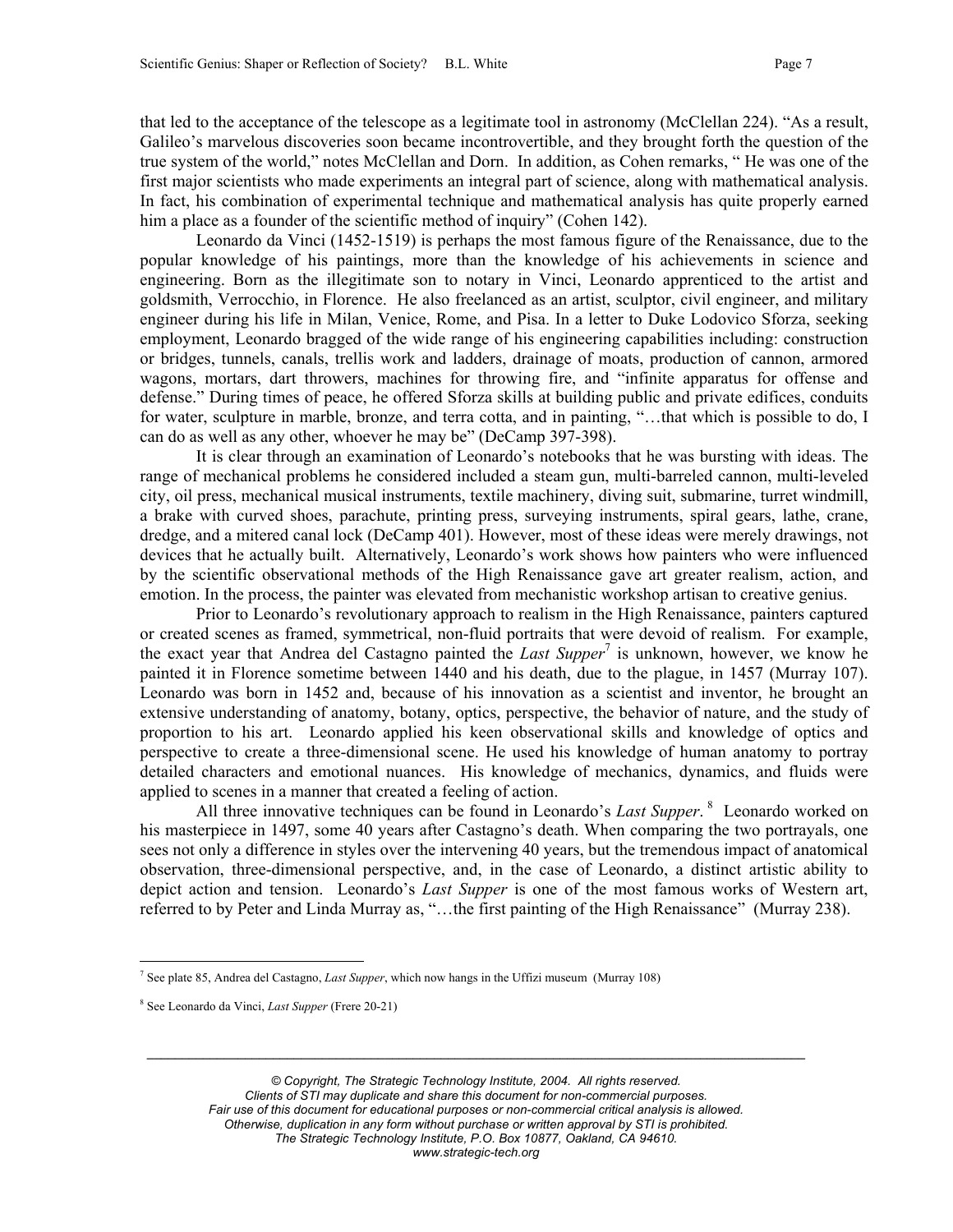Much of the modern scientific method owes its approach to the logical framework of hypothesis testing laid out by Socrates (469-399 BC) and the refinements to his philosophies by his disciple, Plato (427-347BC), and Plato's student, Aristotle (384-322 BC). <sup>9</sup> Though Socrates opened the door to examination of the inner self, he also set in motion a metaphysics and critical cross-examination of ideas that define a valid approach to seeking knowledge and a scale by which the scientific community still determines truth.

Socrates believed, and his student Plato expressed, that there is an absolute truth that can be revealed through logical philosophy, rather than the human senses. He believed that there was another world of ideas and truth around us that we could not directly touch with our human senses. Using an allegorical style, Plato argued that reality was to be found in 'ideas' or perfect 'forms,' not in the world of 'appearances'[10](#page-7-1) (Adams 11). Plato, relaying the point of view of Socrates in his **Dialogues**, affirmed the belief that real knowledge was unobtainable through the lens of the physical senses. <sup>ii</sup> To Plato absolute truth was unattainable because he believed that what we see around us is merely an image.<sup>11</sup> However, Plato separated form and content in a way that allowed the power of reason, logic, and allegory to get one closer to the truth. In the **Republic's** *Allegory of the Cave*, in which the cave represents the realm of belief or faith and the light represents the realm of truth and knowledge, Plato's philosophy of natural order holds that the ability to attain true knowledge is accomplished through a difficult path of acquisition (Adams 11).

The path that Plato recommends is a journey within the mind. Therefore, getting closer to the truth in the real world requires dealing with probabilities, natural variations, and perfect blocks of logical propositions. Platonic logical truth and unambiguous conclusions are found by following clear rules of deduction. The ascension out of the cave, from belief to knowledge, is a painful journey, but once positive movement is made, it can be seen to be a move in the right direction toward reality. When one is out of

<span id="page-7-0"></span><sup>&</sup>lt;sup>9</sup> It is important to note that much of what we know about Socrates' approach to philosophy comes from a series of conversations from other writers, notably Plato. Since Plato was a playwright, a student of Socrates, and an ardent admirer of Socrates, the historical accuracy of Socrates' words cannot be verified. For our purposes, we will assume that when Plato attributes certain beliefs and philosophies to Socrates, it may be safe to assume that Plato shares those views and perhaps has embellished them with his own philosophies.

<span id="page-7-1"></span><sup>&</sup>lt;sup>10</sup> These ideal forms were not limited to physical objects. For example, in *Symposium*, ideals went beyond physical forms and geometric proofs, but included emotional and spiritual concepts, such as love and beauty. Socrates tells how Diotima corrected his understanding of love and elevated his consciousness to a higher form of love. She explained that eros was neither beautiful nor ugly and that Socrates was in love with beauty (*Symposium* 204ab). . The ideal form of love must be looked at from the perspective of the beloved, not the lover (*Symposium* 204c). As such, according to Diotima's explanation to Socrates, the ultimate objective of all eros is beauty itself and a desire to give birth in beauty (*Symposium* 208c-209e, 210e).

<span id="page-7-2"></span><sup>&</sup>lt;sup>11</sup> Likewise, the late astronomer and Cornel professor, Carl Sagan (1934-1996), pointed out that our modern scientific method of inquiry is also based upon our senses. Since we inhabit physical space and time, phenomena outside this realm, things of the microscopic world of the interior of atoms or the macroscopic world of the universe, are beyond our physical senses. Although, one may use electron microscopes to probe the atom or radio telescopes to study the universe, we cannot escape the fact that these are merely devices that transform signals into forms that our senses can recognize (Sagan, **Cosmic Connection** 15-16). Likewise, K.C. Cole notes that, "…truth can be highly counterintuitive and sense is hardly common" (Cole 6). She explains that there is great difficulty in getting true information from what we call the 'real world,' since we only glimpse that world through patterns or signals that are created, at least in part, outside ourselves (Cole 39). Cole notes that scientists can only measure those things that are known or suspected to actually be there (Cole 48). We also miss a great deal because we perceive only things on our own scale and the sheer complexity of nature, where every part influences every other part, creating a tight weave of causes and consequences that are much too knotted to untangle (Cole 58, 77). In addition, signals make sense only in context. In a different context, the same message can have no meaning at all. Cole explains that if you send someone a message in code, but they have no way to decode it, your message has no more information than total nonsense (Cole 86). Therefore, if one understands human limitations, one will be forced to understand the limitations of science and why science alone cannot capture the breathtaking enormity of the world outside human senses. Socrates and Plato were correct -- Humans cannot know all things. Absolute knowledge depends on absolute definitions, which are inaccessible to humans (Stone 39).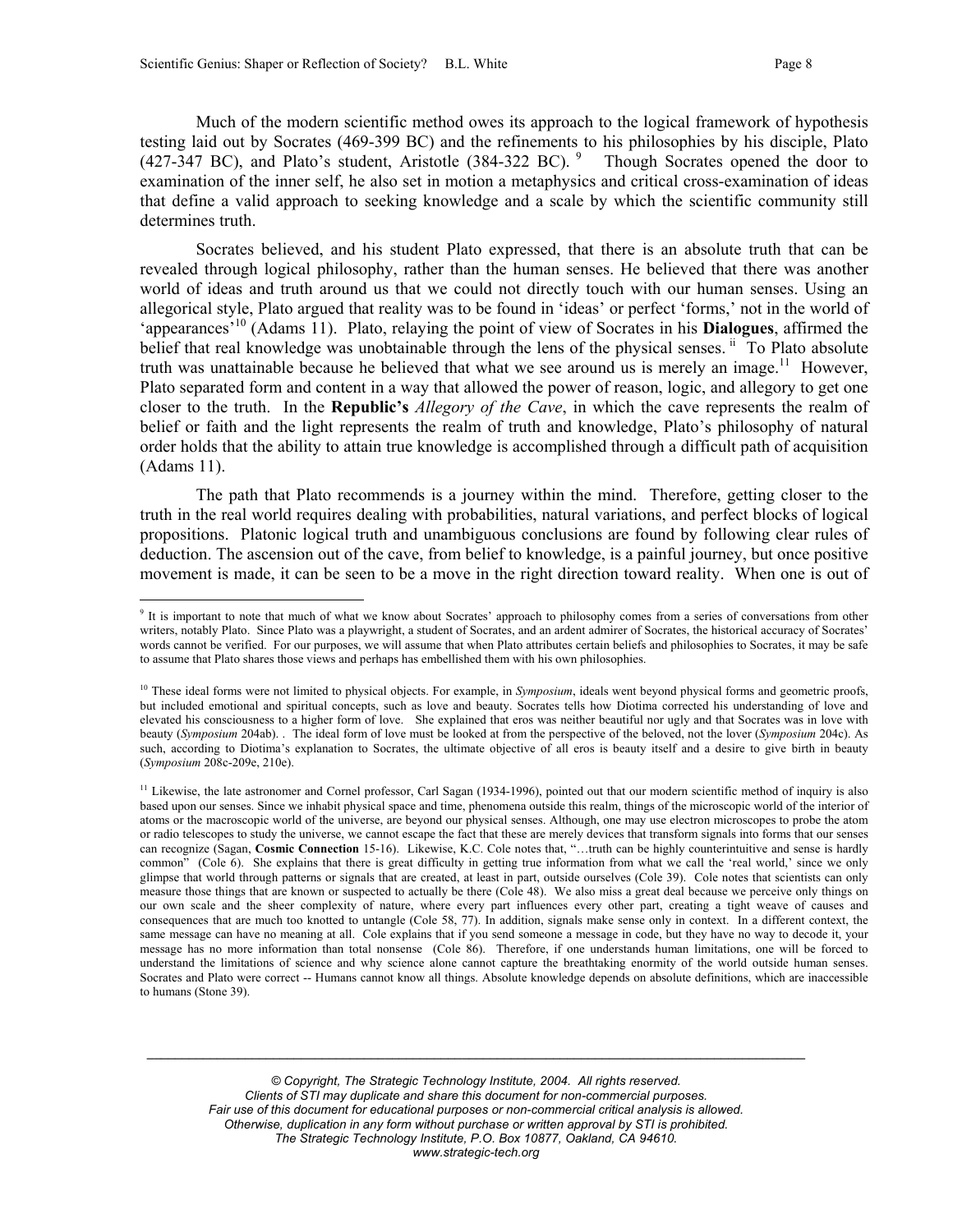the cave and one's eyes adjust to the light, there is yet another truth -- namely that the light is actually produced by the sun. Truth, in this sense, is relative to the seeker's level of knowledge. We experience this today when science makes a discovery, it seems to only peel off layers of a never-ending "ever juicier mystery," as Frank Oppenheimer called it (Cole 49). Regardless, to Plato, truth emerged through the power of reason and we observe truth as making common sense

Plato taught his pupils that a convincing proof required the following elements. First, it is essential to *define* the terms used. Secondly, it is essential to state clearly what we all agree to take for granted, e.g., that  $a+c=b+c$  if  $a=b$ . Third, it is critical to make clear, and to justify, what procedures one may invoke to define our terms or to dissect figures in order to exhibit relations between their parts. (Hogben 63).

Socrates, and by extension Plato, started with an assumption that he knew nothing for sure. However, he used a yes/no logic via cross-examination of hypotheses that sought to disprove falsehoods and, by a process of elimination, allow one to move closer to the truth. <sup>iii</sup> This Socratic interrogation, where the respondent is restricted to yes/no answers, operates somewhat in the manner suggested by Cole, "You see something and then try everything you can think of to make it go away; you turn it upside down and inside out, and push on it from every possible angle. If it's still there, maybe you've got something" (Cole 96).

While the Greek penchant for pure intellectual thought, without any specific useful end required, laid the groundwork for the future scientific method, the much older *technology*, or if one prefers engineering, is more clearly a function of societal values and directed energy.<sup>12</sup> As such, it provides a glimpse of how ancient society enshrined 'genius' as deity-inspired feats of monumental development, rather than one of human intellect alone.

The development of engineering and architecture over 5,000 years ago in ancient Egypt vividly demonstrates the extent to which technology can have practical social and religious bases.[13](#page-8-1) Unlike the Greeks, who later benefited from the advances of Egyptian and Mesopotamian scholars and who developed an abstract theory of knowledge, the Egyptians used knowledge for the practical accomplishment of goals tied to their religious worldview. <sup>iv</sup> One also finds that the most accomplished practitioners of engineering and science were accorded high status as priests and established a role model for later cult heroes. One such person was Imhotep. Other than kings, he is the earliest historical personage supported by tangible proof of his existence.<sup>1</sup>

Tradition revered Imhotep as a great architect, physician, royal scribe, and sage. Imhotep achieved such great importance that in later years he was revered as the 'patron saint' of scribes (Hornung

<span id="page-8-0"></span><sup>&</sup>lt;sup>12</sup> *Technology* is how society does things, not how it thinks of them. Suffice it to say for our use that *technology* is science plus purpose. While *science* is the study of the nature around us and subsequent development of scientific 'laws,' technology is the practical application of those laws, in sometimes non-rigorous ways, toward the achievement of some material purpose (Dorf 1).

<span id="page-8-1"></span><sup>&</sup>lt;sup>13</sup> An examination of Egyptian engineering and science, principally during the Old Kingdom (c. 2670-2150 BCE) and Middle Kingdom (c. 2040-1650 BCE), shows that religion drove the development of, and was reflected by, their monumental architecture. These architectural wonders served as a societal organizing principle and demonstrated the power of the state, which was believed to be run by either an incarnate god on earth or the son of a heavenly god. In addition, the supporting sciences, such as mathematics, astronomy, geography, and medicine all had practical purposes in support of the Egyptian religious worldview.

<span id="page-8-2"></span><sup>&</sup>lt;sup>14</sup> We know of Imhotep through the discovery in 1926 of his name and titles on the base of a statue of King Djoser who reigned at the beginning of Dynasty III (c. 2654-2635 BCE). His name recurs on temples, in books, and through the Greek translations of writings that refer to him. One Greek translation notes, "The entire Greek language will relate thy tale and every Greek will worship Imouthes [Imhotep], son of Ptah" (Morenz 250). Also, the St. Petersburg Pushkin Museum has a votive statuette of Imhotep among it collection (Strouhal 245). In addition, we know of amulets from Dynasty XXVI that commemorate Imhotep's deification (Redford 16).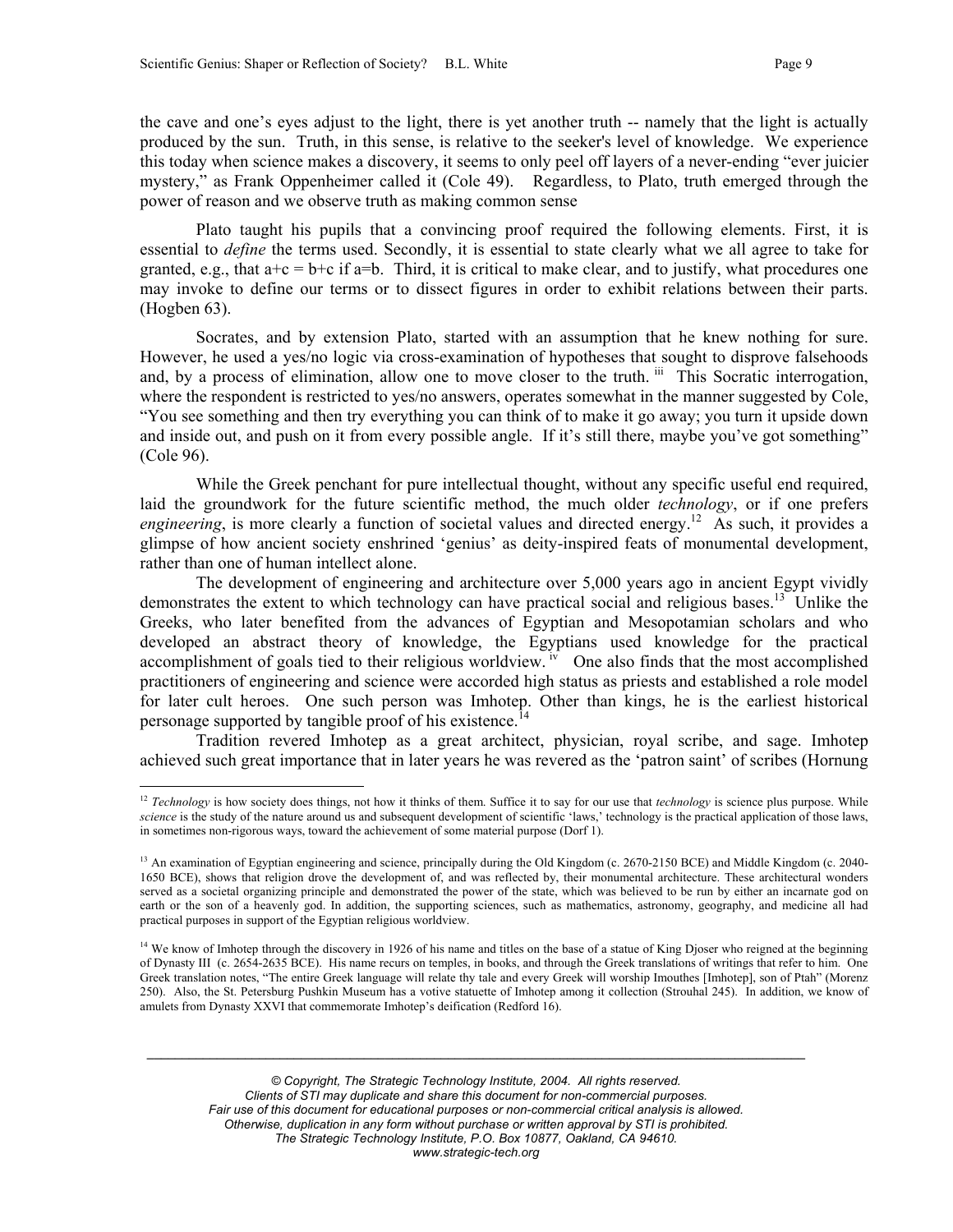<span id="page-9-4"></span>16). As his name implies – 'He who cometh in peace'[15](#page-9-0) -- Imhotep was the author of the earliest work of wisdom literature, what one might think of as works on ethics, or 'instructions in wisdom' and 'directives for life' (Morenz 111). The advice given by the senior officials who wrote the surviving five complete and seven partial texts was meant to ensure personal success in concert with the needs of the state and the norms of ancient Egyptian society. These treatises cover truth-telling, fair dealing, rules for a wellordered life, justice, wisdom, obedience, restraint, and humanity. They generally took the form of verses addressed by a father to his son or a king to an heir. These books were used as teaching texts in the schools for scribes and, at least in the cases of Imhotep and Prince Hordjedef, the authors of these ancient works were held in such high esteem that they were deified (Strouhal 31).

Among his titles were those of High Priest of Heliopolis, Chief of the Observers, and Grand Vizier. As a vizier (*tjaty*), to whom the king would delegate his own priestly functions to officials, Imhotep would have been responsible for management of the state-run economy, administrative functions of the state, and the judicial system. Dating back to the Dynasty II, the Vizierate alone was responsible to the king for proper order in the land (Hornung 21).

Imhotep was also the royal chamberlain and court physician to Djoser and in later years he was worshiped as a god of healing (Nunn 10). Sir William Osler<sup>16</sup> refers to Imhotep as, "...the first figure of a physician to stand out clearly from the mists of antiquity" (Jackson 13). He was worshiped as a medical demi-god from 2850 to 525 BCE and as a full deity from 525 BCE to 550 CE (Jackson 14). As such, the Egyptians placed him as one of only three mortals with the healing powers of the gods Amun, Thoth, Min, Horus, Isis, and Serapsis<sup>17</sup> (Strouhal 251). His image graced the Temple of Imhotep, perhaps one of the first hospitals<sup>18</sup> (Jackson 13). The Greeks came to identify him with their own Asclepius (Hornung 16). Asclepius was mentioned as a wise physician in Homer's **Iliad** and later, like Imhotep, was promoted to godhood (De Camp 23).

Imhotep is the most ancient engineer whom we know by name and inventor of the pyramid, <sup>[19](#page-9-4)</sup> which among the Seven Wonders of the Ancient World, only the pyramids survive to this day<sup>20</sup> (De

 $\overline{a}$ 

<span id="page-9-5"></span><sup>19</sup> Djoser's Third Dynasty successors built other step pyramids. At Meidum, a pyramid with eight steps was built. At some later stage, perhaps in the reign of the Fourth Dynasty king Sneferu, the steps themselves were filled in with stone packing and then faced with white limestone, producing the first true pyramid shape (Saggs 52). Following Sneferu, Khufu (c. 2589-2566 BCE) institutionalized the practice of architecture and the skilled crafts associated with engineering to such a level, unparalleled even by modern standards, which the Great Pyramid at Giza could be built. Consider the immensity of the Great Pyramid that sits on the west bank of the Nile just above Cairo. It is the largest stone structure ever built. "The cathedrals of Florence, Milan, St. Peter's at Rome, St. Paul's in London, and Westminster Abbey could all be placed at once on an area the size of its base," according to L. Sprague De Camp (De Camp 24). Except for the Great Wall of China, it was the largest single human construction of antiquity (De Camp 25). It required 94 million cubic feet of masonry (2.6 million cubic meters), made up of 2.3 million blocks averaging 2.5 tons each. Its total weight is 6 million tons. It stands 485 feet high in 210 layers of stone, with 763 feet on each side, and covers 13.5 acres (McClellan 42-43). The outer façade is polished stone and its interior has chambers, buttresses, and passageways. "The architects and engineers who built the Great Pyramid and the others like it commanded some elementary and not-so-elementary practical mathematics, …design and material requirements demanded such expertise, as did the very exact north-south and east-west alignment", notes McClellan and Dorn. The Great Pyramid was laid out true to the axes within 2.5 to 5.5 minutes of an angle, the sides of the base come to within seven inches of forming a perfect square, and, in spite of its enormous 53,077 square meters, is almost perfectly level with a maximum error of only 21 millimeters (Strouhal 170-171). The last Egyptian pyramids were built around 1600 BCE. Perhaps, Ahmose I constructed the last one. By this time, about

<span id="page-9-0"></span><sup>&</sup>lt;sup>15</sup> See Jackson, p. 13.

<span id="page-9-1"></span><sup>16</sup> **Evolution of Modern Medicine**, London, 1921, p. 10.

<span id="page-9-2"></span><sup>&</sup>lt;sup>17</sup> The other mortals worshiped for their healing power were Amenhotep, the son of Hapu who was an architect and senior official in the court of Amenophis III, and Antinous, the Emperor Hadrian's lover (Strouhal 251).

<span id="page-9-3"></span><sup>&</sup>lt;sup>18</sup> In the Ptolemaic period, according to Donald Redford of the Pennsylvania State University, "Temples often had sanatoriums on their premises where the afflicted in mind and body could come to spend the night and, in dreaming, be approached and helped by the resident deity of the temple" (Redford 79). Likewise, sufferers would come to Imhotep's temple for prayer, peace, and healing.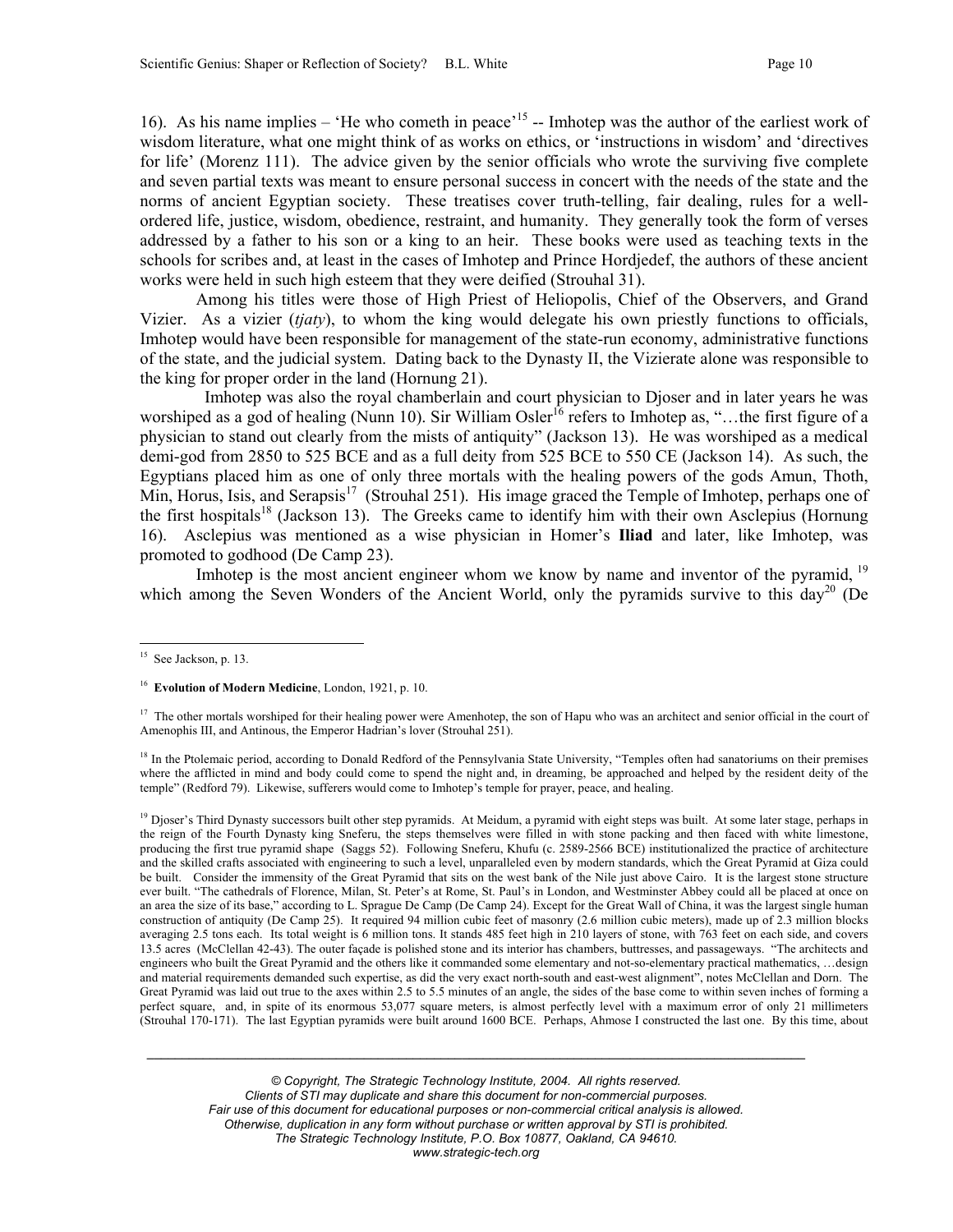Camp 19). In addition, as head architect, Imhotep had to survey the site, calculate and decide on the type and quality of materials to be used, the quantities required, arrange for it to be hewn in the appropriate quarry, arrange for transportation of the materials to the building site, estimate the size and qualifications of the labor force, and manage junior scribes who would make arrangements for housing, feeding, and equipping the workers (Strouhal 170). The architect would also employ astronomers to lay down the north-south axis, which in the case of the Step Pyramid, was only off by three degrees (Strouhal 170).

As the greatest architect of the ancient world, Imhotep authored a book on the traditional schemes for temple construction.<sup>21</sup> It was found in a temple library and was said to be the model for the Ptolemaic temple at Edfu. This temple was, "one of the best preserved monuments in antiquity," according to Morenz. The temple at Dendra, also of the Ptolemaic period, was based on this ancient tradition as well (Morenz 85). These temples refer to an adherence to Imhotep's plans in wording that is similar to Holy Scripture – 'without taking [anything] away from it or adding to it  $\ldots$  ' (Morenz 85).

### '**Geniuses' Produced from Society**

Every society determines reality, truth, beauty, and values in accordance with its own worldview and its evolutionary point in time. Likewise, cultural development has been facilitated by evolving, sometimes revolutionary, paradigms. The worldviews held by individuals or by groups are very influential in determining behavior, as well as in determining motivations, attitudes and actions.

According to Pascal, "Institutional greatness depends on the will of men, who have believed with reason that they ought to honor certain positions and attach certain signs to them" (Pascal 76). He also recognized that the greatness of a 'genius' that results in an ingenious discovery is the direct result of predecessors whose collective works establish the foundation for a new discovery, notes McDermott.. In essence, Pascal promoted a social theory of authorship. He suggested that,

> "Certain authors, speaking of their works, say: 'My book,' 'My commentary,' ' My history,' etc. They would do better to say: 'Our book,' 'Our commentary,' 'Our history,' etc., because there is in them usually more of other people's than their own" (McDermott 7).

Likewise, Emerson observed that the greatest genius is the most indebted,

"Every ship that comes to America got its chart from Columbus. Every novel is a debtor to Homer. Every carpenter who shaves with a foreplane borrows the genius of a forgotten inventor. Engineer, broker, jurist, physician, moralist, theologian, and every man, inasmuch as he

 seventy pyramids dotted the Egyptian landscape. None were as grand and as well built at the Great Pyramid and, therefore, many have eroded away (De Camp 28-29).

 $20$  The Seven Wonders known by the Greeks around 100 BCE were: The Pyramids of Egypt, the Hanging gardens of Babylon, the Statues of Zeus by Pheidas at Olympia, the Temple of Artemis at Ephesus, the Tomb of King Karia at Halikarnassos, the Colossus of Rhodes, and the Pharos (lighthouse) of Alexandria (De Camp 19).

<span id="page-10-0"></span><sup>21</sup> Imhotep's use of stone was an important innovation in tomb building that would later culminate at Giza. The use of stone as a medium, plus the geometrical symbolism of the pyramid tomb as a place of ascent to heaven marked a change in the Egyptian religious symbolism. The realization of the symbolic purpose, according to the renowned Egyptologist Jan Assmann of the University of Heidelberg, was intimately connected with its elevation and its orientation to the cardinal points. The accuracy of the Old Kingdom pyramids with the south, east, north, and west reproduced the course of the sun and the constellations. Assmann interprets this iconographic symbolism as, "The sacred space of the pyramids was understood as an enclave in which the earth and its directions mirror the topography of the heavens" (Assmann 59).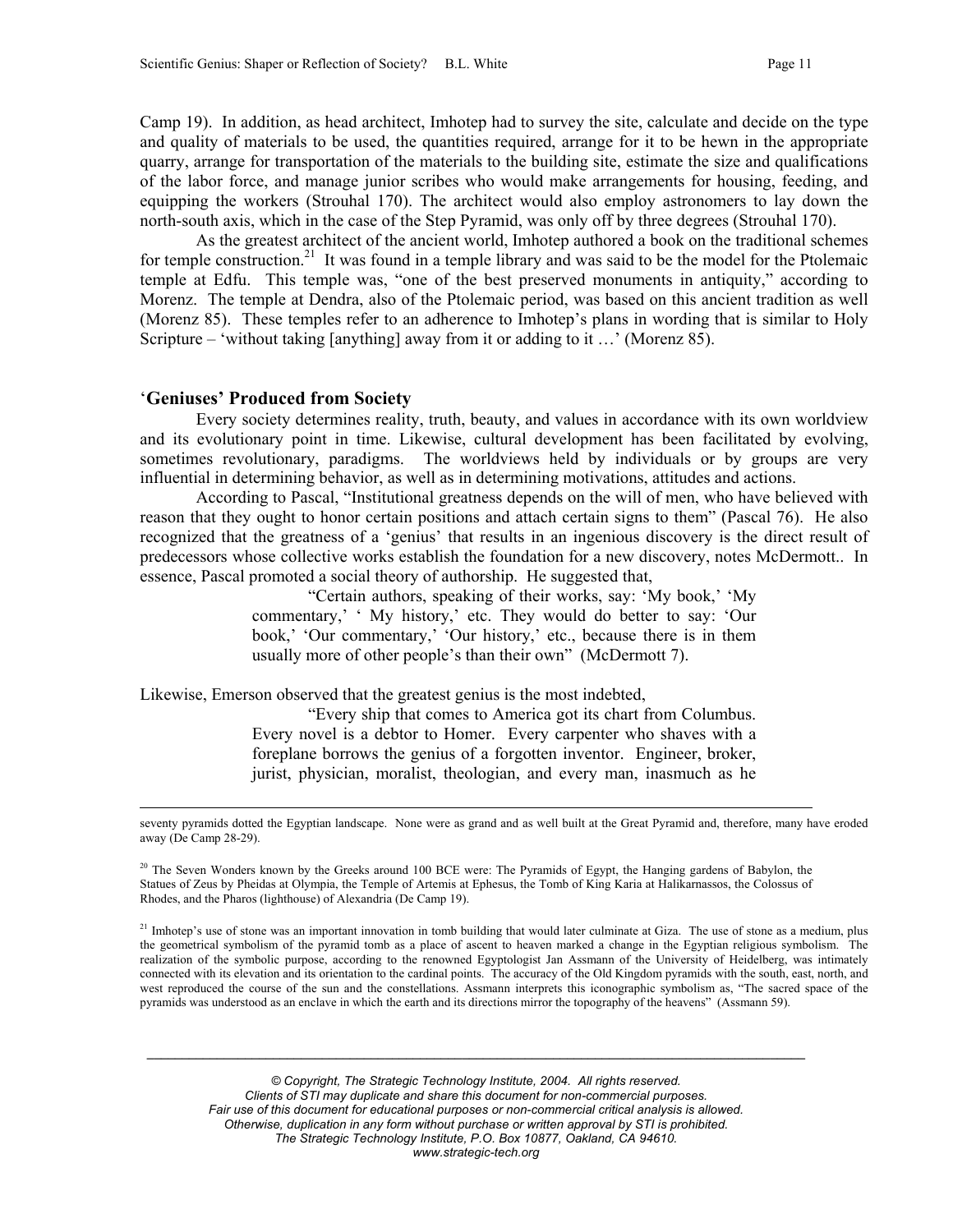has any science, is a definer and map-maker of the latitudes and longitudes of our condition" (Emerson 18).

Imhotep's architectural and engineering skills were natural outgrowths of the Egyptian obsession with religion. Religion and rituals also played a fundamental role in the life of Egypt. Given its precarious dependence on water from cyclical Nile River flooding and the critical nature of the rebirth of crops, it is not surprising that Egyptian religion dominated so many aspects of society.<sup>22</sup> The Egyptologist Siegfried Morenz of the University of Leipzig argues that the all-pervading religion was the basis of Egyptian civilization.<sup>23</sup> As such, Imhotep is best known as the architect and director of the work on Djoser's mortuary complex, which included the Step Pyramid of Saqqara. As mentioned previously, the Step Pyramid was the first pyramid, but it was more than that; it was a tomb, a temple, a festival court, and an entire residence for Djoser made out of imperishable stone. This allowed Djoser's memory and reverence to remain alive into the Ptolemaic Period (Hornung 13-17). Hieratic graffiti on the passage walls of the northern and southern buildings record the admiration felt by Egyptians who visited the monument more than a thousand years after it was built (Edwards 51).

As noted earlier, the roots of Western scientific inquiry can be traced back to the classical philosophies of the Greeks. As such, Plato's intellectual exercises were an outgrowth of the Greek wealth and their spirit of open questioning. Much of the scientific method owes its approach to the mimetic assumptions of Socrates and Plato, and to the substantial refinements to Plato's metaphysics by Aristotle. As such, Aristotle's metaphysics defined a valid approach to seeking knowledge and his poetics defined metrics by which the scientific community still determines truth.

The Ionian Greeks had an earthy tradition that stressed the enjoyment of life, commercial property, aesthetic refinement, and acceptance of newcomers. This allowed free thought and inquiry to flourish. Pre-Socratic Ionian Greek natural philosophers established nature as a valid subject of inquiry.

<span id="page-11-0"></span> $^{22}$  In the Archaic Period (3100-2670 BCE), the falcon Horus, god of the sky, ruled the world in the form of each reigning king and the sun god Re (Ra) illuminated it in the form of a changing and renewed sun (Hornung 4). The war chief of the Falcon clan, who first united the valley of the Nile, became thought of as a god, because he controlled the river's gift of fertility, enforced submission, and exacted tribute from every dweller on the river's banks (Derry 7). In fact, the worship of the deified king through repeated acts of cult was thought to be essential for the prosperity of Old Kingdom society (Morenz 85). "The magical powers at the king's command, by virtue of his divine nature, were omnipotent," notes Erik Hornung of the University of Basel. H.W.F. Saggs of the University of Wales puts it more explicitly, "From the point of view of an ancient Egyptian, the king was, quite literally, a fertility giver and controller of the Nile and all life of the land; from whom the Egyptians' point of view he was, without question, a god upon whom the life of the land depended" (Saggs 26). As the society grew in numbers and geographic size, as water and land had to be distributed, as squabbles had to be settled, and as Egyptian civilization became more acquisitive and complex, the kings began to regulate society through deified edicts. Because of the ease of navigation from one end of the country to the other by means of the gentle Nile, it was relatively easy to produce a unified system of government (Saggs 26). Also, religious centers acted as focal points for the surrounding regions and concentrated wealth and power through gifts to the temples or through tax.

<span id="page-11-1"></span> $23$  For example, Egyptian pictorial art performed a function in the magic or cult that had religious ends. In the early years, art did not have to display any aesthetic appeal, since it was destined for a dark burial chamber, rather than for human viewers. The art only had to be there, its very existence provided god (the dead king) with a body that could be given vitality by the performance of rites and which could dispense salvation and receive gifts (Morenz 6). Words themselves and the objects they described were identical, therefore there was magic in the power of words, incantations, and spells (Morenz 9). When it comes to history, the only acceptable subject was the sacrosanct ruler, who was appointed by god, whom or in relation to whom all essential things happened (Morenz 11). The large number of mythological and ritual funerary inscriptions from the later pyramids, the so-called Pyramids Texts, are the earliest examples of Egyptian literature, but their function was wholly religious (Morenz 7). According to Morenz, "The Egyptians' peculiarly intense preoccupation with the service of the dead, which involved donations to secure a proper funeral and provision for the hereafter, had a very considerable impact on property relationships and thus also on economic life, administration, and law" (Morenz 12). The core concept of harmonious justice, called maat, was defined by religion, bestowed by the creatorgod (e.g., Atum), defended and guaranteed by the sacrosanct king, and administered by viziers who bore the title of 'priests of maat' (Morenz 12- 13). In this way, ancient Egyptian art, language, literature, law, and government were based on religion, which Morenz calls the 'womb of culture.' He also suggests that the close ties between religion and the Egyptians' basic outlook on life, their way of thinking, their goals, social order, and philosophies, created a fundamental harmony that explains the longevity of the ancient culture (Morenz 13).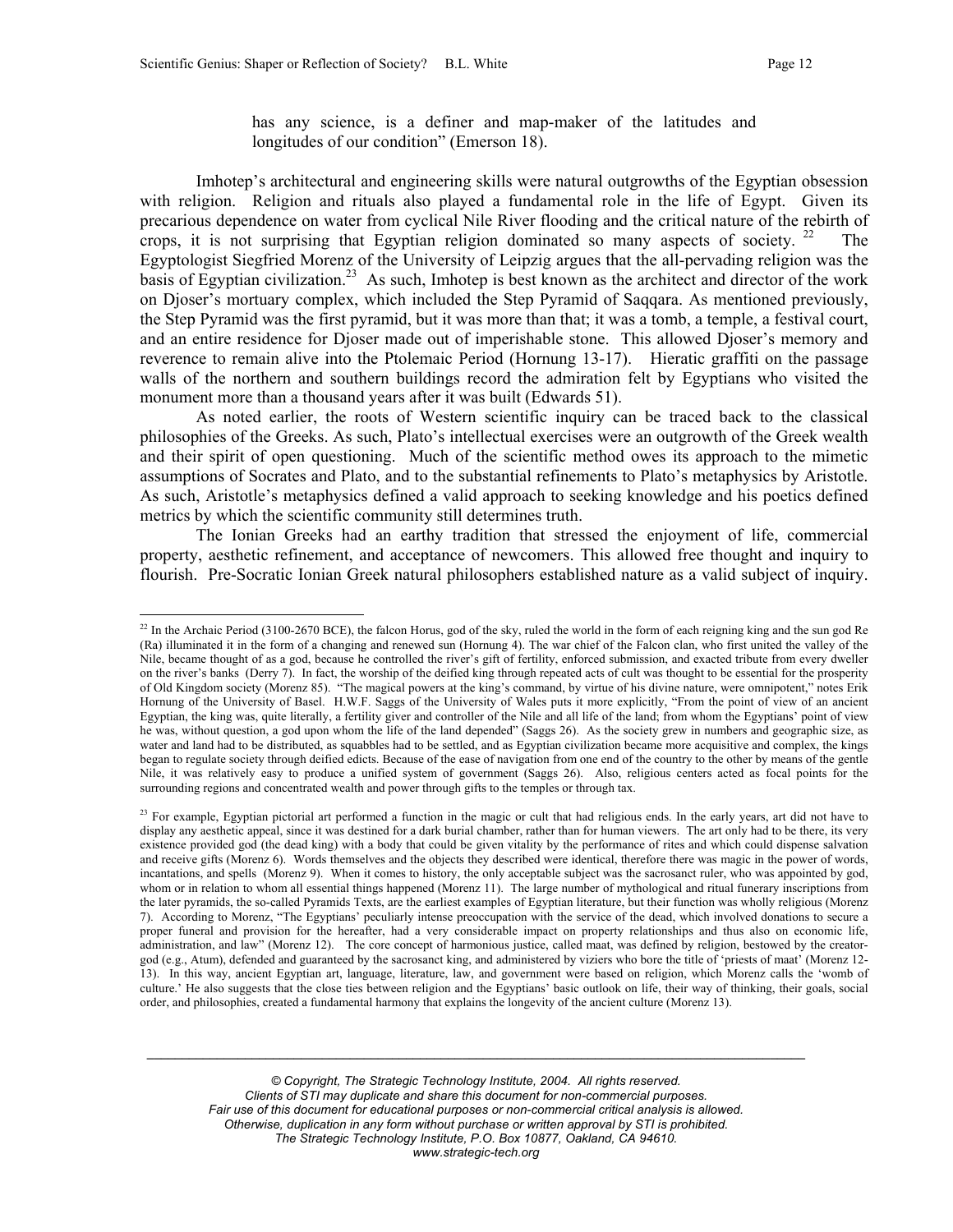From its earliest manifestations, the Greek mind had turned to natural philosophy, which was indistinguishable from Greek science. Led by Thales of Miletus, the Greeks saw the formation of the earth by natural processes, no longer through an act of the gods. "The Ionians conceived of nature as a completely self motivating entity," according to science historian, Thomas Goldstein. The workings of the universe occurred as mere extensions of the primordial chaos, automatic functions of its basic elements. Matter possessed its own evolutionary quality. 'Order' and 'law' were mere concepts superimposed by the human mind on the autonomous processes of nature<sup>24</sup> (Goldestein 52). Ionian Greek philosophy and its classical definitions of truth and beauty, exemplified by the Socratic logic of Plato, and the later Hellenic-era metaphysics of Aristotle, laid the foundation for rational scientific inquiry.

It is clear that the development and evolution of advanced mathematics by the priestly classes and the practical applications by the scribes of Mesopotamia and Egypt existed long before the Greeks and has had a considerable influence on a number of societies, including our own.<sup>25</sup> As Hogben notes, "There is no doubt that the raw materials of Greek mathematics were imports." He also cites the influence of the Phoenicians of the Levant on the Greek colony of Miletus, on the father of Greek geometry -- Thales of Miletus (640-546 BC) -- and their influence on the travels of Pythagoras in Egypt and Mesopotamia<sup>[26](#page-12-2)</sup> (Hogben 60-61). One might also surmise that Alexander's conquests of Persia and India provided ample opportunity for his teacher, Aristotle, to 'borrow' the works of Babylonian, Persian, and Indian scholars to further expand and refine Greek philosophy into a rigorous scientific method.

So, the Greeks did not monopolize abstract thinking; but they certainly refined it.<sup>27</sup> Through his words and actions, Plato, through his alter ego Socrates, demonstrated key concepts critical to the future process and ethics of scientific collaboration. Among them include a belief that there is an absolute truth that can be revealed through logical philosophy. He also used binary yes/no logic via cross-examination

<span id="page-12-2"></span><sup>26</sup> The French Assyriologist Jean Bottero of the Ecole Pratique des Hautes Etudes argues in favor of abstract Mesopotamian thought as the foundation for Greek pre-Socratic philosophy.

"From a knowledge based on pure observation *a posteriori*, starting from individual cases that were fortuitous and unforeseeable, divination became thus *a-priori* knowledge…before the end of the third millennium at least. That knowledge was deductive, systematic, capable of foreseeing, and had a necessary, universal and, in its own way, abstract object, and even had its own manuals. That is what we call a science, in the proper and formal sense of the word" (Bottero 136).

Bottero argues that, "… the Greeks did not develop their conceptions of science, which we inherited, out of nothing; in this important point, as well as in others, they owe a debt to the ancient Mesopotamians." What may have passed on to the Greeks, according to Bottero, was this "scientific point of view, scientific treatment, and the scientific spirit" (Bottero 125).

<span id="page-12-3"></span><sup>27</sup> According to C. M. Bowra, the Greeks raised mathematics beyond the practical applications of the Egyptians. The Greeks triumphed in pure mathematical thinking without reference to practical considerations. Beginning with geometry, Pythagoras and his disciples saw in numbers certain permanent principles that were the keys to most problems. They promoted the thought and practice that most phenomena could be understood if one could discover the mathematical laws that governed them. The mathematical school of thought was then followed by the philosophical school, which sought reality behind phenomena through words, rather than numbers. (Bowra 165-167).

<span id="page-12-0"></span><sup>&</sup>lt;sup>24</sup> It was Pythagoras who is credited with the introduction of the vision of an intrinsic natural order and Plato adopted this vision (Goldstein 52).

<span id="page-12-1"></span> $^{25}$  Though the roots of modern inquiry rests on a framework solidified by the Greeks, it is important to recognize that Thales of Miletus, Anaximander, Pythagoras, Socrates, and Plato developed many of their ideas using earlier ancient works as their base (Goldstein 48-64). Among their influences were Phoenician, Egyptian, and Mesopotamian scholars. As the archaeologist Sir Leonard Woolley noted, "We have outgrown the phase when all the arts were traced to Greece and Greece was thought to have sprung, like Pallas, full-grown from the brain of the Olympian Zeus; we have learnt how the flower of genius drew its sap from Lydians and Hittites, from Phoenicia and Crete, from Babylon and Egypt. But at the roots go farther back: behind all lies Sumer" (Woolley 194). Mathematician Lancelot Hogben argues that, "The veneration of the Greeks by their successors is indeed due to the fact that they were the first to insist explicitly on the need for proof." Though Greek mathematics were imports, "…they had to pass the customs of Greek incredulity," among a society partial to dispute resolution and competition among rival teachers (Hogben 60-61).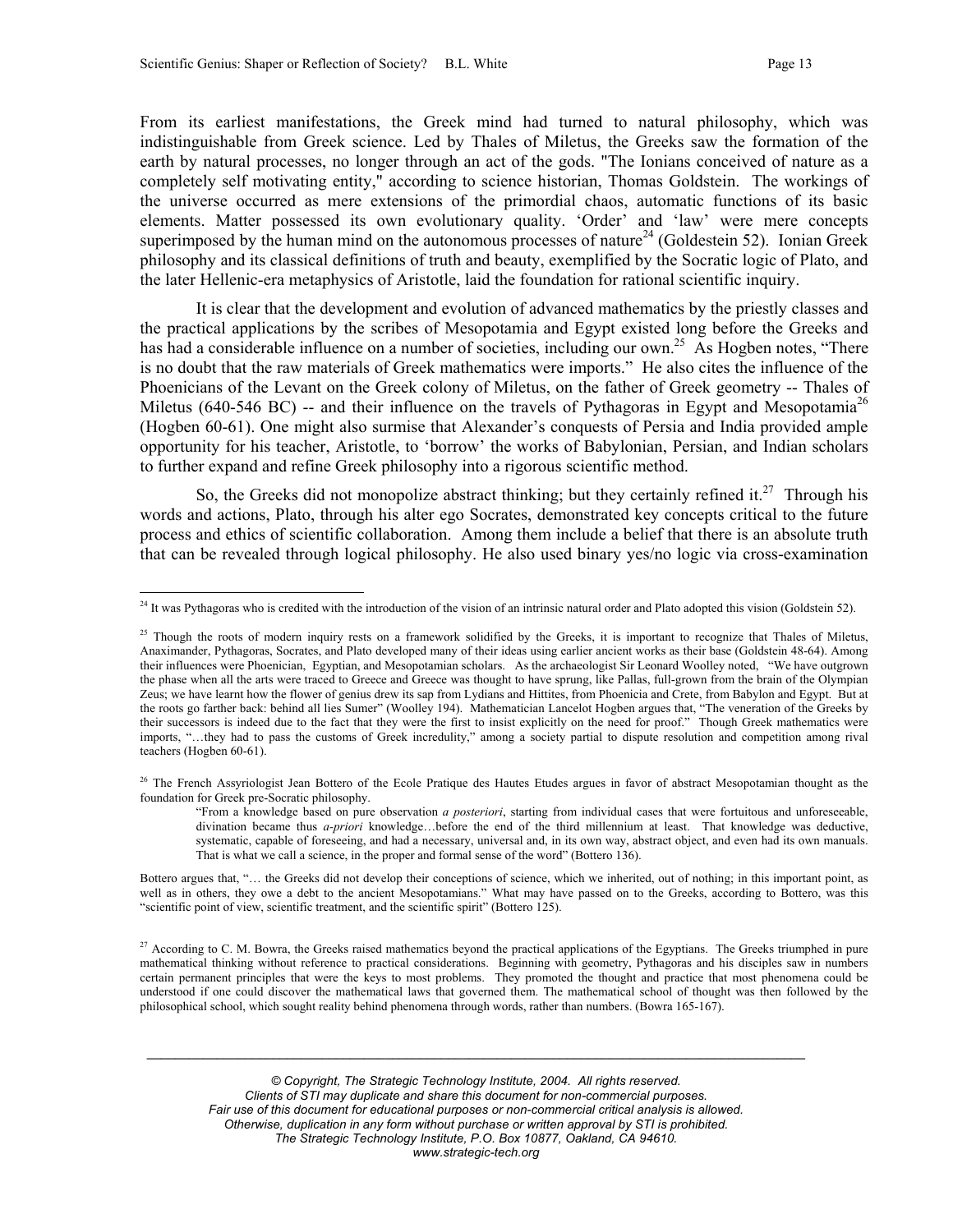of hypotheses that sought to disprove falsehoods, and, by a process of elimination, allow one to move closer to the truth. In addition, in a manner that would be important to future holistic approaches to knowledge, Socrates held a conviction that the process of logical inquiry can explain nature in a way that is not necessarily inconsistent with religion.

By the late Medieval or early Renaissance period. Leonardo was able to develop and apply his genius due to the largesse of his wealthy patrons, who also gave him time to observe and think. Plekhanov argues that Leonardo was a product of the Renaissance, "Leonardo da Vinci and Michelangelo did not create this trend; they were merely its best representatives" (Plekhanov 171).

Being the illegitimate son of the middle-class Ser Piero Da Vinci, Leonardo, as was typical of the bourgeois society of his day, was effectively ostracized from his father's world. According to biographer, Michael White, "He was prevented from attending university and could not hope to enter any of the professions, such as medicine or law, because it was strictly against the rules of the professional guilds to accept anyone with his background. Although he achieved wonders in a vast range of studies, Leonardo was never able to come fully to terms with the fact that he had been deprived of a formal university education" (White 15-16). Since Leonardo was not formally educated, he became a product of the guild system and he managed to take advantage of the patronage and contacts that came his way. In addition to the Duke of Milan, Leonardo was associated with the political operative Niccolo Machiavelli, the sinister Cesare Borgia, and the Medicis, plus he had a rivalry with Michelangelo (DeCamp 398-399). Like many of his predecessors, Leonardo spent a period in the mechanistic world of the large workshops<sup>28</sup> (Van Os 244). Unlike the average guild artisan, Leonardo's patron was the Duke of Milan, Ludovicio Moro. The newly enlightened, urban, nouveau riche became important patrons of artists and artisans. The Church also became a powerful patron of the arts.[29](#page-13-1) Notably, Leonardo's *Last Supper* was painted for the monastery of Santa Maria delle Grazie (Murray 238).

Unlike ordinary artisan painters, Leonardo was obsessed by creation of a work with spiritual power and spent more time contemplating it than painting (Frere 9-10). Leonardo told the Duke of Milan, "…those possessed of elevated minds work the most when they seem to be doing the least… when they have found the perfect form for their ideas, they can give them a visible shape through the labour of their hand" (Frere 12).

With patrons that allowed this kind of creative freedom and tolerated the extensive time associated with a visionary process, Leonardo moved beyond mere craft to high art (White 309-310). It is only in this enlightened work environment, which may not have existed for Castagno forty years earlier, that superior observation skills and a scientific understanding of nature allowed the artisan to emerge as a creative genius.

Likewise, after his publication of *Starry Messenger* (*Sidereus nuncios*), Galileo parleyed his new fame into a move from the University of Padua to a much more prestigious and well-paid position as Chief Mathematician and Philosopher at the Medici court in Florence (McClellan 225). Later, he also became a member of the *Academia dei Lincei* (*Academy of the Lynx-Eyed*), patronized by the Roman aristocrat Federico Cesi. According to McClellan and Dorn, Galileo fashioned himself into a scientific courtier, in competition with the established professors at the university.

<span id="page-13-0"></span><sup>&</sup>lt;sup>28</sup> Both Leonardo and Castagno were products of the collaborative guild system, with Leonardo becoming a master in the Guild of Painters in 1472 (Murray 230).

<span id="page-13-1"></span> $29$  The Church amassed unparalleled wealth due to the legacies left by victims of the plague and by profiting from the supposed healing powers of the relics of the Christian martyrs (Van Os 245).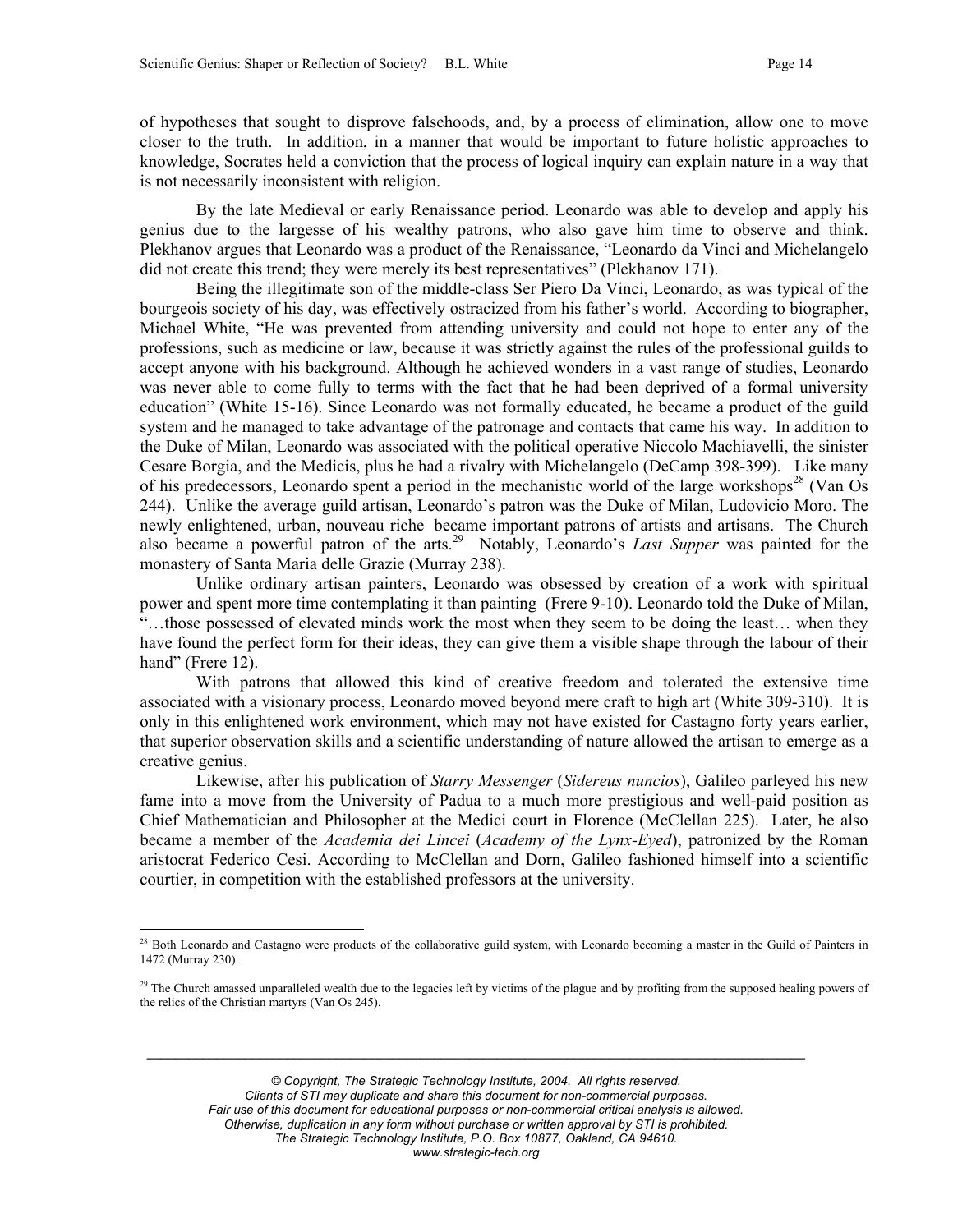The Renaissance courts of Italy, private solons, and informal associations of amateurs provided a new social support system for scientists. They also provided a flexibility of research and a seat of change not found in the static university system. They legitimized and defined the role of science and scientists in the  $17<sup>th</sup>$  century. The patronage system provided financial support, but the patrons also gained influence and enhanced reputations from the scientists they supported (McClellan 226-227).

Three hundred years later, Albert Einstein's accomplishments arose from an age of intense investigation of nuclear physics. While he is often portrayed as the solitary genius or singularly-focused discoverer of nature's greatest secrets, Einstein's work stood on a solid foundation laid by his predecessors and contemporaries. According to Cohen, "Einstein himself argued that his intellectual creation should be considered as a part of an evolutionary rather than a revolutionary development in physics" (Cohen 435). For example, in 1887, the American physicist Albert Michelson (1852-1931) failed to detect the motion of the earth relative to the then-supposed stationary ether. The null result of which would eventually be predicted by Einstein's relativity theory. In Germany in 1895, Wilhelm Roentgen (1845-1923) discovered X-rays, a new type of radiation that extended the range of electromagnetic radiation beyond convention theories. J.J. Thomson (1856-1940) demonstrated the particulate nature of cathode rays in 1897. Antoine-Henri Bacquerel (1852-1908) accidentally discovered that uranium ore clouded unexposed photographic plates in 1898. Marie Curie (1867-1934) discovered that heavy elements emitted different types of radiation, including electrons, gamma rays, and alpha rays. In addition, Max Planck (1858-1947) suggested that light or radiation travels in discrete energy packets or quanta and did not exist according to the energy continuum of classical physics. In the early  $20<sup>th</sup>$  century, Ernest Rutherford (1871-1937) and Nils Bohr (1885-1962) proposed a model of the atom, which was mostly empty space, that had electrons orbiting a solid nucleus, in the manner that the planets orbit the sun (McClellan 344-347).

This was the world in which the young Einstein inherited. Einstein himself credited Michael Faraday (1791-1867), of whom he kept a portrait of on the wall of his study, with setting the stage for the grand revision of physics that made Einstein's work possible (Boorstin 679-684). After Faraday, the world would no longer be one of Newtonian forces, but one of pervasive fields of force. According to McClellan and Dorn, "Einstein was perfectly positioned to effect a revolution in contemporary physics: he was well educated technically in the central dogmas of the field, yet he was young enough and professionally marginal enough as an outsider not to be locked into established beliefs" (McClellan 345). So, Einstein did not invent the concepts of mass, energy, light, and acceleration, rather, he combined these concepts in a novel way. He looked at the same world as the other physicists, but he saw something quite different (Michkalko 128).

# **'Geniuses' Shaping the Development of Society**

When one looks at the works of scientific ingenuity, one must recognize the important role these new discoveries had in shaping the development of society. As Carlyle observed, "The Great Man here too, as always, is a Force of Nature…he lasts for ever with us" (Carlyle 112-113). Likewise, Emerson notes that "The river makes its own shores, and each legitimate idea makes its own channels and welcome -- harvests for food, institutions for expression, weapons to fight with and disciples to explain it" (Emerson 13).

As the scientific community entered the  $20<sup>th</sup>$  Century and faced discoveries that confounded Newtonian physics, the Nietzschean concept of relevance came into play. Friedrich Nietzsche (1844- 1900) reminded us that truth is, "...an infinitely complex dome of ideas on a movable foundation as if it were on running water." Nietzsche continued, "Truths are illusions of which one has forgotten that they are illusions; …a sum of human relations which became poetically and rhetorically intensified,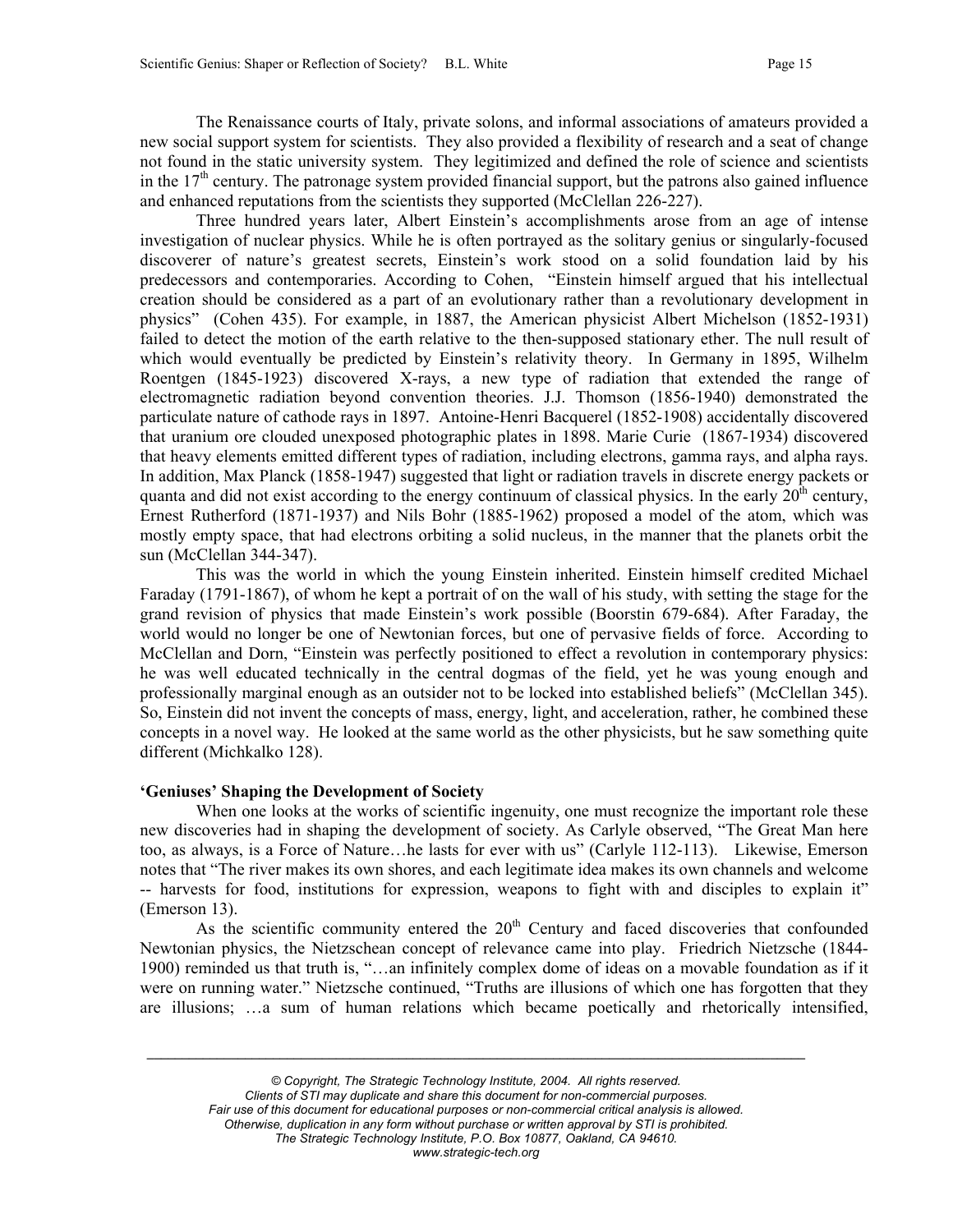metamorphosed, adorned, and after long usage seems to a nation fixed, canonic, and binding" (Adams 636-637). This was the state of Newtonian science as well. It no longer explained new discoveries because scientists became too comfortable with their mutually agreed frame of reference, or what Kuhn called normal science.

As an example, consider the breakthrough thinking that was required in the early  $20<sup>th</sup>$  Century. One of the most important implications of Einstein's General Theory of Relativity is the concept of reference frames. As Nietzsche describes, reference frames can be considered simply as a certain point of view. So, in order to understand the relationship between what one sees and what is going on, one needs to add, or subtract, the influence of one's own reference frame.<sup>30</sup> Therefore, logic is a useful tool but it has its limits. Reference frames help us understand that there is a duality in nature. "The opposite of truth is not heresy," as Oppenheimer reminded us. It may be a different kind of truth. $31$ 

Given the position of Einstein as a public intellectual and acknowledged 'genius' of modern physics, Einstein was able to impact the world through advocacy of a critical public policy, which led to the development by the U.S. of the atomic bomb. Einstein's historic letter to President Franklin Roosevelt in 1939 warned of the possibility that Germany, already at war in Europe, might develop an atomic bomb.<sup>32</sup> Roosevelt authorized a small exploratory project that grew into the largest research and development initiative in history – the Manhattan Project, which involved 43,000 people working in 37 installations, at a cost of over \$2.2 billion dollars<sup>33</sup> (McClellan 360-361). The era of 'technology as applied science' and government-sponsored 'Big Science' was underway.

To scientists, Galileo was the foremost leader in advancing experimental science. He impacted the world of science by enabling the understanding of telescopic astronomy, the principles of motion, the mode of relating mathematics to experience, and the science of experimentation. He uncovered laws associated with vector velocities, trajectories of projectiles, inertia, free fall, the gravity of an object on inclined plane, and transformed individual visual experiences into intellectual conclusions (Cohen 135- 141). Sir Isaac Newton hailed Galileo as the primary founder of his own rational dynamics and it would take another 50 years after Galileo for Newton's revolution to achieve the potential inherited from Galileo (Cohen 144-145). However, to the non-scientist, Galileo's impact on the societal understanding of humanity's place in the universe is paramount.

Galileo was involved in a dispute in 1613 at the dinner table of the Medicis over the religious implications of Copernicanism and the role of science in support of religion. In his *Letter to the Grand*

<span id="page-15-0"></span><sup>&</sup>lt;sup>30</sup> Consider how a shadow in Plato's cave is a two-dimensional slice of a three-dimensional object. The three-dimensional object casting the shadow remains invariant as the shadow moves and changes form based on the light falling on the object and the background on which it falls. However, everything we see and measure is under the influence of a reference frame. This shift in perspective allows relationships to become clear. It allows us to see relationships between common objects that obey Newtonian physics and extrapolate those relationships to the orbits of the planets. Conversely, failure to take into account one's reference frame can lead to what Plato called 'shadows' (Cole 192-195). As Plato warned us, when we take our reference frame for granted, we mistake it for reality.

<span id="page-15-1"></span><sup>&</sup>lt;sup>31</sup> Each added view adds insight, as long as the viewer understands the kind of frame that influences the perspective. Physicists Neils Bohr and Christopher Morley cautioned us with the truism, "The opposite of a shallow truth is false; the opposite of a deep truth is also true" (Cole 202). Logician Keith Devlin argues for a softer mathematics that incorporates metaphors as well as formal reasoning. To really understand what it means to think rationally, mathematical logic will likely need to join forces with psychology, sociology, biology, and even poetry. (Cole 157- 164).

<span id="page-15-2"></span><sup>&</sup>lt;sup>32</sup> This was based, in part, on the 1938 demonstration by Germany's Otto Hahn that certain heavy elements could be split into more simple components, followed by a Nazi émigré to Sweden, Lise Meitner's theoretical explanation of the immense energy that would be released from a nuclear fission chain reaction (McClellan 361).<br><sup>33</sup> Enrico Fermi created the first controlled nuclear chain reaction at the University of Chicago in December 1942. Under the direction of J.

<span id="page-15-3"></span>Robert Oppenheimer, the world's first atomic bomb was exploded at the Trinity site near Los Alamos labs in new Mexico. On August 6, 1945 the U.S. *Enola Gay* dropped a uranium-235 bomb on Hiroshima, Japan killing 70,000 people. On August 9, of the same year, a plutonium-239 bomb was dropped on Nagasaki. Japan surrendered five days later (McClellan 361).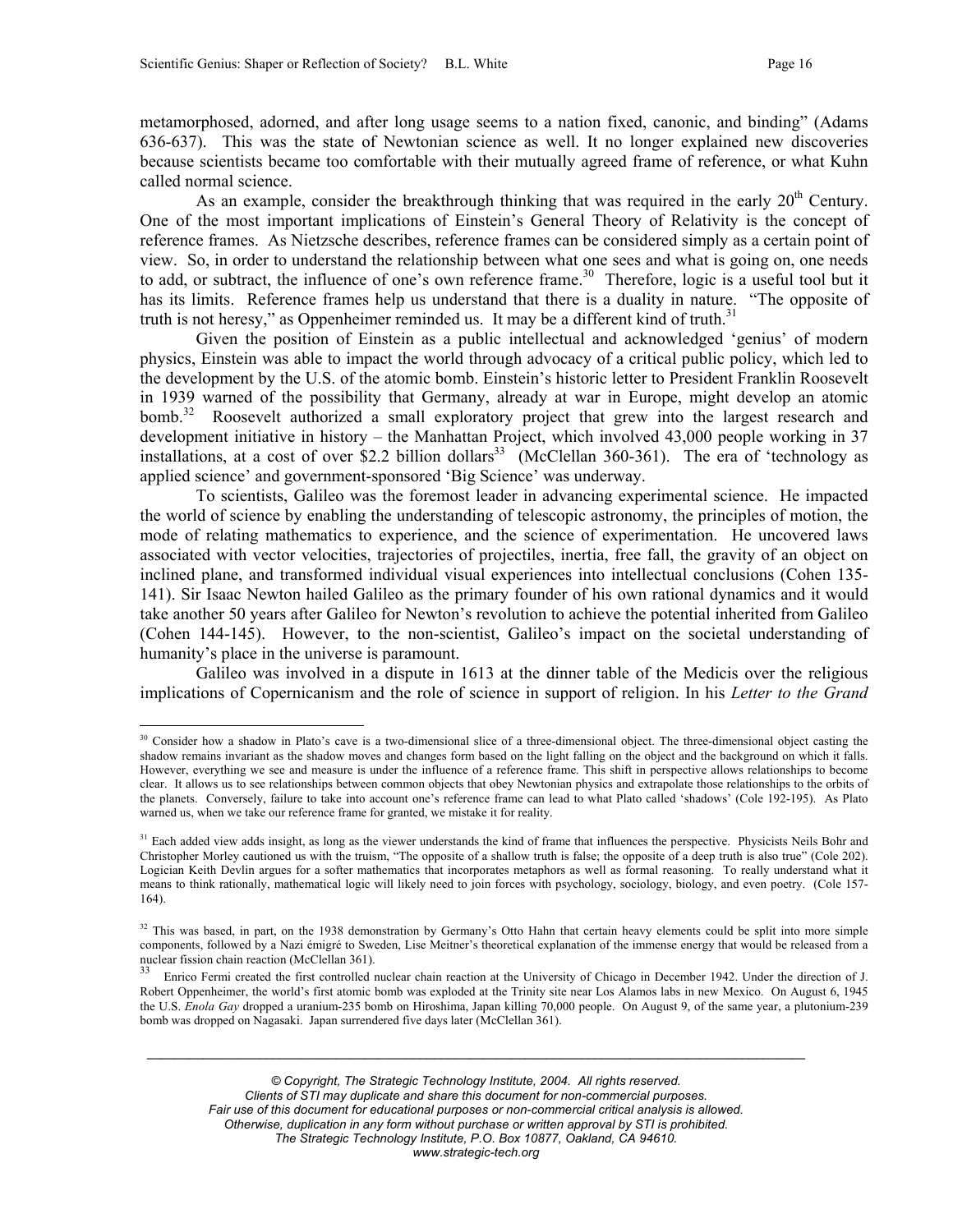<span id="page-16-0"></span>*Duchess Christina Concerning the Use of Biblical Quotations in Matters of Science* (1615), Galileo took the position that faith and reason cannot be in contradiction since the Bible is the word of God and nature is the work of God. Galileo could not ignore the facts of observation, but sought to rationalize them with God's plan. However, in instances where there appears to be a contradiction, science supercedes theology in questions concerning nature. As he put it, "the Bible was written to be understood by the common people and can readily be reinterpreted, but nature possesses a reality that cannot be altered." For Galileo, as McClellan and Dorn explain, if scientists demonstrate some truth of nature that seems to contradict statements found in the Bible, theologians must then articulate reinterpretations of the literal sense of Holy Writ (McClellan 228). "Galileo's postulate that science and human study of nature should take priority over traditional theology represents a radical step, much removed from the medieval role of science as handmaiden to theology" (McClellan 228).

Centuries later, Albert Einstein would write an introduction to Stillman Drake's translation of Galileo's **Dialogue** (1953). In it he lauded Galileo's 'leitmotif' or passionate fight against authoritarian dogma and his acceptance of 'experience and careful reflection' as the only 'criteria for truth' (Cohen 439). Galileo was not fully rehabilitated by the Church until the 19900s (McClellan 242).

Oddly, Leonardo was perhaps the world's first documented creative genius, however, "He had hardly any influence at all on the science and engineering of his time," notes L. Sprague DeCamp (DeCamp 396). "But, of all these gadgets, only a few – the canal lock, and perhaps the screw-cutting machine and the turret windmill – were actually reduced to practice. Sometimes the idea was not workable," says DeCamp. For example, Leonardo's flying machines relied on human muscle, the mass of which was shown by Borelli in 1680 to be no where near the proportion to weight needed to fly like birds. His battle cars were too heavy for the human-powered cranks to operate them. (DeCamp 402). While Leonardo's ideas drew upon extensions of his observation of the natural world, he did not have the formal intellectual training in physical sciences or mathematics to allow his sketches to become real.

While his career as an engineer is debatable, his impact on art is unmistakable. Leonardo da Vinci's career shows how painters influenced by the scientific methods of the High Renaissance gave art greater realism, action, and emotion. In the process, the painter was elevated from a cog in the mechanistic wheel of workshop production to one of creative genius, free to portray realistic scenes as the mind's eye saw it. As previously noted, examinations of two famous depictions of *The Last Supper* provide a basis for comparison of art with and without the influence of critical scientific observation.<sup>v</sup>

What did Leonardo actually accomplish? According to DeCamp, "He painted several immortal pictures, such as *The Last Supper* and *Mona Lisa* (*La Gioconda*). He dug some canals, cast some cannon, staged charades for kings and dukes, and made countless sketches [in over 30 volumes of notes]" (DeCamp 402-403).

Just as in modern times, scientific truth evolves based upon new knowledge and an internal competition among ideas within the scientific community. As such the Socratic and Platonic philosophies ultimately gave way to the refinements of Aristotle. Aristotle, the son of a physician and Plato's pupil of twenty years, took his master's basic philosophy, added more structure and advocated verification of intuitive natural laws with objective observation<sup>34</sup> (Loomis vii-xiii). Loomis noted that he reasoned like

<sup>&</sup>lt;sup>34</sup> Unlike Plato, Aristotle did not believe in a world of ephemeral appearances of changeless ideas. Louise Loomis, editor of a 1940's translation of Aristotle's Metaphysics, notes that Aristotle argued that, "…the world really is, has been, and will continue to be, regardless of human eyes and imaginings" (Loomis xvii-xviii). Hazard Adams notes that Aristotle believed that reality was the process by which form manifests itself through the concrete and by which the concrete takes on meaning, working in accordance with ordered principles. Aristotle believed that change was a fundamental process of nature, a creative force with a conscious direction toward perfection (Adams 49). However, like Plato, Aristotle thought it necessary to, first of all, understand and explain the workings of the human mind and to show what kinds of reasoning were valid and could be relied upon to provide knowledge with surety. In his *Organon*, Aristotle made clear the processes of logical, reasoned thinking and for proving the correctness of its conclusions. He made plain the steps by which a science or body of knowledge may be firmly built up from its starting point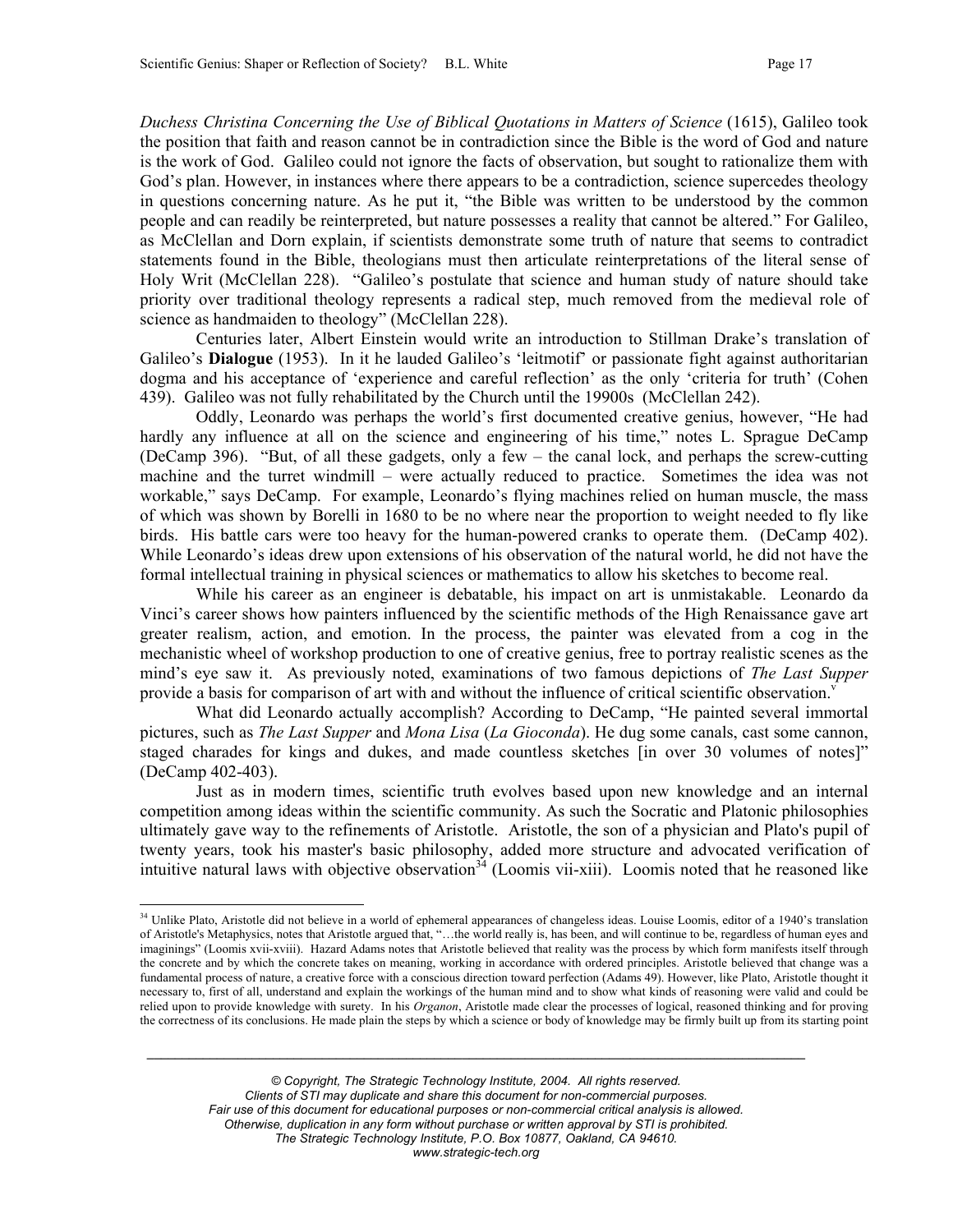Plato, from ideal abstract principles, whenever the subject of the reasoning lay outside his field of observation. Both a great thinker and a great scientist, Aristotle set the tone for future scientists by his method of inquiry and an avowed determination to yield to observation as the final arbiter. As a result, an atmosphere of sober empiricism distinguished the Hellenic Greeks from the Ionians, with Aristotle being credited as a great dividing line in Greek philosophical history. Aristotle's pupils and their successors carried on his teachings at the *Lyceum* for over 800 years, until, like Plato's *Academy*, it was closed by order of a Christian emperor in Constantinople (Loomis X).  $\overline{v}$ 

When one looks at the impact of ancient engineering, one recognized that the Egyptian pyramids were symbolic as well as literal exercises in state building (McClellan 45). Archaeologist Michael Hoffman of the University of Virginia observes, "The impact of contrived and monumental architecture – the ways it manipulated space and scale – certainly were linked to the social function of the royal mortuary cult itself. As Egypt consolidated from local chieftainships into regional kingdoms, into the world's first national state, it developed the royal tomb as its flag: a symbol of political integration, under god" (Hoffman 336).

Not only were the pyramids symbolic, they served a practical purpose. Pyramid building, certainly in the Old and Middle Kingdoms, served as a dominant activity around which Egyptian society was organized. Egyptologist Mark Lehner of Harvard asks the question 'how the pyramids built Egypt' might be more interesting than 'how the pyramids were built' (Shaw 45). Likewise, Assmann refers to Egypt as a case of *ethnogenesis*. As Assmann explains, "The old Kingdom is not only the period in which pyramids are built, but also the time that was defined and indeed 'created' by the pyramids – as planning time, building time, cult time, and eternal time" (Assmann 53). It was a time when collective construction of gigantic structures caused laborers from all over the country to speak the same language in order to plan, agree, and live together<sup>35</sup> (Assmann 53). In this sense, Egypt as a culture and as a nation was created.<sup>36</sup>

The massive public expenditure entailed in the development of the pyramids was not solely for the glorification of a king, but rather for the welfare of the state, according to Hornung. Since the Egyptians believed that the king's creative powers held together the very order of the world and had to be

<span id="page-17-1"></span><sup>36</sup> The sequence of early pyramids were giant public works projects designed to mobilize the population during the agricultural off-season and to reinforce the idea and reality of the state of ancient Egypt (McClellan 44-45). "Monumental building was therefore a kind of institutional muscleflexing by the early Egyptian state, somewhat akin to the arms industry today," notes McClellan and Dorn. Lehner observes, "The colossal marshaling of resources required to build the three pyramids at Giza – which dwarf all other pyramids before or since – must have shaped the civilization itself" (Shaw 46).

in certain fundamental axioms or obvious statements, perceived intuitively to be true. Every science, as Aristotle pointed out, must begin with a few general truths. They cannot be logically proved, but our minds by simple intuition accept them as obviously true. Without such assumptions as foundations, we could never start to build anything (Loomis, xi-xxxviii).

<span id="page-17-0"></span><sup>&</sup>lt;sup>35</sup> Lehner drew on strands of evidence from various disciplines to determine that, unlike the popular notion reinforced by the Judeo-Christian tradition and by Hollywood movies, such as The Ten Commandments, a vast slave class did not build the pyramids. He studied geological history, the living arrangements, bread-making, animal husbandry and remains to determine that the workers who built the pyramids were part of a rotating labor force in a modular, 1,600-2,000 person, team-based organization. The workers' graffiti revealed team names, such as 'Friends of Khufu,' and 'Drunkards of Menkaure.' He also discovered that these workers lived in a barracks-style setting near the site of the pyramid being built, and were fed prime beef. These were not common laborers, but skilled workers. (Shaw 99). Along with these skilled workers from all over the country, the manual labor of quarrying and hauling massive stone blocks was done by unskilled labor and slaves. A surplus of idle agricultural workers available seasonally for three months a year during the Nile floods provided the labor pool. "Contrary to a once-common belief," says McClellan and Dorn, "forced slave labor did not build the pyramids, but labor was conscripted (like military conscription today) and organized in work gangs." Lehner explains that obligatory labor in the ancient world ranged from slavery to the highest levels of society, somewhat like a feudal system, where everyone owed service (bak) to a lord. Even the highest officials owed bak. So, like cathedral building in Medieval Europe or barn raising among America's Amish, the combination of a strong sense of community obligation and the lack of a sense of individual political and economic freedom explain the advanced social organization of this period (Shaw 49-99).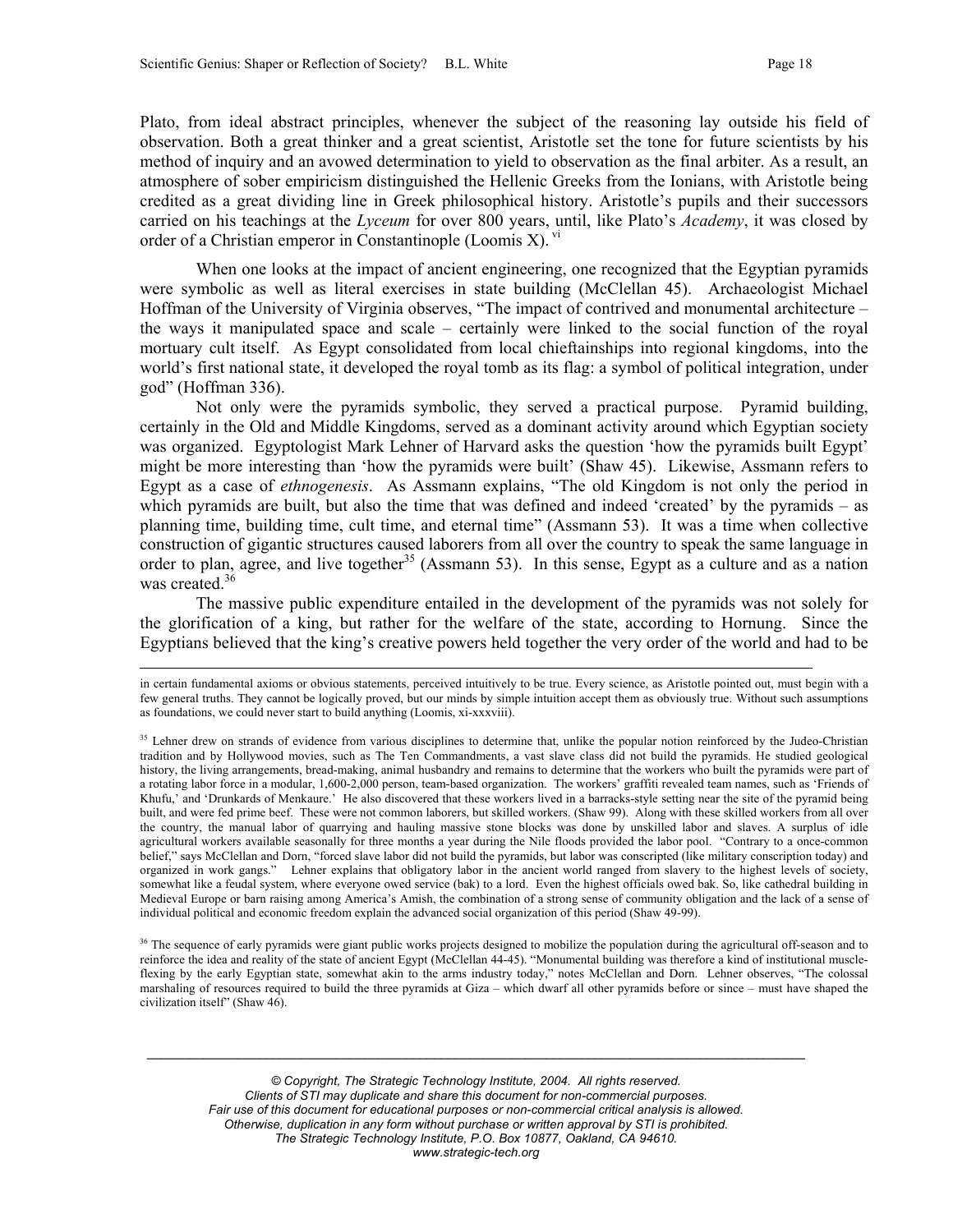preserved even beyond death, the construction of a pyramid was a communal religious effort on the part of Old Kingdom Egyptians. These people were not 'free' in the modern sense of the word, but rather were in various ways bound to and dependent upon the king and other divine powers (Hornung 24). According to Hornung, "The clear structure, the firm order, and the tight organization of the state, which made it possible for all its energies to be concentrated on a single cultic task, found symbolic expression in the form of the pyramid $v$ <sup>vii</sup> (Hornung 24).

# **Promotion of the New Paradigm and the Legend of the 'Genius' who Inspired It**

When it repudiates a past paradigm, a scientific community simultaneously renounces as a fit subject of inquiry, the past paradigm's experiments and subsequent textbooks.<sup>37</sup> Scientific education makes use of no equivalent of the art museum or the library of classics, according to Thomas Kuhn. The result is sometimes a drastic distortion in the scientists' perception of their discipline's past. More than the practitioners of other creative fields, the scientist comes to see his or her discipline as evolving in a straight line to the present paradigm. In essence, the new paradigm is seen as progress and thus no alternative is available to the scientist while remaining in the field. The new paradigm is free to mature until the endless circle of challenge and debate inevitably signals its death.

The process of recognizing the need for a paradigm shift and making the shift can be summarized by Emerson's admonition, "Every hero becomes a bore at last" (Emerson 31). Scientific truth evolves based upon new knowledge and an internal competition among ideas within the scientific community.

Scientists and engineers, being fully human, also experience the effects of paradigms.<sup>viii</sup> They and their findings are influenced by the mainstream of social thought framed by current technology and prevalent belief systems. As Heidegger reminds us, "[Even though] every phenomenon emerging within an area of science is refined to such a point that it fits into the normative objective coherence of the theory…that normative coherence itself is thereby changed from time to time" (Heidegger 169). Even Aristotle was willing to reject or change his theories when a closer examination of nature proved them wrong. He was quite aware that his work was only the beginning, to be corrected and developed by those who came after him, citing, "Inventions are either the elaboration by later workers of the results of previous labor handed down by others, or original discoveries, small in their beginnings but far more important than what will later be developed from them" (Loomis xxv).

Within the community of scientists, since the validity of scientific truth, or probable truth, is based on statistical arguments. The community relies on truth by consensus, better known as 'peer review.' This peer review is based on a shared paradigm or worldview on how to evaluate evidence and come to agreement, or at least temporary agreement, until it is overruled by new insights and information. Cole describes scientific truth as "…less a collection of facts than a running argument" (Cole 127).At some point in the scientific process, the theory no longer fits reality. When this happens, "No great man can foist on society relations which no longer conform to the state of these [productive] forces, or which do not yet conform to them," notes Plekhanov.

" The more or less slow changes in 'economic conditions' periodically confront society with the necessity of more or less rapidly changing its institutions. This change never takes place 'by itself;' it always needs the intervention of men, who are thus confronted with great social problems. And it is those men who do more than others to facilitate the solution of these problems who are called great men" (Plekhanov 176-177).

<span id="page-18-0"></span> $\overline{a}$ <sup>37</sup> Kuhn described a *paradigm* as a way of seeing the world and practicing science in it. The characteristics of a new paradigm include new scientific achievements sufficiently unprecedented to attract an enduring group of adherents away from competing modes of scientific activity and, at the same time, sufficiently open-ended to leave all sorts of problems for the new group of practitioners to solve.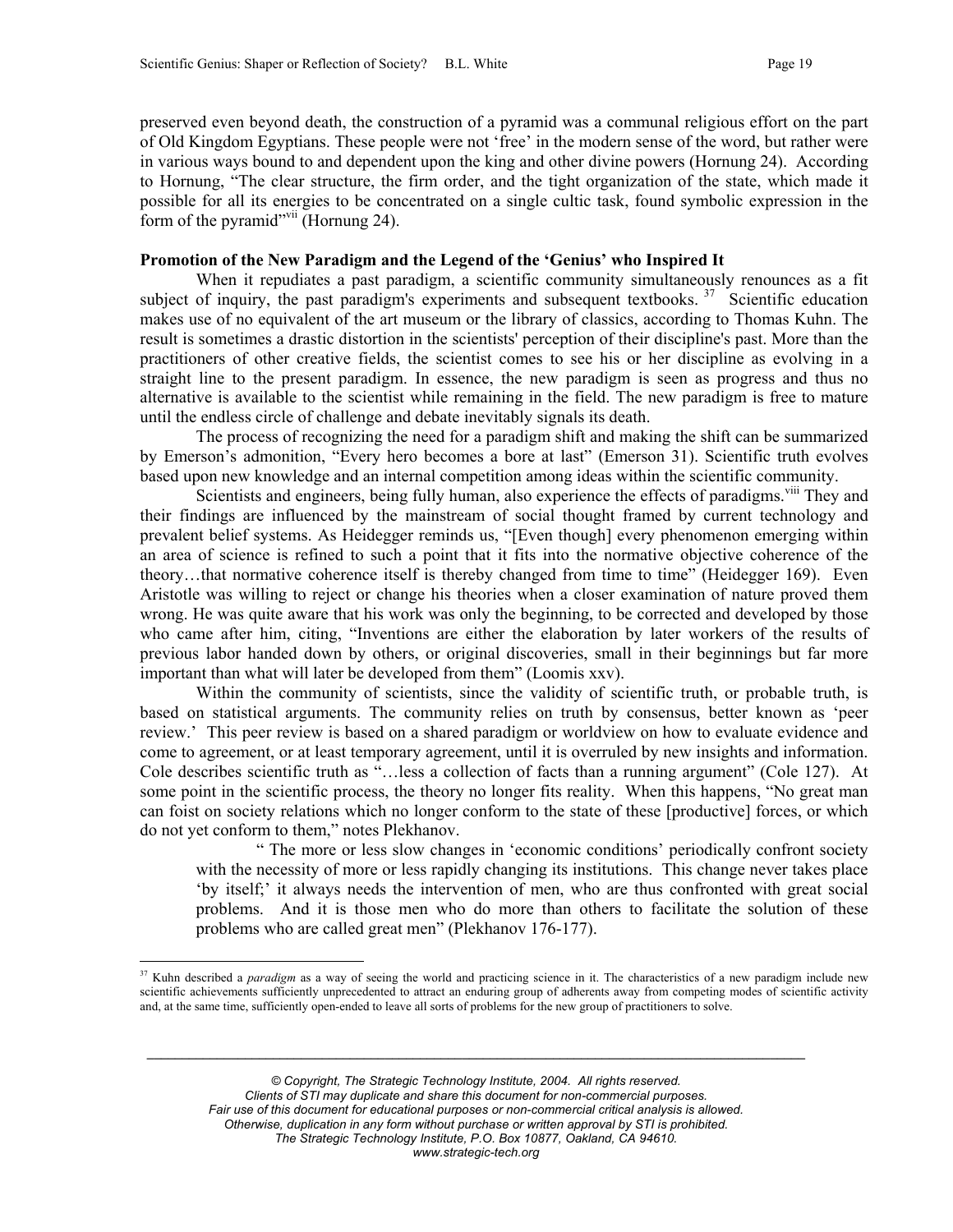Kuhn explains that revolutions close with a total victory for one of two opposing camps, with the winner rewriting scientific knowledge. The new structure of the work itself is sufficient and it becomes the new set of apriori assumptions for future scientific work. Will the victorious group ever say that the result of its victory has been something less than progress? That would be admitting that they are wrong and the old paradigm holders are right. To the victors the outcome of a revolution must be defined as progress and they are uniquely positioned to make certain that future members of their community see past history in the same way because the new paradigm holders are the ones that get their work published (Kuhn 166).

The role of promotion and persuasion in the creation of the mythological 'genius' is echoed by Pascal, "The same gradations are found among geniuses as in conditions, and the power of kings over their subjects is only, it seems to me, an image of the power of minds over those minds that are inferior to them, over whom they exercise the power of persuasion" (Pascal, Letter to Queen Christina of Sweden, June 1652).

Let us take a look at the role of 'public relations' and 'spin' from the ancient times. Though archaeologists can verify Imhotep's existence, and his obvious magnificent works of stone, the sheer range of expertise attributed to Imhotep may have grown as his legend became cult. The worship of Imhotep from the New Kingdom (c. 1550-1070 BCE) into the Greco-Roman period resulted in him being given divine lineage, as the son of Khereduankh, his real mother, and the god Ptah (Redford 70). Not unlike the legends of medieval saints of the Catholic Church, a truly great man may have been given attributes beyond reasonable human capabilities. Because, if the legends are true, Imhotep stands as a truly unique historical multi-genius, exceeding both Aristotle, who wrote on a wide array of subjects from mathematics, to zoology, to ethics, and Leonardo da Vinci, who was both a great artist, scientist, and inventor.

Few people in the history of the world have set the standard for excellence in multiple disciplines. Hippocrates and Galen discerned the causes of disease as biological, rather than spiritual, but they did not simultaneously run the economy of an empire. Newton, Galileo, and Copernicus introduced the world to revolutionary laws of physics and astronomy, but they did not simultaneously practice medicine. Even in modern times Albert Einstein set the standard for physicists and Thomas Edison for inventors, but neither wrote wisdom literature or philosophy. Modern Nobel Laureates are renowned for their excellence in a single domain, including great works of literature, but they are not simultaneously architects of monumental stone works meant to last forever. If one is to believe the legend, none of these great personages of history mastered the scope of disciplines and the depth of expertise as Imhotep, the first 'Renaissance Man.'

One explanation for the extent of Imhotep's skill set might be the general practice in the Old Kingdom of bestowing honorific titles on members of the royal court. Some titles that began as a mark of function became marks of rank within the hierarchy. Saggs cites Klaus Baer's findings of some individuals having as many as 200 titles, a sign that the ancients were obsessed with considerations of rank in relation to the king (Saggs 27). When it came to rank, the most important officer of the state was the Vizier. The earliest viziers were royal princes, a relic from when the king kept all authority within his circle of kinsmen. By Dynasty V, viziers no longer had to be princes by birth, but they had to be men of considerable ability, since his task was to oversee the whole administration and be second to the king in status, and in some cases, of greater importance in practice (Saggs 28). So, Imhotep as a vizier would have been considered at the very height of power, prestige, influence, and control of Djoser's kingdom.

Another explanation may lie in the motivation of the Ptolemies. Ptolemy V Epihanes, the Greek pharaoh, in an effort to cope with a famine and the revolt of King Ergamenes of Meroe, sought to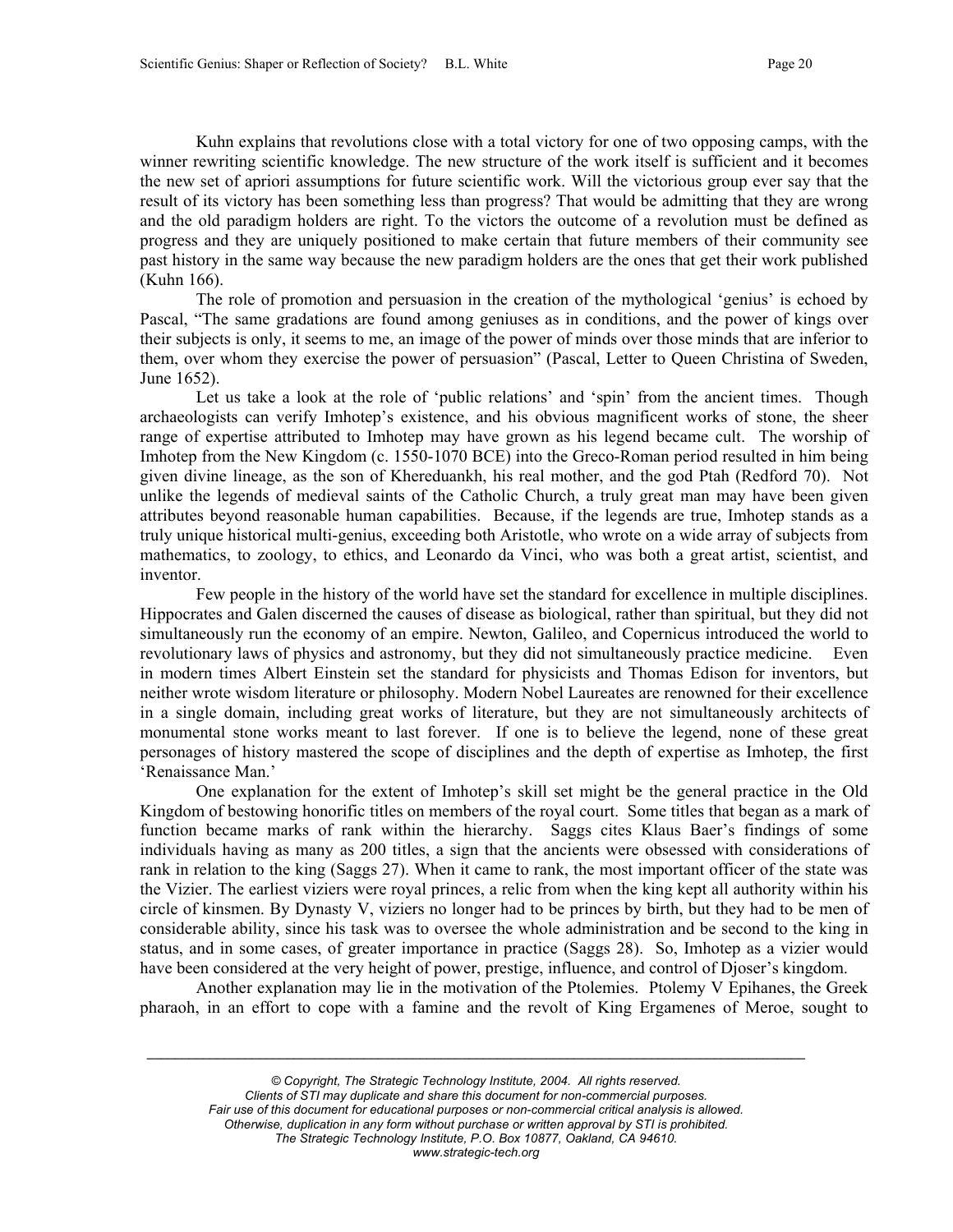associate himself with the founder of the Memphite Dynasty – Djoser – to attain legitimacy in the eyes of the Egyptians (Grimal 64-65). This motivation to discover, cultivate, embellish if necessary, and propagate Third Dynasty heroes by the Ptolemies may also have contributed to the growth of the Imhotep legend. As Nicolas Grimal of the Sorbonne reminds us,

"Imhotep the courtier is now better known than Djoser the king, and it was Imhotep, rather than Djoser, who later became the object of a popular cult. In fact, the cult of Imhotep was spread from Alexandria to Meroe (via a temple of Imhotep at Philae), and even survived pharaonic civilization itself by finding a place in Arab tradition, especially at Saqqara, where his tomb is supposed to be located. Djoser on the other hand, was not deified, and he only achieved immortality through his pyramid" (Grimal 65-66).

Yet another explanation lies in the profitability of cults. "The driving force behind these enormous cults was that they paid," according to Redford. "They were expensive to run, but they attracted worshipers and pilgrims in the thousands, in some cases from outside Egypt, as can be seen from hieroglyphic dedications on bronze votive statues." This is a pattern of religious exploitation that European Christians should be well familiar with, since the sale of relics and benefices was so common in the medieval period that Giovanni Boccaccio and Geoffrey Chaucer lampooned it in the **Decameron** and the **Canterbury Tales**, respectively. [38](#page-20-0) 

Whatever the reasons behind his popularity -- whether it is as crass as the profit motive, a public relations move by the Ptolemies, a veneration of great leaders of the skilled architectural and engineering trades, or whether he is the impetus for wisdom in the manner that Benjamin Franklin became in 18<sup>th</sup> century America -- it is clear that the collective cultural mind of the Egyptians was so impressed by the innovative and inspiring work of Imhotep, that 5,000 years later, we still speak of him. He is an iconic symbol of the values of ancient Egypt: skill in service of the king (god), wisdom, literacy, healing, and the ability to transcend time through immortal acts of monumental creation and through legendary good works.

Consider also how Plato, as a playwright and a student of Socrates may have embellished his **Dialogues** with his own philosophies. Indeed, it may also be safe to assume that Plato' use of Socrates as a literary vehicle in the **Dialogues** adds a certain kind of authority to Plato's own beliefs. Galileo used a similar device, conversations between imaginary characters – Salviati, Sagredo, and Simplicio -- that represented different sides of the argument, in **Dialogue Concerning the Two Chief World Systems** (Galileo xxv, 6-7).

What better way to solidify one's powerful philosophies about truth and methods of obtaining truth than by making the most ardent proponent of truth a martyr? Plato made Socrates a martyr to faith, logic, and truth.<sup>39</sup> He says that it is not he, but the Oracle at Delphi who says Socrates is the wisest man.

<span id="page-20-0"></span> $38$  The Church sanctioned and profited from the supposed healing powers of the relics of Christian martyrs (White  $2: 26$ ). One finds in literature caricatures, such as Chaucer's Pardoner, who is openly larcenous, and yet operates with the full authority of a Papal Bull. This seller of relics is an "entirely viscous man" who has no interest in the message of Christianity, other than how it is used to profit him (Chaucer 348). Through the sale of benefices, Boccaccio describes the clergy in Rome as, "… having carried on more trade and had more brokers than there were engaged in the textile or other business in Paris" (Boccaccio 30).

<span id="page-20-1"></span><sup>&</sup>lt;sup>39</sup> When Socrates is put on trial for corrupting the youth of Athens, he defends himself by arguing that the false charges are brought by those who accused him of being a natural philosopher, e.g., he "inquires into things below the earth and in the sky," a sophist, e.g., he "makes the weaker argument stronger," and teaches others to follow his example. Socrates defends himself by stating that, though he "takes no interest in these things, " he also "sees no conflict between those who inquire about the heavens and a belief in the gods." He also denies that he is a professional teacher, because he does not take money. Most importantly, Socrates denies that he is wise, rather he attributes his wisdom to divine inspiration and cites a divine source as the certification of his wisdom.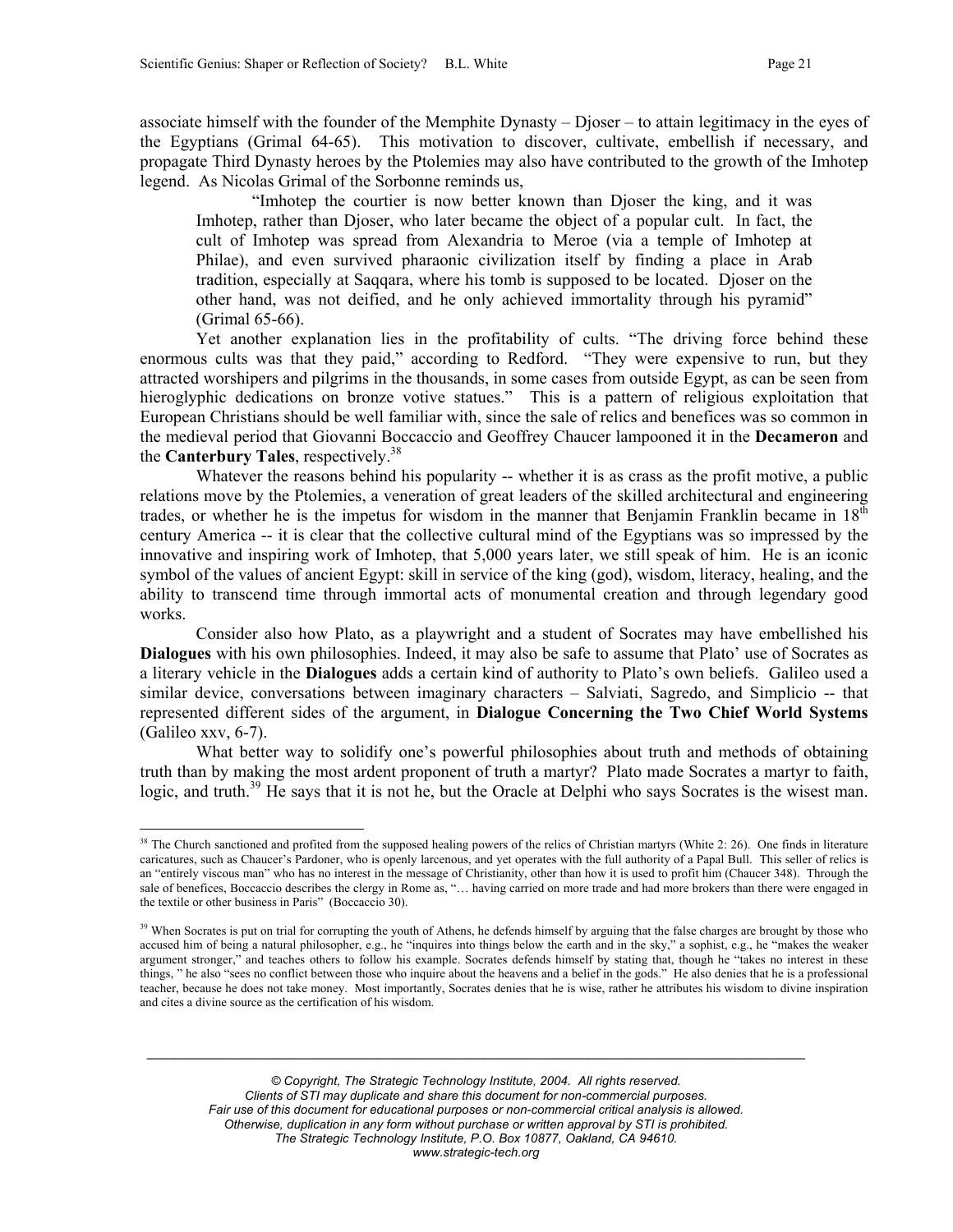Under divine direction, Socrates' has a duty to lead a philosophic life focused on truth and justice. Socrates also argues that divine law supersedes the laws of Athens and admonishes Athens for being unjust. Given his divine mission to be Athens' 'gadfly,' he dos not fear of death. Socrates will not change his divine mission, "even if [he] has to die 100 deaths' (Plato, *Apology 30b*). Through this device and Socrates' ultimate penalty of death by hemlock poisoning, Socrates' philosophies became ordained and so did those of Plato. As Aristotle carried the basic tenets of Plato forward, massively increased the body of written works on numerous subjects, Plato's' genius (or that of Socrates as Plato's alter ego) became enshrined in the Classical world view and the curriculum of medieval universities and monasteries.

As we have seen through an examination of Greek philosophy, the sheer process of Socratic/Platonic speculation, argument, intuition, plus a dash of Aristotelian empirical reasoning allowed the Greeks to move, within the space of three generations, from the early mythical notions to a point that is surprisingly close to modern scientific concepts (Goldstein 52). Having channeled the power of Greek philosophical thought into a logical system of scientific classification, Aristotle came to exercise an enormous influence over European science for the next two thousand years (Loomis, xi-xxxviii). When Europe awakened from the feudal Dark Ages and the Medieval suffocation of theocracy<sup>ix</sup> to an enlightened approach to knowledge<sup>40</sup> that included the works of Francis Bacon, Sir Isaac Newton, and Nicolaus Copernicus, it embraced the process of observation, generalization, explanation, and prediction that was fully rooted in an earthy materialism, indicative of the age. Thanks to Greek philosophy, Europe came to understand that the physical realm of nature is real, orderly, and, in part, understandable, or as Max Planck stated, "That is real which can be measured" (Heidegger 169). Likewise, the  $20<sup>th</sup>$ -century German philosopher Martin Heidegger defines science as the 'theory of the real' (Heidegger 157). This view of knowledge became pervasive, changing assumptions not only in science but also in the entire social fabric of Europe.

Conversely, though Leonardo was a fame-seeker and, what Decamp called, an "incorrigible dabbler and dilettante," he failed to make a significant impact on the science of his times. Because he tried to master all the sciences, he often dropped his work and forgot his obligations. He suffered from an inability to complete the projects he started. "Leonardo's abortive projects included two colossal equestrian statues, the construction of a canal to Pisa, urban renewal at Florence, completion of the Milan Cathedral, and drainage of the Pomtine Marshes," according to DeCamp (DeCamp 400-401).

Most importantly, Leonardo's genius was unrecognized because he never published his ideas. Leonardo went as far as any man of his time. Sometimes he anticipated the discoveries of later scientists like Galileo or Stevin. He was so driven by his urge to discover and create that he made little time for human relationships. Though he could be charming, he usually presented an aloof façade. His

<span id="page-21-0"></span> $\overline{a}$ <sup>40</sup> Two aspects of these scientists' work stand as foundations of modern science. They include the empirical approach based upon objective, rational observation, and the use of mathematics to describe nature. The two criteria for the dynamic entity of scientific truth, either one of which is generally sufficient to cause persons to accept a principle, are first, that it can be checked by observation in a manner in which its consequences lead to its support rather than to contradictions; and second, it can be derived from intelligible principles (Fischer, 49). These principles laid the groundwork for modern scientific methods of inquiry and were forcefully argued by Rene' Descartes, the philosopher, and Francis Bacon, the theologian (Capra 15-120). This new approach also included the process of generalization, explanation, and prediction, or what can be thought of in modern terms as the *hypothesis*, *theory*, and *law*. An *hypothesis* is a tentative assumption made in order to test its scientific consequences, but which as yet has received little verification or confirmation. A *theory* is a plausible, scientifically acceptable statement of a general principle and is used to explain phenomena. A *law* is a statement of an orderliness or interrelationship of phenomena that, as far as is known, is invariable under the stated conditions (Fischer 47). It should be stressed that the term law is used differently in reference to scientific knowledge than to other areas of everyday life. A scientific law is descriptive rather than prescriptive. It is a statement used to describe regularities found in nature, and is not a statement of what should happen. It is not correct to consider that natural objects obey the laws of nature; rather, the laws of nature describe the observed behavior of natural objects. Another guiding principle of science is its supranationality -- its inherent right to transcend national boundaries and allow scientists throughout the world to verify experimental results, challenge, theories, and allow technology to leverage new scientific discoveries.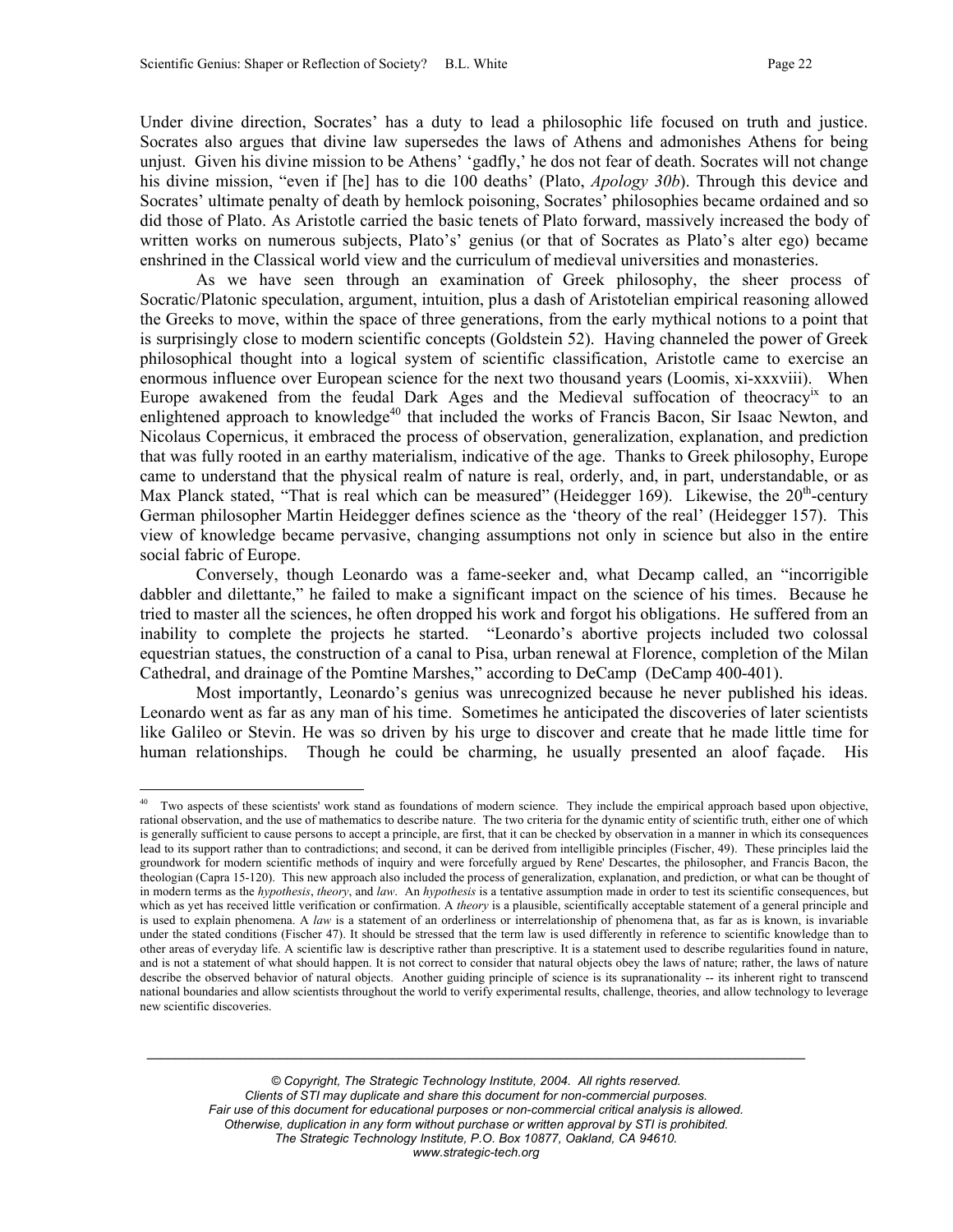<span id="page-22-1"></span>secretiveness may have led him to write his notes backwards, right to left (DeCamp 400-403). In either case, he failed to grasp the importance of an invention that would have enabled him to achieve his goal – the printing press. He knew about the printing press and even sketched mechanical improvements to it, but he did not realize how even a small printed book would multiply his voice (DeCamp 401-403).

Other than a treatise on painting extracted from his notebooks and printed in 1651, no one began to publish the rest of his material until the 1880s. According to DeCamp, "By that time the mechanical arts had advanced so far beyond Leonardo's time that his designs were only historical curiosities" (DeCamp 403). This is why Leonardo can be thought of as the last of the ancient engineers, rather than the first of the modern ones. His lack of publicity, combined with his guild-based practical training, rather than university intellectual approaches, are also among the reasons why, unfortunately, Leonardo would not be considered a 'genius' by modern standards.

Consider as a contrast, Galileo. First of all, in addition to his artful leverage of the support of powerful patrons, Galileo published his works for the world to read. After his first discoveries with the telescope, he rushed into print a 40-page pamphlet called *Starry Messenger* and dedicated it to Cosimo II de Medici, the grand duke of Tuscany (McClellan 224). Cesi's Academia dei Lincei published several of his works, including *Letter on Sunspots* (1613) and the *Assayer* (1623) (McClellan 227). In his most controversial publication, the one that the Inquisition used to force him to recant Copernicanism – *Dialogue on the Two Chief World Systems* – Galileo wrote the work in Italian for the largest popular audience he could reach (McClellan 230). Even though he was convicted by the Inquisition of 'vehement suspicion of heresy<sup>-41</sup> and was sentenced to house arrest for the remainder of his life, the fame of the aging Galileo and his status as a Medici luminary allowed him to publish *Discourses on Two New Sciences* (1638), which provided a mathematical analysis of a loaded beam or cantilever and offered a theory of falling bodies (McClellan 233-234). Though numerous commentaries, plays, poems, lectures, and manuscripts of Galileo's disappeared over the years, and most of his letters to his daughter, Virginia, were destroyed by the mother abbess of the convent in which she lived, over two thousand letters exist from his correspondence with contemporaries (Sobel 10-11).

Second, Galileo was a contentious person who was often looking for a fight. He had a sort temper, mastered language, a gift for mockery in debate, and loved wine (McClellan 224). Galileo's flamboyant style of promulgating his ideas, in bawdy humorous writings, sometimes loudly at dinner parties and staged debates, brought astronomy and a new worldview into the mainstream public arena (Sobel 7). When he moved from the university to the Medici court, he became embroiled in disputes and controversies, many against academic adversaries who supported the Aristotelian classical worldview and, a more dangerous group, the theologians. His support of Copernicanism and his conflicts over theologians' literal interpretation of the Bible, created great animosity among theologians, and landed him in front of the Inquisition in 1616 and again in 1633 (McClellan 227-229). Without a controversy, it might be impossible for a 'genius' to become known.

Third, within what could only be considered as rational preservation of one's life, he stood on principle in the face of powerful foes and became a hero to the scientific community, even into modern times. Galileo made the argument for rationality and the rule of observation, even if it meant trumping the dogma of the Church. $^{42}$  $^{42}$  $^{42}$ 

 $\overline{a}$ 

<span id="page-22-0"></span><sup>&</sup>lt;sup>41</sup> Actual conviction of heresy would warrant immediate burning at the stake (McClellan 233).

 $42$  Consider Galileo's proposition as summarized in excerpts from a letter to Benedetto Castelli, of the University of Pisa, in 1613. "Two truths can never contradict each other. Holy Scripture could never lie or err…its decrees are of absolute and inviolable truth. Although scripture can indeed not err, nevertheless some of its interpreters and expositors may sometimes err in various ways. For in that way there would appear to be [in the Bible] not only various contradictions, but even grave heresies and blasphemies, since [literally] it would be necessary to give to God feet and hands and eyes, and no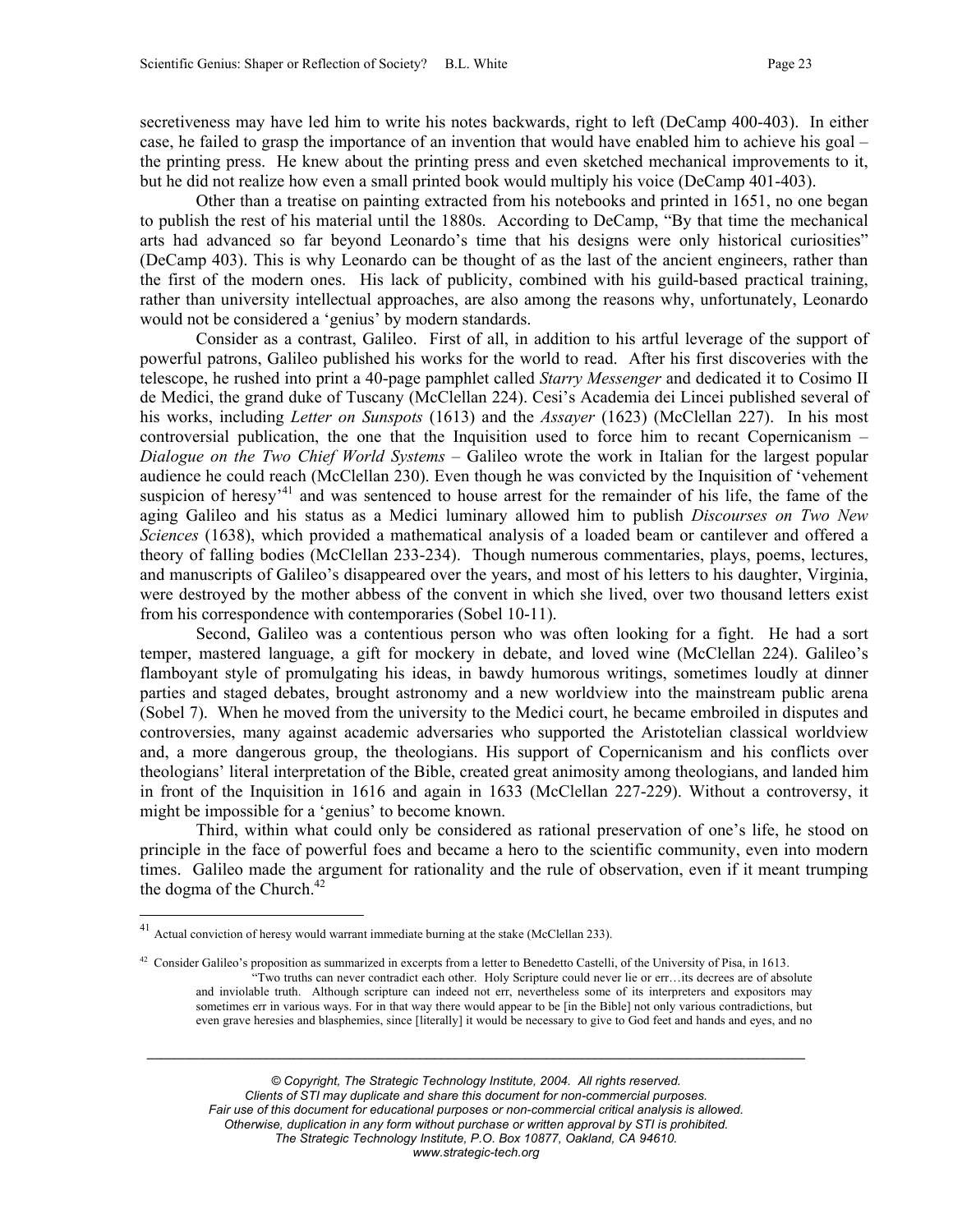When one considers the role the publicity and image in the concept of 'genius,' its is also instructive to remember that modern depictions of Einstein range from the humorous 'absent-minded professor,' to the wiry white-haired bicycle rider, to the unkempt obsessed old man in a never-ending search of a unified field theory. These quaint caricatures of Einstein, the professor, miss the point that Einstein was considered a genius in his field by the promotion of his contemporaries and subsequent reflections by modern physicists and science writers on the historical significance of his contributions. He stood on the foundation laid by other physicists, corresponded and collaborated with them, recommended physicist Max Planck for the Nobel Prize in 1918, and, in return, was validated and promoted by them.

Indeed, Cohen cites reasons why Max Planck's early commitment to and lectures on relativity were major reasons for the rapid spread of interest among physicists in the topic (Cohen 406). Max Planck found it easy to proclaim the revolutionary character of Einstein's achievement:

"This new way of thinking about time makes extraordinary demands on the physicist's ability to abstract, and on his imaginative faculty. It well surpasses in daring everything that has been achieved in speculative scientific research, even in the theory of knowledge. This revolution in the physical Weltanschauung, brought about by the relativity principle, is to be compared in scope and depth only with that caused by the introduction of the Copernican system of the world" (Cohen 444).

Likewise, Max Born, upon his first reading of Einstein's papers in 1907 remarked that, "Einstein's reasoning was a revelation to me. [His] theory was new and revolutionary. [It] had the audacity of challenging Isaac Newton's established philosophy" (Cohen 410).

### **Conclusions**

As we have discussed, scientific 'genius' characterizes a moment of exceptional ability by talented people who are not unique, but who both epitomize their eras and leave a significant legacy upon

I should think it would be prudent if no one were permitted to oblige Scripture and compel it in a certain way to sustain as true some physical conclusions of which sense and demonstrative and necessary reasons may show the contrary.

But I do not think it is necessary to believe that the same God who has given us our senses, reason, and intelligence wished us to abandon their use, giving us by some other means the information that we could gain through them – and especially in matters of which only minimal part, and in partial conclusions, there is [in the Bible] so small a part that not even the planets are named.

So you see how disorderly, if I am not mistaken, they would proceed in physical disputes not directly pertaining to faith, by taking at face value passages in Scripture often poorly understood by them. He who sustains the true position will be able to use a thousand experiences and a thousand necessary demonstrations and his side, while the other side will have nothing but sophisms, paralogisms, and fallacies.

He who has truth on his side has a great, indeed the greatest, advantage over the adversary, and since it is impossible that two truths be in contrary, we need not fear assaults made by anyone who pleases – provided that we also are given the right to speak and to be heard by understanding persons not excessively moved by their own passions and interests" (Galileo 224-227).

less corporeal and human feelings, like wrath, regret, and hatred, or sometimes even forgetfulness of the things gone by and ignorance of the future.

Nature being inexorable and immutable and caring nothing whether her hidden reasons and modes of operating are or are not revealed to the capacities of men, she never transgresses the bounds of the laws imposed on her. Hence it appears that physical effects placed before our eyes by sensible experience, or concluded by necessary demonstrations, should not in any circumstances be called in doubt by passages of Scripture that verbally have a different semblance, since not everything in Scripture is linked to such severe obligations, as is every physical effect.

Scripture being therefore in many places not only accessible to, but necessarily requiring, expositions differing from the apparent meaning of the words, it seems to me that in physical disputes it should be reserved to the last place, [such questions] proceeding equally from the divine word of the Holy Scripture and from Nature, the former as dictated by the Holy Ghost and the latter as the observant executrix of God's orders.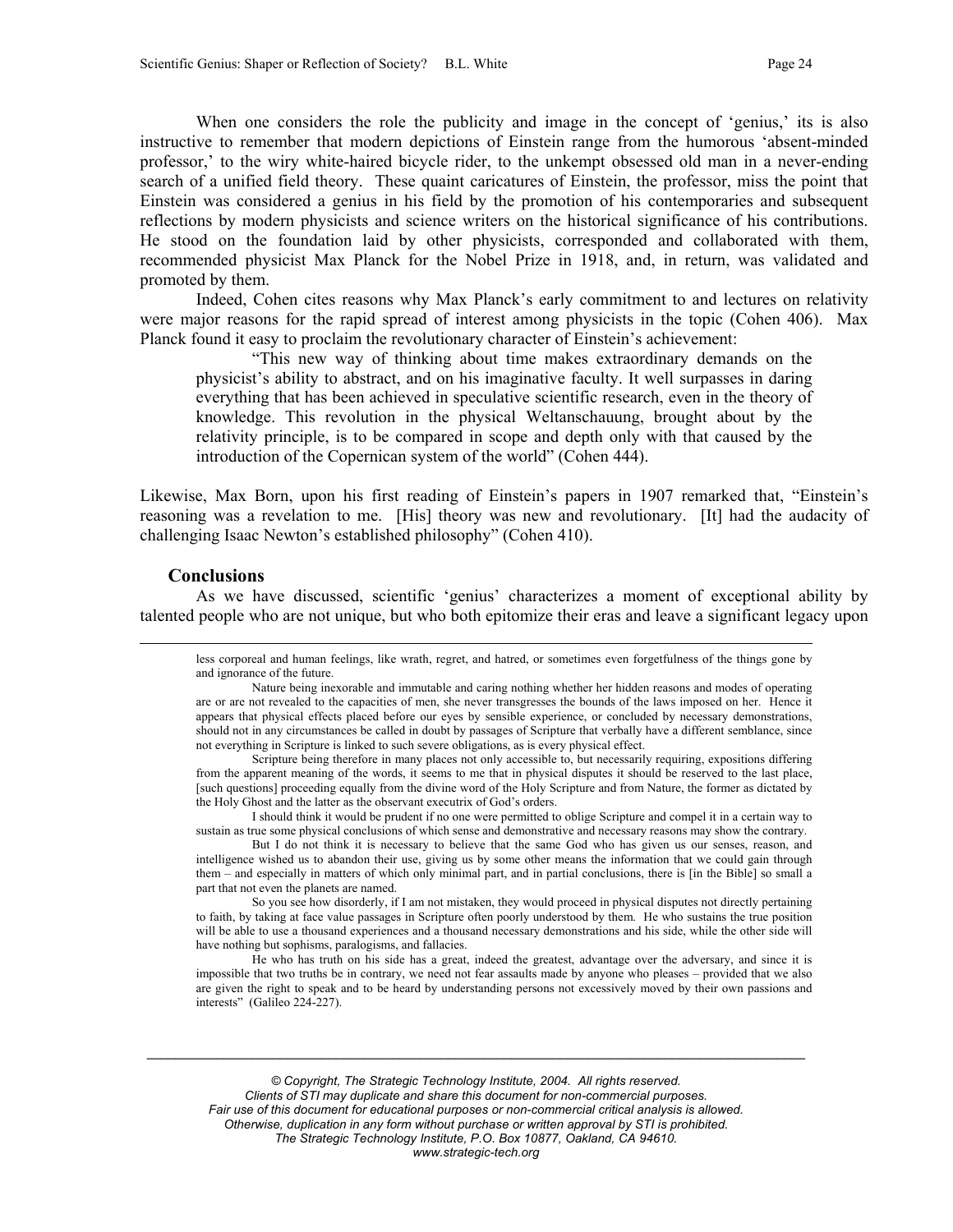which our scientific tradition is built. "We know now that individuals often exercise considerable influence upon the fate of society, but this influence is determined by the internal structure of that society and by its relation to other societies," Plekhanov reminds us (Plekhanov 164). He goes on to provide a caveat that supports the importance of individual contributions, "Nevertheless, there is no doubt that history would have had different features had the individual causes which had influenced it been replaced by other causes of the same order" (Plekhanov 175). Since 'great minds' are both the products of society and key shapers of society, perhaps it is time to put the concept of 'genius' in perspective.

Genius is a socially contrived construct, that in the modern American capitalistic society is too often used to separate a vast number of intelligent people who have moments of genius from a few ennobled icons who are thought to be somehow significantly more intelligent and creative than the bulk of the best that science has to offer. Einstein's life and discoveries shows us the value in building upon previous works, collaborating, synthesizing new paradigms, and being recognized by one's peers and government institutions. The importance of a formalized intellectual basis of new theories and the publication of these ideas demonstrates a penchant for such laurels being placed on the scientist, such as Galileo, or the philosopher, as with Plato, rather than the engineers, architects, inventors, and doers, as we have seen with Leonardo and with Imhotep. In all the cases examined in this paper, even the ancient ones, such as the popularization, or dare one say, the deification of Imhotep by the Ptolemies, the codification of Plato and Aristotle's philosophies into university education, and Galileo and Einstein's use of publications and correspondence (and Leonardo's lack of use thereof), one can see that the designation as a 'genius' has more to do with telling an interesting story, often after the fact, than in the actual hard work and creative innovation of the people involved.

The important social question for modern 'would-be geniuses' is this  $-$  if you are the one that is placed on the pedestal, deserved or not, what is your subsequent responsibility to the society that placed you there as a role model for future generations and as the representative of an entire era of your peers? Do scientists and engineers have a responsibility to society, and if so, what is that responsibility? Whether we agree with Albert Einstein's decision to encourage President Roosevelt to counter the Nazi threat of atomic weapons with the U.S. Manhattan Project, at least he recognized his responsibility to make a statement on public policy in an area in which he was qualified to do so. To paraphrase the Bible, to whom much is given, much is required.

This debate around the role of scientists and engineers as ethical social agents has been around for ages. Nearly fifty years ago, Jacob Bronowski reinforced the basic argument that scientists have a responsibility to humanity. Bronowski stated that, "The dilemma of today [1956] is not that human values could not control a mechanical science." It was the opposite: "The scientific spirit is more human than the machinery of governments." He saw scientists as belonging to a community that fosters free critical thinking and tolerance – just the characteristics needed by our troubled society. Bronowski argued that science is a human activity and is practiced by "very human" scientists. The late Dr. Bronowski eloquently and logically argued his points. He showed us that, unlike the stereotype of the solitary genius, scientists are as fully human as artists and, as such, they display a full range of creativity. Being human, however, means that scientists can no more shirk their responsibility to improve our lot than politicians. His argument, that scientists have a crucial responsibility (for which they are uniquely trained) to make the public fully aware of the implications of their work, should serve to bring the 'overly tunnel-visioned' researcher back into the realm of political activist and citizen. Although he believed that the facts produced by science are neutral, science as a human activity is not neutral. With this established, he advocated a role for scientists as educators of the public on the positives and negatives of new discoveries. Bronowski shunned the idea of scientists as governors and plead for an adoption of the scientific ethic by world leaders (Bronowski 71).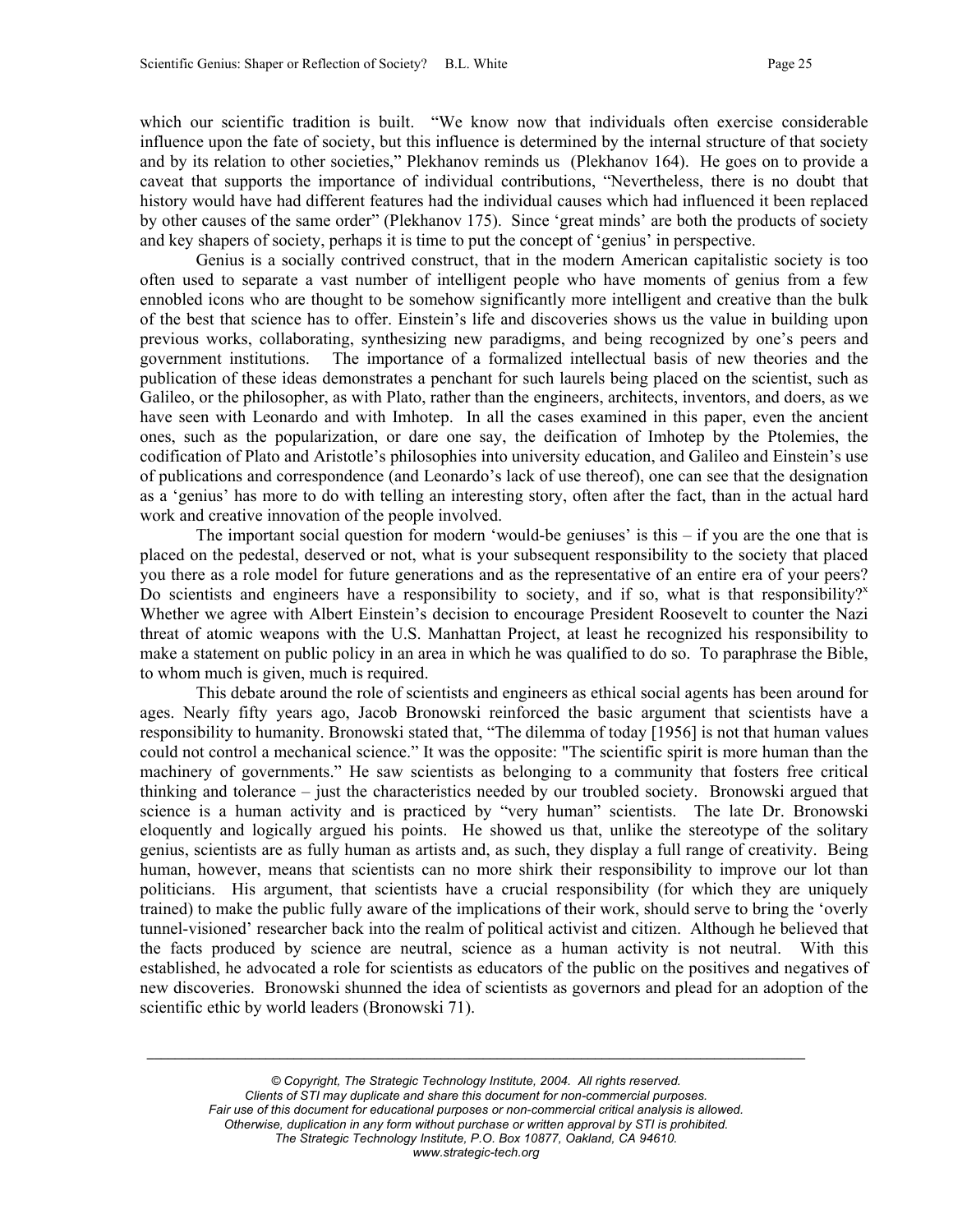According to Bronowski, no longer do scientists have a right to hide behind the veil of scientific neutrality. They must participate in decision making as full partners with the public.<sup>43</sup> Also, because of society's ennoblement of a few innovators, those persons not only have the potential to impact society, but also a social obligation to do so in a positive manner.<sup>44</sup> Emerson observed that, "Great men exist that there may be greater men' (Emerson 38). As such, scientists of great ingenuity and endowed by the public with the title of 'genius,' deserved or not, bear a responsibility to help shape society in a positive manner, commensurate to, or in excess of, the benefits they have received from society.

It seems that there has been at least adequate verbal support among the scientific community to encourage an active role by scientists in the decision-making processes of new technology implementation. Certainly it is no longer adequate for scientists to lock themselves in their laboratories and blindly search for 'neutral' facts. Bronowski, Harrison, and Yellin had a common thread running through their viewpoints -- science may or may not be neutral, depending upon which semantics one wants to adopt, but scientists are not, and should not be neutral.

From this perspective, engineers and scientists must be part of the decision-making process. Engineers as a group and as individuals have special responsibilities as citizens, which go beyond those of non-engineer citizens. "All citizens have an obligation to devote some of their time and energies to public policy matters. Minimal requirements for everyone are to stay informed about issues that can be voted on, while stronger obligations arise for those who by professional background are well grounded in specific issues as well as for those who have the time to train themselves as public advocates," as put forth by Philosopher Mike Martin and Engineer Roland Schizinger (Martin 29l). In addition, Paul Goodman notes, "As a moral philosopher, a technician should be able to criticize the programs given him (her) to implement" (Martin 1).

So, we see that technologists should accept more responsibility for the implications of technologies on humanity. Their loyalty needs to be to humanity, not just to their employers or their

"My experience has been that, in endeavouring to communicate relevant scientific knowledge to individuals who have limited backgrounds in science, these individuals can comprehend the information very quickly if they understand the nature of scientific knowledge" (Harrison 123).

From this perspective, Harrison saw the role of scientists as educators of the public and as consultants to special interest groups. In a fashion similar to Bronowski's argument, Professor Harrison once again stressed the importance of scientists coming out of their labs to participate in the decision-making processes of technical innovation by helping the public decide on socially appropriate courses of action.

<span id="page-25-1"></span>44 In 1984, Joel Yellin, then Senior Research Scientist at the Massachusetts Institute of Technology, proposed a system of expert advisors who would help create a deeper emphasis on the principle of public participation in technological decisions. Yellin saw the growing use of experts in government agencies and the delegation of public responsibility to these agency experts as being a serious threat to representative government. In an argument similar to his contemporary, Anna Harrison, Yellin conceded that administrators of agencies such as the Environmental Protection Agency (EPA) have far broader responsibilities than initially envisioned by politicians. They are called upon to assure worker health and safety, to protect and improve air and water quality, and to guarantee the safety of complex engineering systems. They also must predict the long-term consequences of major industrial and government decisions which, increasingly involve technological innovation that results in social changes which surpass the capacity of the general public to absorb these changes, not to mention understand all aspects of the technology. Yellin conceded the necessity for technical experts but warned of the dangers of the professional technocrat (Yellin 126). His solution placed the scientist on a representative advisory board formed by the public with competence and the public interest as its chief operating rules. With Yellin, we saw yet another argument for responsible scientists participating in technical decisions rather than merely allowing the stated neutrality of science to cause an abandonment of this responsibility to professional bureaucrats.

<span id="page-25-0"></span><sup>&</sup>lt;sup>43</sup> Twenty years ago, Mount Holyoke College Professor Anna J. Harrison presented an interesting case for the expert scientific consultant and against the expert scientific witness in technology decision-making. The, then, president of the American Association for the Advancement of Science, Harrison contended that the integrity of scientists was called into question when an individual accepts the role of witness for a contending party. When this happens the role of that individual necessarily becomes that of marshalling scientific knowledge to support the position of a contending party. She viewed scientific experts as, by definition, biased and therefore advocated a restriction of their role to that of consultant. This consultant role was consistent with Harrison's belief that, since technology necessarily involved a negative impact regardless of its positive impact, should be governed by an enlightened public. She stated: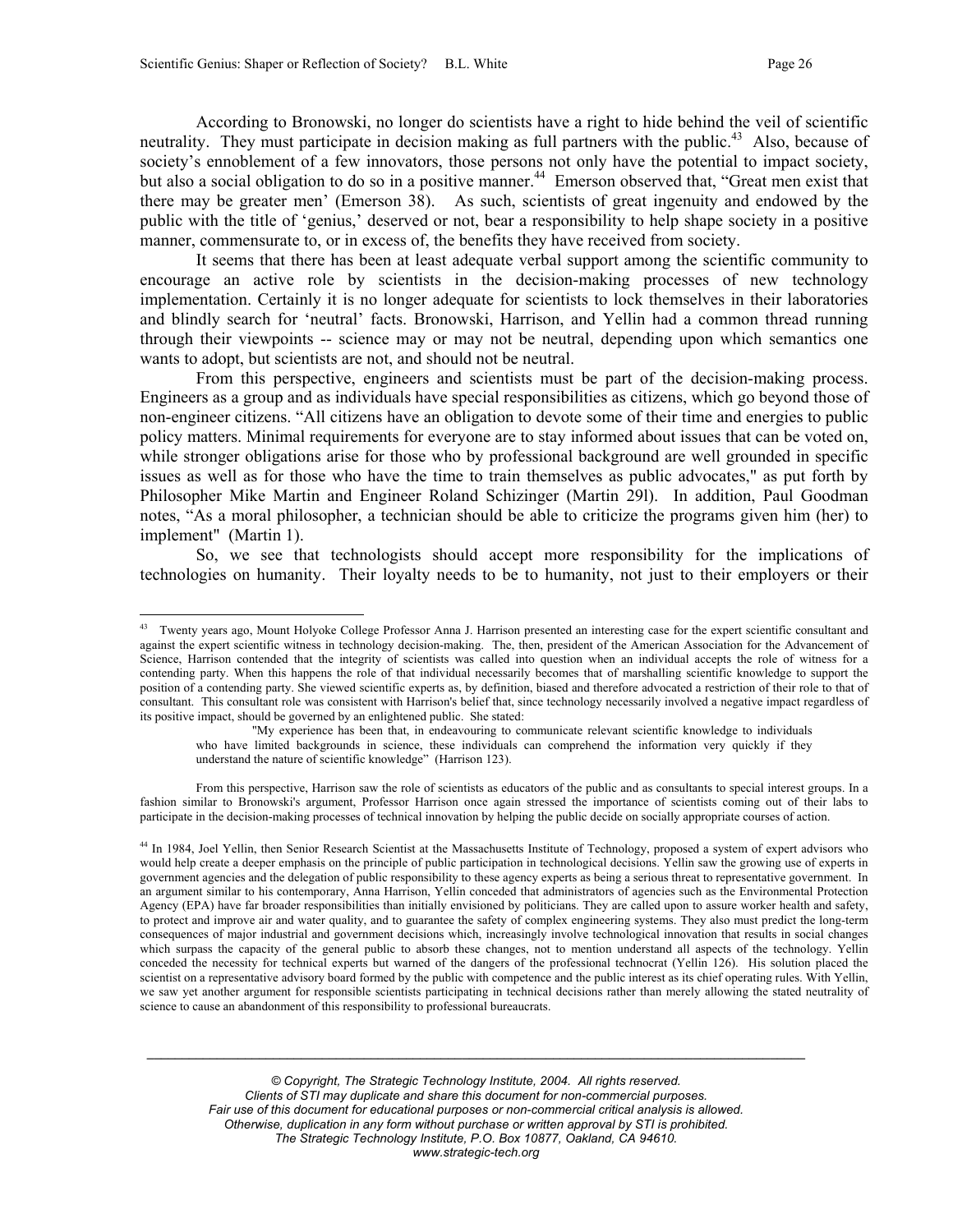governments. We have seen that their professions support this concept (at least verbally). The scientific values of truth, objectivity, dissent, independence, respect, and supranationality, coupled with the engineering ethic of serving the benefit of humanity, could solve many of our most pressing problems. The predicament in which society now finds itself requires a stop to buck-passing rhetoric in favor of a reexamination of the social responsibility of engineers and scientists and a wholesale renewal of their ethical canons. We live in a society that rapidly diffuses technology, each with intended and aggregative unintended consequences on the well being of society, to an increasing number of anachronistic rights claimants who each exercises the maximalist uses of technology. As such, designers and developers of technology can no longer seek moral solace from only seeking to minimize harm. They must proactively seek to maximize the most benefits for the largest number of people, while delivering the most benefit to those most negatively impacted, or likely to be negatively impacted, by the unintentional consequences of complex technology. They need to operate out of a new ethical paradigm; one that is a bottom-up, empirically based, neo-consequentialist set of personal morals and professional requirements. This renewed ethical imperative would lead to scientific research and product designs for the most positive consequences, rather than settling on the current approach of minimizing the maximum regret.

Technologists must do so as an act of allegiance to their professions' commitments to social justice as the primary goal, and hold other allegiances to employers, trade associations, profit motives, and self-advancement secondary. Failure to do so will continue to place the profession in a reactive mode to ever-increasing negative aggregative consequences, competing claims of "rights holders," mistrust by the public, degradation of the profession, and ultimately governmental regulation.

The argument of the supposed neutrality of scientists and engineers is no longer an acceptable shield behind which technologists can hide. Given that technologists must get directly involved in technology policy issues, it is timely and proper that a renewal of professional ethics is also in order. The standard bearers for the profession, those ennobled 'geniuses' and the subsequent keepers of their legacies are in the most important positions to argue for change, help judge sense from nonsense, and therefore shape the future society.

*"It does not require a clever brain to destroy life. In fact any fool can do that. But it takes brains – and extraordinarily brilliant brains to create conditions for human happiness and to make life worth living."* 

- Kwame Nkrumah

Speech at the Academy of Sciences, Accra, Ghana November 30, 1963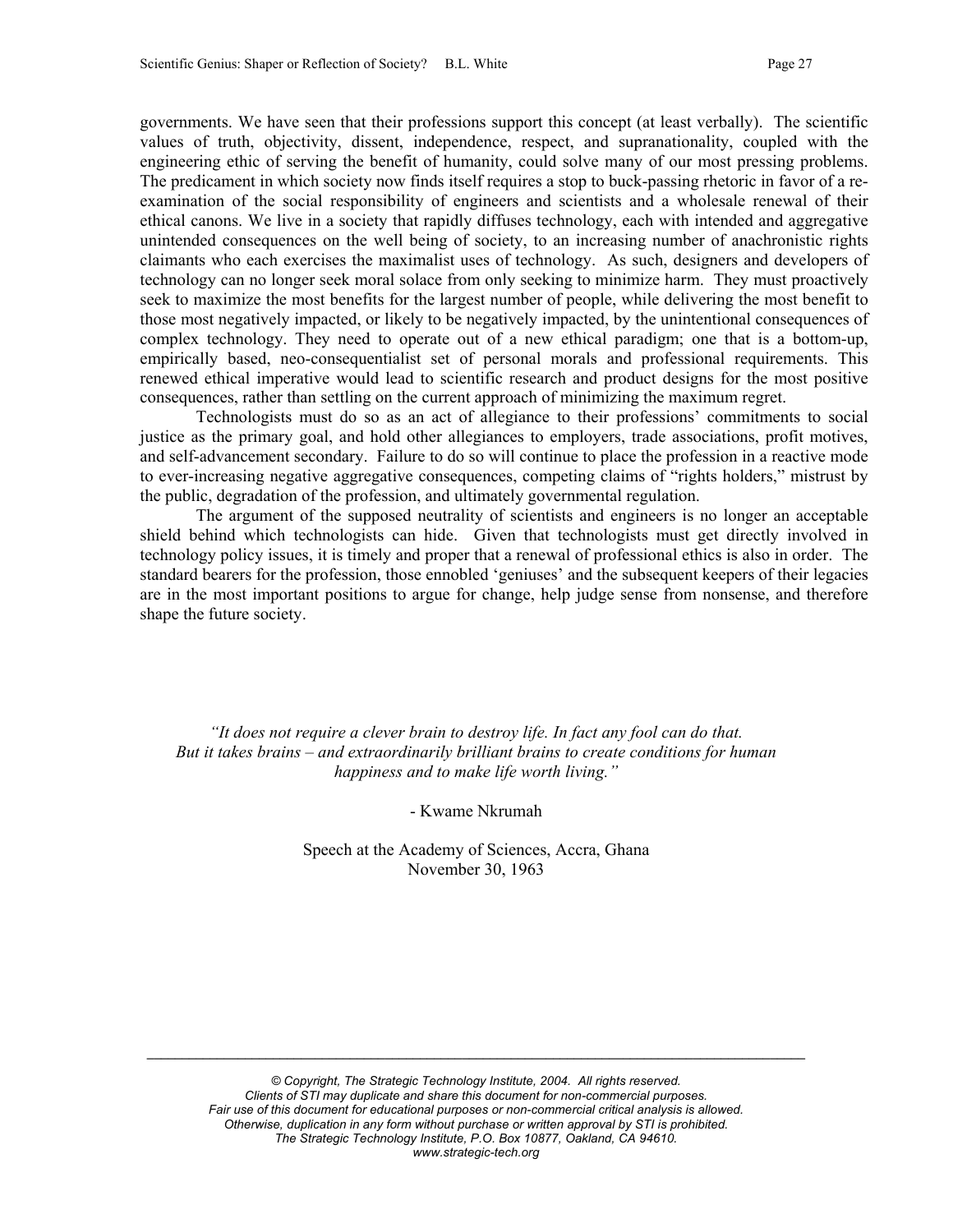### **Primary Works Cited**

- Adams, Hazard, ed. **Critical Theory Since Plato**, Second Edition. New York: Harcourt College Publishers, 1992.
- Addison, Joseph. 1711 [no title]. **Spectator** 160, 3 September 1711.
- Aristotle. *Metaphysics*. Loomis, Louise R., ed. **Aristotle, On Man and the Universe**. Roslyn, NY: Walter J. Black, Inc., 1943.
- Assmann, Jan. **The Mind of Egypt**. Jenkins, Andrew, Trans. New York: Metropolitan Books, 2002.
- Balzac, Honere. Louis Lambert. Bell, Clara and Waring, James, Trans. Amazon.com eBook from public domain sources.
- Carlyle, Thomas. *Lecture III The Hero as Poet. Dante; Shakespeare*. May 12, 1840.
- Cohen, I. Bernard Cohen. **Revolution in Science**. Cambridge: The Belknap Press of Harvard University Press, 1985.
- DeCamp, L. Sprague. **The Ancient Engineers**. New York: Ballantine Books, 1976.
- Drake, Stillman. **Galileo at Work.** Chicago: The University of Chicago Press, 1978.
- Emerson, Ralph Waldo. **Representative Men**. Honolulu: University Press of the Pacific, 2001. Reprinted from the 1883 edition.
- Frere, Jean-Claude. **Leonardo: Painter, Inventor, Visionary, Mathematician, Philosopher, Engineer.** Paris: Finest SA/Editions Pierre Terrail, 2001.
- Galilei, Galileo. **Dialogue Concerning the Two Chief World Systems: Ptolemaic and Copernican.** Gould, Stephen Jay, Ed., Drake, Stillman, Trans. New York: The Modern Library, 2001.
- Galton, Francis. *Hereditary Talent and Character*. Mcmillams's Magazine. Issue 12, 1865.

Goldstein, Thomas. **Dawn of Modern Science**. Boston: Houghton Mifflin, 1980.

- Heidegger, Martin. **The Question Concerning Technology and Other Essays**. Trans. William Lovitt. New York: Harper & Row, 1977.
- Hornung, Erik. **History of Ancient Egypt**. Lorton, David, Trans. Ithaca, New York: Cornell University Press, 1999.
- Kuhn, Thomas. **The Structure of Scientific Revolutions**, Second Edition. Chicago: The University of Chicago Press, 1970.
- Lombroso, Cesare. **The Man of Genius**. London: Walter Scott, 1901.
- Loomis, Louise R., trans. **Aristotle, On Man and the Universe**. Roslyn, NY: Walter J. Black, Inc., 1943.
- McClellan, James E. and Dorn, Harold. **Science and Technology in World History, An Introduction**. Baltimore: The Johns Hopkins University Press, 1999.
- McDermott, Raymond. *Confrontations with Genius: An Inquiry into the Production of Historical Persons in Practice.* Stanford University.
- Morenz, Siegfried. **Egyptian Religion**. Keep, Ann E., Trans. Ithaca, New York: Cornell University Press, 1992.
- Murray, Peter, and Mary Murray. **The Art of the Renaissance**. New York: Thames & Hudson, 1963.
- Pascal, Blaise. *Three Discourses on the Condition of the Great*. 1660.
- Plekhanov, George V. *The Role of the Individual in History*. **Fundamental Problems of Marxism**. New York: International Publishers, 1969.
- Plato: *Apology*. **The Last days of Socrates**. Tredennick, Hugh and Tarrant, Harold, Trans. London: Penguin Books, 1993.
- Plato. *Meno*. Nehamas, Alexander and Woodruff, Paul, Trans. Indianapolis: Hackett Publishing Company, 1989.

*Clients of STI may duplicate and share this document for non-commercial purposes.* 

*Fair use of this document for educational purposes or non-commercial critical analysis is allowed.* 

*Otherwise, duplication in any form without purchase or written approval by STI is prohibited.* 

*The Strategic Technology Institute, P.O. Box 10877, Oakland, CA 94610. www.strategic-tech.org*

*<sup>©</sup> Copyright, The Strategic Technology Institute, 2004. All rights reserved.*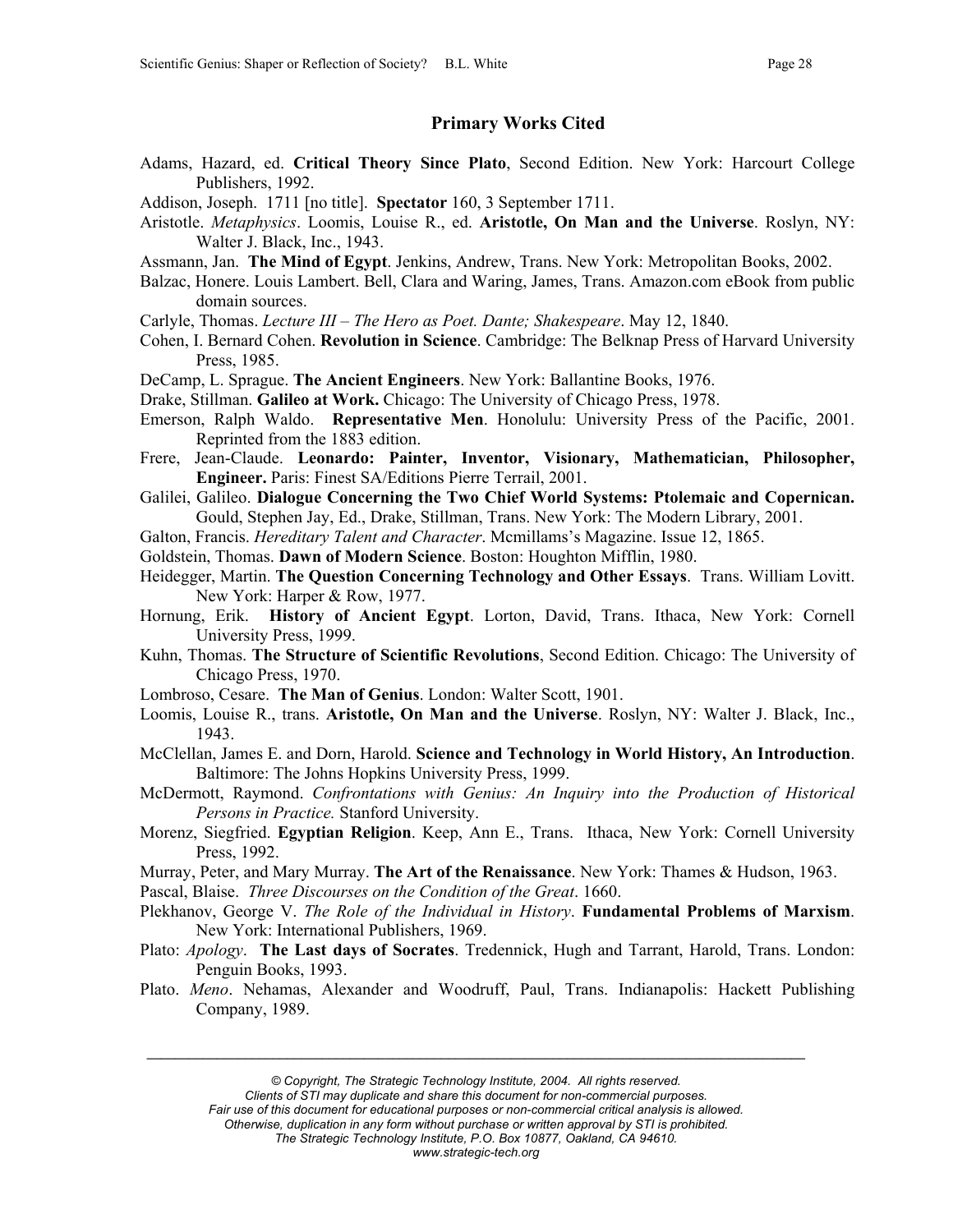Plato. *Symposium*. Grube, G.M.A., Trans. Indianapolis: Hackett Publishing Company, 1976.

- Shaw, Jonathan. *Who Built the Pyramids?* **Harvard Magazine**. July-August 2003: Volume 105, Number 6, pp. 42-99.
- Smith, Adam. **The Wealth of Nations**.
- Sobel, Dava. **Galileo's Daughter: A Historical Memoir of Science, Faith, and Love.** New York: Walker & Company, 1999.
- Terman, Lewis M*. The Intelligence Quotient of Francis Galton in Childhood*. **American Journal of Psychology**. Vol 28, 1917.
- White, Leslie A. **The Science of Culture: A Study of Man and Civilization.** New York: Grove Press, Inc., 1949.
- White, Michael**. Leonardo: The First Scientist**. New York: St. Martin's Griffin, 2000.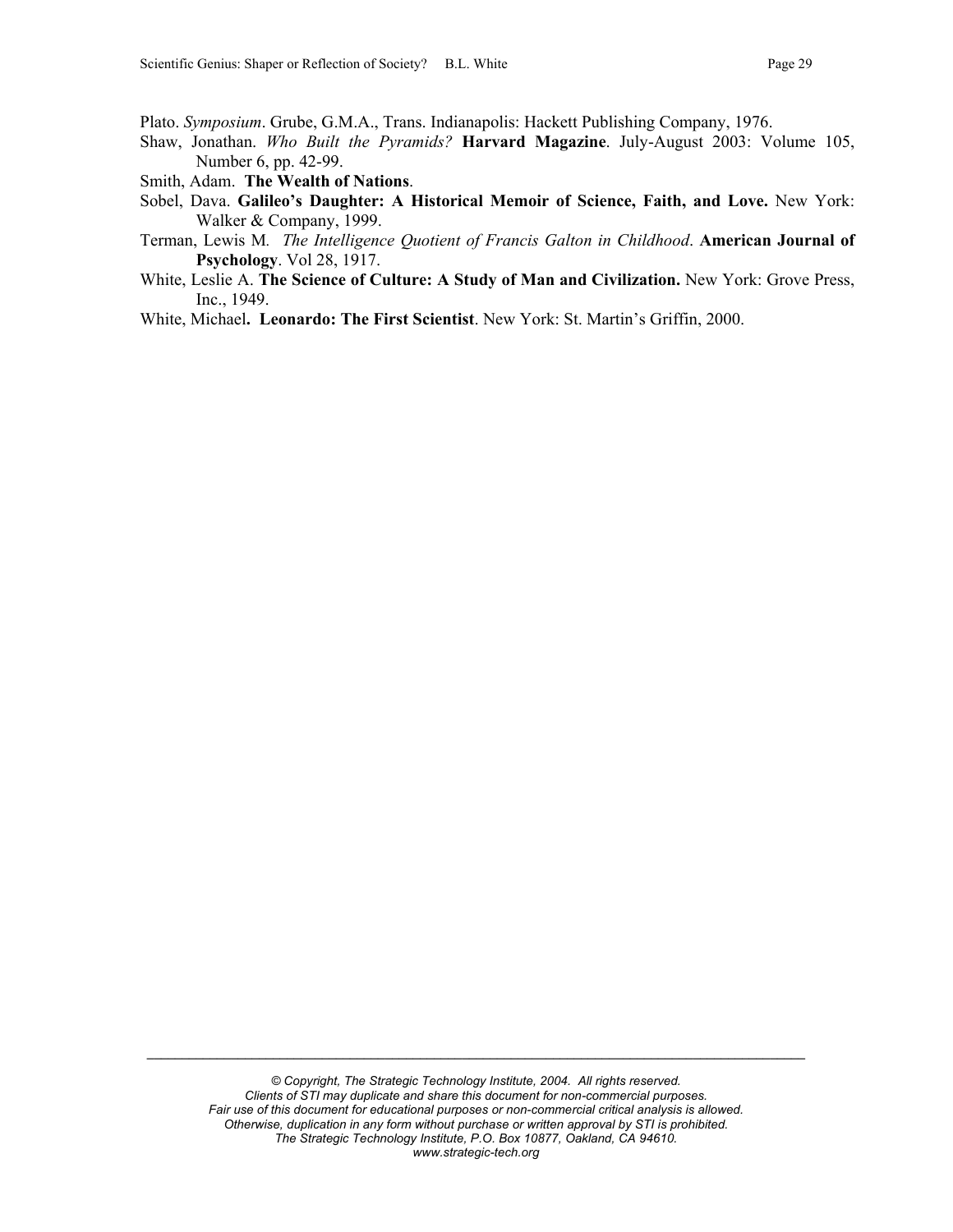# **Secondary Works Cited**

- Boccaccio, Giovanni. **The Decameron**. Trans. Mark Musa and Peter Bondanella. New York: W.W. Norton & Company, 1977.
- Boorstin, Daniel J. **The Discoverers**. New York: Random House, 1983.
- Bowra, C.M. **The Greek Experience**. Cleveland: The World Publishing Company, 1957.
- Bronowski, Jacob. **Science and Human Values**. New York: Harper & Row, 1956.
- Capra, Fritjof. **The Turning Point**. New York: Simon and Schuster, 1982.
- Chaucer, Geoffrey. **Canterbury Tales.** Trans. Vincent F. Hopper. New York: Barron's Educational Series, 1970.
- Cole, K.C. **The Universe and the Teacup; The Mathematics of Truth and Beauty.** New York: Harcourt Brace & Company, 1998.
- Davidson, Basil. **Africa in History**. New York: Simon & Schuster, 1991.
- Derry, T.K. and Williams, Trevor I. **A Short History of Technology From the Earliest Times to A.D. 1900**. Oxford: The Oxford University Press, 1960.
- Dorf, Richard C., **Technology, Society and Man**. San Francisco: Boyd & Fraser Publishing Company, 1974.
- Edwards, I.E.S. **The Pyramids of Egypt**. London: Penguin Books, 1993.
- Fischer, Robert. **Science, Man & Society**. Philadelphia: W. B. Saunders, 1975.
- Goldstein, Thomas. **Dawn of Modern Science**. Boston: Houghton Mifflin, 1980.
- Granger, David. Firing the Imagination. Editorial in **Esquire**. December 2003.
- Grimal, Nicolas. **A History of Ancient Egypt**. Shaw, Ian, Trans. Oxford: Blackwell Publishers, Ltd., 2000.
- Harrison, Anna J. Commentary in **Science, Technology & Human Values**. Boston: John Wiley & Sons for Harvard and MIT, Vol. 9. , Issue. 1., Winter 1984, No.46.
- Hoffman, Michael A. **Egypt Before the Pharaohs**. New York: Dorset Press, 1979.
- Hogben, Lancelot. **Mathematics for the Million: How to Master the Magic of Numbers**. Woodbridge: Merlin Press Limited, 1999.
- Jackson, John G. **Introduction to African Civilizations.** Secaucus, New Jersey: The Citadel Press, 1970.
- Lessig, Lawrence. Stanford University Law School. Presentation given at the UC Berkeley Law & Technology of DRM Conference, February 28, 2003.
- Martin, M. W. and Schinzinger, R. **Ethics in Engineering**. New York: McGraw-Hill, 1983
- McGinn, Robert. *Ethics, Science, and Technology*. 1990.
- McGinn, Robert. *Moral Responsibilities of Professional Engineers: Empirical and Theoretical Approaches.* Presentation given at the Engineering Ethics Forum, University of Nagoya, Japan. December 8, 2002.
- Mesthene, Emmanuel G. **Technological Change**. New York: Mentor, 1970
- Michalko, Michael. *Thinking Like a Genius: Eight Strategies Used by the Supercreative, from Aristotle and Leonardo to Einstein and Edison.* **Exploring Your Future: Living, Learning, and Working in the Information Age.** Cornish, Edward, ed. Bethesda: World Future Society, 2000.
- Moscati, Sabatino. **The Phoenicians.** New York: Rizzoli, 1999.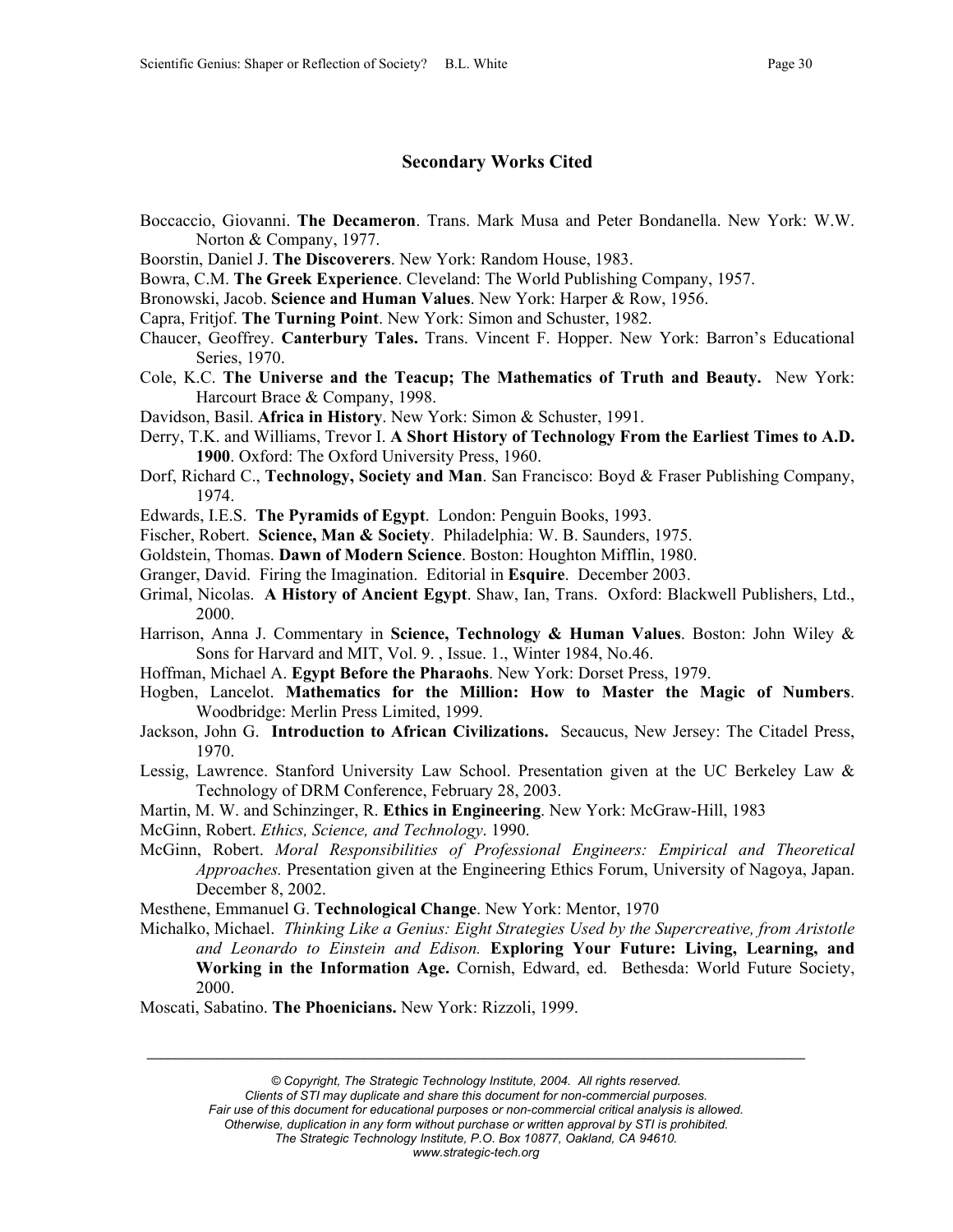Nunn, John F. **Ancient Egyptian Medicine**. Norman, Oklahoma: University of Oklahoma Press, 1996.

- Orwell, George. **Orwell's Nineteen Eighty-Four**, 2nd ed. Irving Howe, Ed. New York: Harcourt, Brace, Jovanovich, Inc., 1982.
- Plato. *Euthyphro*. **The Last days of Socrates.** Tredennick, Hugh and Tarrant, Harold, Trans. London: Penguin Books, 1993.
- Plato. *Phaedo*. **The Last days of Socrates**. Tredennick, Hugh and Tarrant, Harold, Trans. London: Penguin Books, 1993.
- Platt, Joseph B. *The Value of Science and Technology to Human Welfare*. **Bulletin of the Atomic Scientists.** October, 1973.
- Pollack, Andrew. *Scientists Ponder Limits on Access to Germ Research*. **New York Times**, November 27, 2001.
- Pool, Robert. **Beyond Engineering: How Society Shapes Technology**. Oxford: Oxford University Press, 1997.
- Redford, Donald B. **The Ancient Gods Speak: A Guide to Egyptian Religion.** New York: Oxford University Press, 2002.
- Rivkin, Julie and Ryan, Michael, ed. Literary Theory: An Anthology. Malden, Mass: Blackwell Publishers, 1998. Rosen, Jeffrey. *Silicon Valley's Spy Game*. **The New York Times**, April 14, 2002.
- Sagan, Carl. **Broca's Brain**. New York: Random House, 1974.
- Sagan, Carl. **The Cosmic Connection.** Garden City, NY: Anchor Books, 1973.
- Saggs, H. W. F. **Civilization Before Greece and Rome**. New Haven: Yale University Press, 1992.
- Stone, I.F. **The Trial of Socrates**. Little, Brown and Company, 1988.
- Strouhal, Eugen. **Life of the Ancient Egyptians**. Norman, Oklahoma: University of Oklahoma Press, 1992.
- Tucker, Jonathan B. **Scourge: The Once and Future Threat of Smallpox.** New York: Atlantic Monthly Press, 2001.
- Van Os, Henk. *The Black Death and Sienese Painting: A Problem of Interpretation*. **Art History**. Trans. Michael Hoyle. Vol. 4 No. 3, Sept. 1981
- White, Andrew D. **A History of the Warfare of Science with Theology in Christendom.** 2 vols. Buffalo: Prometheus Books, 1993.
- Whitehead, Alfred N. **Science and the Modern World**. Philadelphia: The Franklin Library, 1979.
- Woolley, C. Leonard. **The Sumerians.** New York: W.W. Norton & Company, 1965.
- Yellin, Joel. Commentary in **Science, Technology, & Human Values**. Boston: John Wiley & Sons for Harvard and MIT, Vol. 9, Iss. 1, Winter 1984, No.46.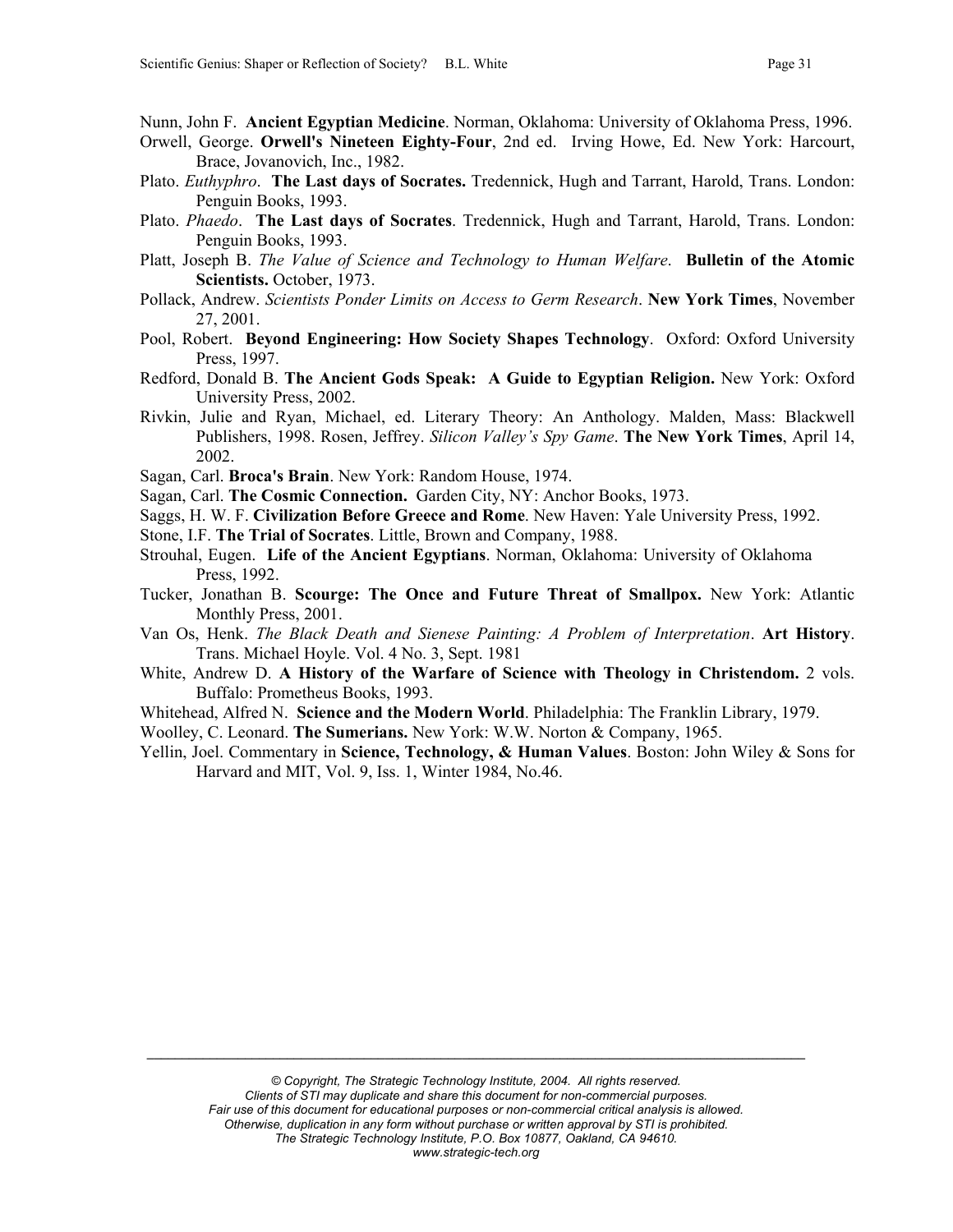#### **End Notes**

#### i **Further Discussion on the Philosophy of Science and Technology**

 $\overline{a}$ 

Heidegger notes that, '…science, as a theory of the real, …stakes everything on grasping the real purely. It does not encroach upon the real in order to change it. Pure science, we proclaim, is disinterested" (Heidegger 1: 167). However, science is based upon a search for the truth in a society that bends the truth to suit its needs. Jacob Bronowski stated it this way:

"The society of scientists is simple because it has a directing purpose: to explore the truth. Nevertheless, it has to solve the problem of everyday society, which is to find a compromise between man and men. It must encourage the simple scientist to be independent, and the body of scientists to be tolerant. From the basic conditions, which form the prime values, there follows step by step a range of values: dissent, freedom of thought and speech, justice, honor, human dignity, and self respect" (Bronowski 68).

In an absolute sense, truth and neutrality in science are limited to the facts of nature that are there for observation via our senses. In a less absolute sense, truth in science is limited to that which is directly observed and sensed by the observer. Even here any expression of absolute truthfulness is limited by the time and space relationships between the observer and that which is being observed, and also by the restrictions inherent in the use of language to express the observation. Anything beyond this is, in effect, a belief rather than absolute, true knowledge. In brief, it is impossible to separate fact in nature from one's own interpretation of it (Fischer 5-7).

As we have seen, science has many facets. In essence it seeks to be pure neutral knowledge extracted painfully from nature through systematic means for dissemination to all humanity. However, as exemplified by the Pragmatic theorists, much of the relevance of science to mankind and to society arises by way of technology. The origin of the word *technology* gives valuable insight into its meaning. It is derived from the Greek words, *techne* and *logos*. The former means art or craft and the latter signifies discourse or organized words. The practice of technology frequently is that of an art or craft, as distinguished from science, which is precise and is based upon established theoretical considerations. Even though we do not normally think of technology as consisting of written or spoken words, as implied by logos, it does involve the systematic organization of processes, techniques and goals. As Heidegger observed, "…the only important quality has become their readiness for use…their only meaning lies in their being available to serve some end that will itself also be directed toward getting everything under control" (Heidegger xxix). Heidegger refers to the undifferentiated supply or 'standing-reserve' of the available matter that is objectified by man via technology as a means to an end (Heidegger xxix).

There are intimate relationships between science and technology; yet science is not technology and technology is not science. Technology is applied, but not necessarily based upon science. In fact, as California State University's Robert Fischer notes, "To define technology as applied science is to miss much of the significance of the relationship that exists between science and technology" (Fischer 5-7). He defines technology as the totality of the means employed by peoples to provide material objects for human sustenance and comfort.

One connotation of the working definition of technology is that it is a human activity. It is people who use the products of technology. Furthermore, it is people whose livelihood and comfort is the goal of technology, whether this goal is actually accomplished by technology or not. According to Fischer, technology is directed in specific instances toward specific material objects, that is, toward the production of physical objects. This is not to exclude the importance of non-material concepts to human sustenance and comfort, but it is meant to drive home the central theme that technology is driven by physical needs. By definition, technology is not neutral because it is directed toward satisfying a physical need, as determined by a human value system.

Technology is power and one who controls technology controls the power inherent in its application. Technology is defined, to some degree, by our relationship with the environment. It involves our attempt to control and shape the world and to make use of whatever resources are available in that environment (Fischer 76). The basic Western motive for 'bringing about technology' is the desire to obtain more or better material things. "There are of course more immediate and less profound motivations for individuals in either science or technology, such as the desire to get a paycheck and retain one's job," as Fischer notes.

Other points of comparison involve grander motives such as the ancient beliefs of using technology to devote monuments to gods, heroes or esthetics. The concept of technology as "more and better material things" is a Western concept born out of the flowering of knowledge and materialism that was indicative of the European Renaissance.

Even Aristotle, in his Metaphysics, distinguished between theoretical knowledge, whose goal is truth, and practical knowledge, which seeks action (Loomis 11). As such, technology is how we do things, not how we think of them. Suffice it to say for our use that technology is science plus purpose. While science is the study of the nature around us and subsequent development of scientific 'laws,' technology is the practical application of those laws, in sometimes non-rigorous ways, toward the achievement of some material purpose (Dorf 1). However, technology relies very heavily upon basic scientific knowledge in addition to existing technologies. There is also a strong influence in the reverse direction. Modern science relies to a large extent upon current technology as well as prior scientific knowledge. Science and technology reinforce each other by complex interactions. Each one, science or technology, can build upon itself or upon a linkage from one to the other. Fischer notes that, "Technology is dependent on science for knowledge of the properties of materials and energy and for predicting the behavior of natural forces. "Science is equally dependent upon technology for its tools and instruments, for preparation of materials, for the storage and dissemination of information, and for the stimulation of further research" (Fischer, 78).

Indeed, science is not technology and technology is not science, but they are firmly interrelated. One could not exist in modern society without the other.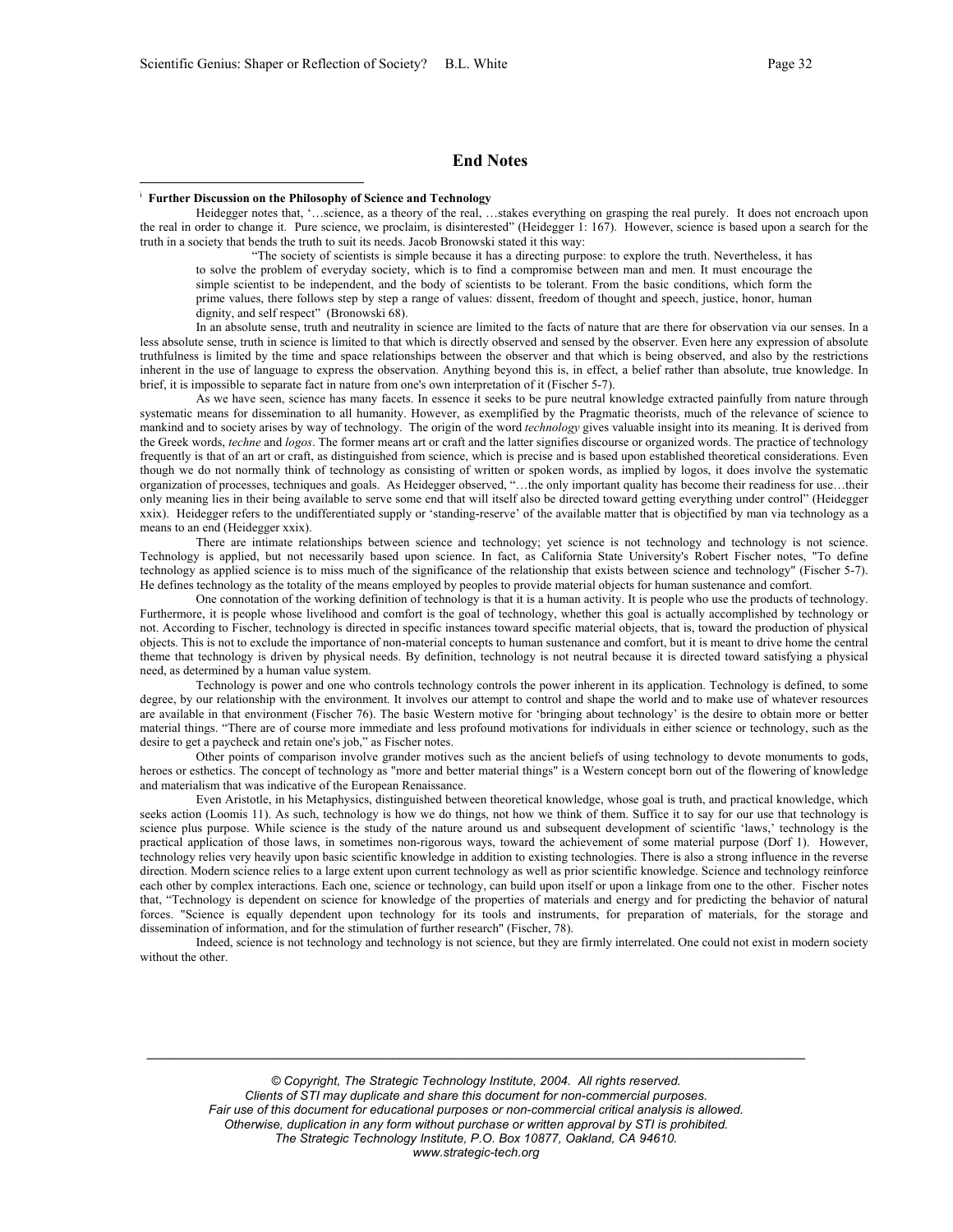#### ii **Scientific Interpretations of Truth**

To what extent can one actually know nature? Aristotle believed that the truth was in the material and he searched for the universals that lead one to truth. Mathematics also offers powerful ways to get closer to the truth. Carl Sagan eloquently expressed our potential and limitations as he compared our physical realm to the world of a grain of salt. Since there are more atoms in salt than connections in our brains, we can never expect to know everything with certainty in the microscopic world of a grain of salt. Just as unknowable are phenomena on the cosmic scale of the universe (Sagan, **Broca's Brain** 15-16). However, if we use the empirical approach and seek out regularities and principles, we can understand both the grain of salt and the universe through extrapolation. K.C. Cole suggests that, "The fact that patterns repeat allows us to formulate laws of nature – really, recipes encoded in equations that describe relationships that repeat over and over again" (Cole 72). She concludes that math helps scientists articulate, manipulate, and discover reality (Cole 7). We may never understand everything, but one can get some pretty good indications that allow rational conclusions to be drawn.

Therefore, science is usually considered by Western society as one of the highest forms of mental activity -- one with truth as its goal. Heidegger notes that, '…science, as a theory of the real, …stakes everything on grasping the real purely. It does not encroach upon the real in order to change it. Pure science, we proclaim, is disinterested" (Heidegger 167). However, science is based upon a search for the truth in a society that bends the truth to suit its needs. Jacob Bronowski stated it this way:

"The society of scientists is simple because it has a directing purpose: to explore the truth. Nevertheless, it has to solve the problem of everyday society, which is to find a compromise between man and men. It must encourage the simple scientist to be independent, and the body of scientists to be tolerant. From the basic conditions, which form the prime values, there follows step by step a range of values: dissent, freedom of thought and speech, justice, honor, human dignity, and self respect" (Bronowski 68).

In an absolute sense, truth and neutrality in science are limited to the facts of nature that are there for observation via our senses. In a less absolute sense, truth in science is limited to that which is directly observed and sensed by the observer. Even here any expression of absolute truthfulness is limited by the time and space relationships between the observer and that which is being observed, and also by the restrictions inherent in the use of language to express the observation. Anything beyond this is, in effect, a *belief* rather than absolute, true knowledge. In brief, it is impossible to separate fact in nature from one's own interpretation of it (Fischer 5-7).

#### iii **The Socratic Method of Argument 'Toward the Truth'**

Socrates believed that the truth of reality is in our souls (Meno 86b). He also believed that knowledge is gained through recollection of universal truth (ideals), rather than through 'learning' (Meno 81d). In Meno, he demonstrates the recollection of 'untrained' knowledge of geometric shapes by questioning a slave, who has not been taught geometry (Meno 82c-e). Through Socrates' questions, he first leads the slave to a point where he admits that he does not know the answer and knows he doesn't know the answer (Meno 84bc). According to Socrates, one must reach a state of knowing that one does not know, in order to be open to learning or 'recollecting' (Meno 84c). In this exercise, the slave is seen as actually deducing the answers from common sense responses to Socrates' questions. Socrates states that if you repeatedly ask the same questions in various ways, it will ultimately lead to as accurate knowledge as can be had by humans (Meno 85d).

Plato's rigor regarding the definition of terms is shown best by an example from Meno, in which the dialogue examines the definition of virtue. Though there are many virtues, Plato, through Socrates, seeks to show that there must be a core ideal form (eidos), which leads to a common definition (Meno 72cd). Socrates questions Meno, and shows that since the essence of several example virtues is the same, there must be a 'same' thing in common among the examples (Meno 73c). Socrates strictly enforces a rule of logic that one cannot include the term to be defined in the definition. He forces Meno to distinguish between 'a virtue' and 'virtue' (Meno 73e). Throughout the dialogue, Socrates and Meno tried similar analogies with colors and shapes (Meno 74bd). They also examined characteristics of virtue in relation to the ability to secure good things in life (and bad) and judge them in relation to 'how' they are acquired, e.g., justly or unjustly. (Meno 78b-e). Throughout the dialogue, Socrates restricts Meno from defining virtue's characteristics or parts as virtue itself, thereby laying down a core principle of Socratic logic (Meno 79bc).

The problem of not clearly defining terms can lead to a circular argument. This is best demonstrated in Euthyphro, where Socrates carries on a dialogue to determine the definition of holiness. They start by trying to determine if everything that is holy is also just. If so, he asks if the reverse true, e.g., everything that is just is holy or is holy a part of just (Euthyphro 11e-12a)? The argument continues, citing that if what is holy is a division of just, then we must find out what kind of division it is (Euthyphro 12d). Socrates makes similar analogies with shame and fear (Euthyphro 12b-12c). As the dialogue continues, adjustments to the definition of holy are made; including one where holy is ministry to the gods (Euthyphro 12e-14b), such that those that look after the gods are pious and holy (Euthyphro 12e), whereas, those things that look after men are just (Euthyphro 12e). The problem with this logic is that it violates the concept of the gods as 'ideal' forms, and implies that to 'look after' means that humans are trying to 'improve' the gods. They further refine the definition to mean it as "slaves looking after their masters" (Euthyphro 13de). They try again, this time refining the argument and definition of holy as an art of prayer and sacrifice (Euthyphro 14c-15c). This leads to definitions of 'sacrifice' as making a donation to the gods, 'prayer'as requesting something from them, and therefore, 'holiness' would become a skill in trading between gods and men (Euthyphro 14c-e). Socrates and Euthyphro recognized that they engaged in a circular argument that has an unresolved ending (Euthyphro 15bc).

Meno, again, provides a good example of Socrates' approach to hypothesis testing. If virtue is knowledge, it is good, beneficial, and can be taught (Meno 89cd). However, Socrates asks who are the teachers of virtue and challenges Antynus as to whether one can have knowledge of good teachers without experiencing them (Meno 92c). The yes/no logic leads Antynus to determine if good men pass on their knowledge of goodness. Socrates gives several examples of good men who had their sons educated, but not taught virtue (Meno 93b-94d).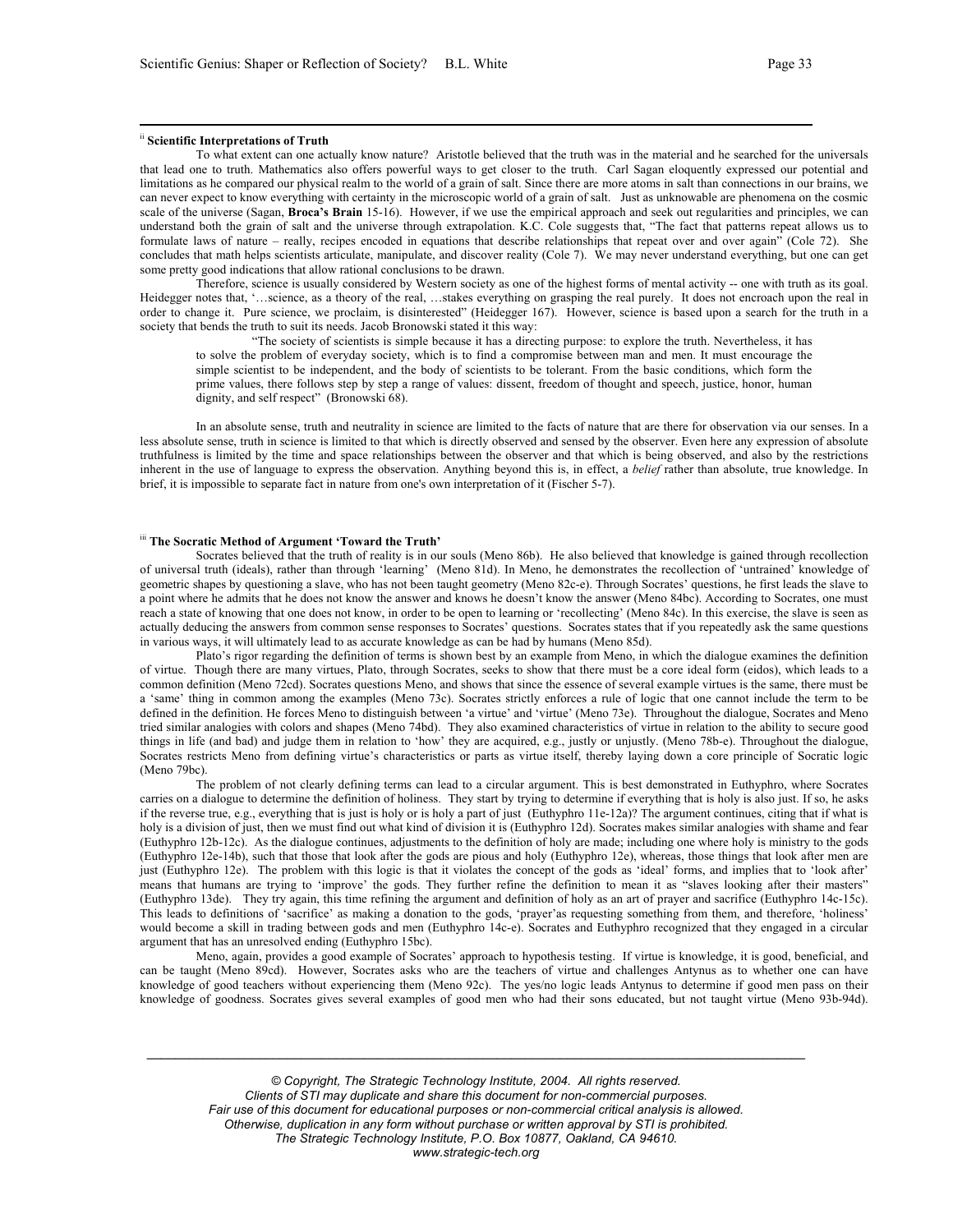Socrates leads the questioning to the conclusion that, if neither the sophists nor worthy men are teachers of the virtue, nor can there be pupils, therefore it cannot be taught nor is it knowledge (Meno 96bc).

#### **iv Egypt's Advanced Technological Society**

Like Mesopotamia, ancient Egypt showed evidence of having a very advanced engineering capability, by its accomplishments if not by its technological means. Settled city life facilitated new forms of technologies, such as metalworking, pottery, stone carving, and new forms of social organization. Bronze metals (copper alloyed with tin) offered distinct advantages over stone as tools and weapons, so control over Sinai copper mines was of great importance to Egypt. Metalworking involved a complicated set of technologies, including mining ore, smelting, hammering or casting the metal into useful tools. Bronze metallurgy required furnaces with bellows to raise temperatures to 1,100 degrees Celsius (McClellan 41). Ultimately, the city-states were conquered and consolidated into a nation-state, and later into an empire. Increased crop yields, surpluses, and wealth led to a desire to trade with neighbors, even distant ones, for luxury items and raw materials, including Nubian gold. By the close of the Bronze Age, the tomb of Tutankhamen showed the exquisite achievements of the Egyptians in fine arts, in the service of the religious mortuary cults. Here we find works in gold, silver, semi-precious metals, ivory, and curved furniture unrivalled by European technique until the Renaissance (Derry11).

It is also important to recognize that the omnipresence of religion as the basis for art, literature, law, government, and philosophy, was also the driver of Egyptian science, engineering, and skilled trades. However, the goals of science and engineering were practical ones. According to McClellan and Dorn,

"Writing and reckoning were first and foremost practical technologies with practical origins meeting practical needs. Knowledge in the first civilizations was subordinated to utilitarian ends and provided useful services in record keeping, political administration, economic transactions, calendrical exactititude, architectural and engineering projects, agricultural management, medicine and healing, religion, and astrological prediction" (McClellan 46-47).

Almost half of all known pharaonic doctors practiced during the Old Kingdom, during which, specialization was well advanced (Nunn 11). The medical profession was associated with the priesthood, since religion was the basis of Egyptian medicine (Morenz 7-8). "Death was seen as caused by a message from the deity, except in those cases where violence was obviously involved," notes Morenz. Medical diagnoses, practices, and prescriptions were closely associated with magical incantations.

The Egyptian conservatism ensured that favorable remedies would be retained and used as the basis for further advances. Their early development and use of papyrus provided the means for codifying and distributing successful remedies (Nunn 23). By the Middle Kingdom (c. 2040-1650 BCE), many important medical papyri had been written. In fact, six of the forty two books of human knowledge possessed by the ancient Egyptians were medical texts. They included: The structure of the body, diseases, the instruments of doctors, remedies, the diseases of the eyes, and diseases of women (Nunn 24).

Like the formulaic mathematical procedures, medicine was practiced using prescriptions and incantations that seemingly were unrelated to the underlying causes of problems. For example, a gynecological papyrus from year 38 of Amenemhat III's reign was found at el-Lahun and contains thirty four prescriptions on three long pages. The prescriptions are structured around the questioning of a patient, then proclamation of the symptoms, followed by a stock remedy (Parkinson 78-79). These 'diagnoses' and prescriptions looked somewhat like trialand-error 'home remedies' that centuries of American farm families adopted, without much understanding of the underlying causes of maladies.

Egyptian astronomy evolved out of the need to establish the exact periods of time deemed indispensable for the performance of certain rites. Morenz provides an example from the Osirian cult, where the service was divided up on an hourly basis. "In the mortuary service, astronomical observations played a significant part, in view of the mythical links deemed to exist between the dead and celestial bodies and the need to compile a simple chronology on behalf of the occupant of the tomb" (Morenz 8). The invention of the calendar provided an ecclesiastical year or a calendar of festivals, which listed dates for observances and sacrifices. Astronomy not only developed in this way, but also was kept alive by the continuous observations necessary to fulfill the requirements of the cult (Morenz 8).

Even the science of cartography, in its earliest representations, was concerned with the geography of the afterworld. It was designed to serve as an aid to the dead on their journey and can be found on the bottoms of Middle Kingdom coffins. Not until the Ramesside period, five hundred years later, were maps compiled for economic or other practical purposes, such as the plan of the gold mines at Wadi Hammamat (Morenz 9).

Mathematics was supported by the state's temple authorities and it was a critical tool for organizing and maintaining Egypt's agricultural economy. The administrative nature of mathematics also explained the Egyptians' tradition of recording verbal and quantitative information in the form of lists. According to R.V. Parkinson, "They [were] not analytic or theoretical treatises, but lists of practical examples for solving problems encountered in administrative and building works (Parkinson 77-780). For example, to determine the daily share of some tengallon annual ration given to workers, the Egyptians would solve the problem formulaically in the following manner:

You shall make this fat (worth) 10 gallons into ro; this makes 3200. You shall make the year into days; this makes 365. You shall divide 3200 by 365; this makes  $8 + 2/3 + 1/10 + 1/2190$  (= 8.767), making in ro:  $1/64$  of a gallon (= 5 ro) + 3 ro + 2/3 + 1/10 + 1/2190. This is the daily share (Parkinson 78).

The Egyptians of 3,500 BCE to about 1,700 BCE used a symbolic hieroglyphic number system. The symbols were combined to form intermediate numbers and formed a base-10 system that was not positional (Kline 19). Egyptian numbers operated like later Roman numerals, with separate signs for the decimal numbers and no place value. The Egyptian system was essentially additive, but they used a method of duplication, an approach of multiplication by doubling and redoubling numbers, that worked with a Roman-style number system (Kline 19). They also arrived at a superior calculation of pi, 256/81 or 3.16, compared to the rough value of 3 found in Babylonian mathematics, and developed tables that facilitated working with fractions (McClellan 49-51). In general, the Egyptian system was cumbersome and less efficient than its contemporary Mesopotamian system in handling advanced calculating requirements (McClellan 49).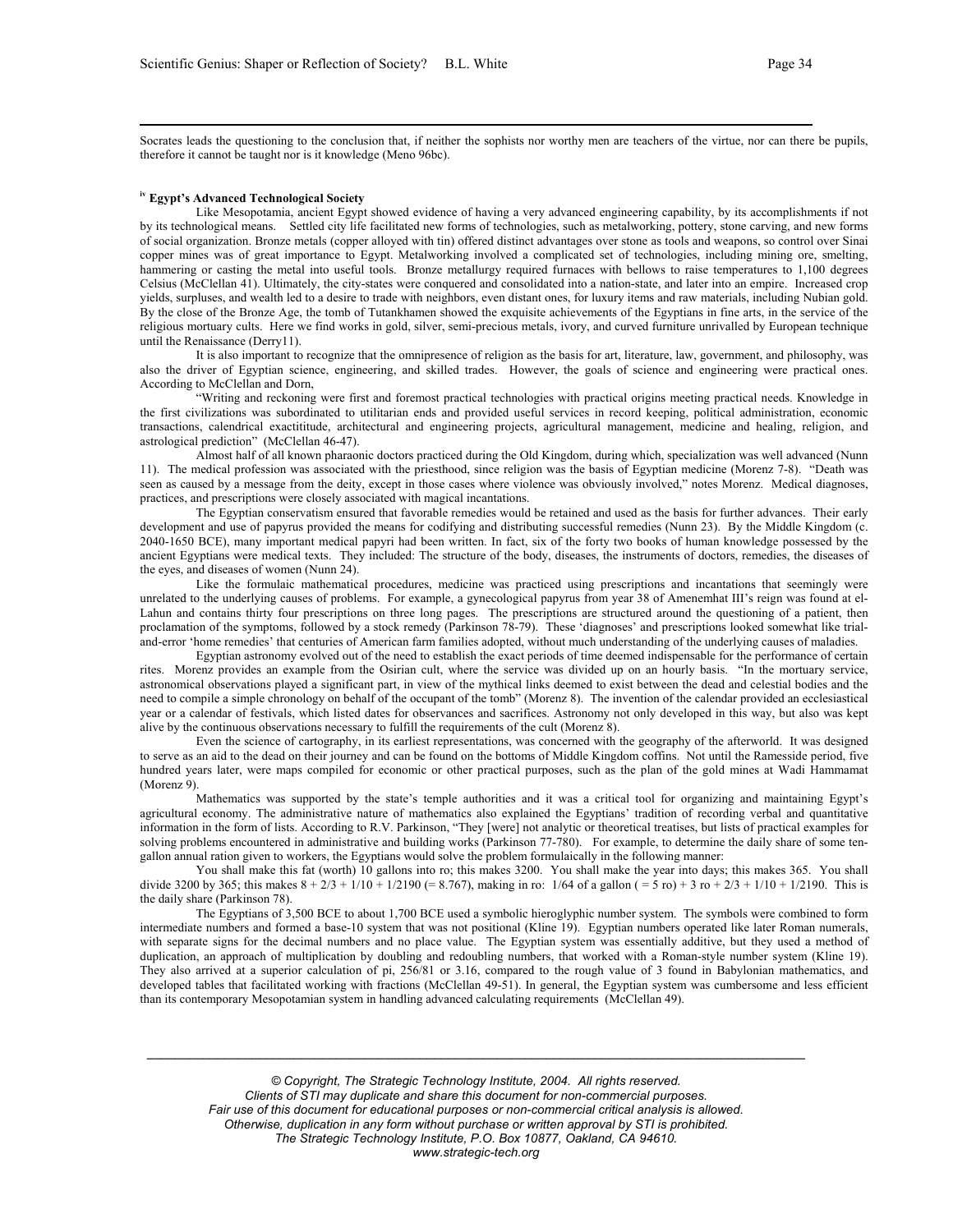It is clear that the development and evolution of advanced mathematics by the priestly classes and the practical applications by the scribes of Egypt existed long before the Greeks and has had a considerable influence on a number of societies, including our own. As Lancelot Hogben notes, "There is no doubt that the raw materials of Greek mathematics were imports." He also cites the influence of the Phoenicians of the Levant on the Greek colony of Miletus, on the father of Greek geometry, Thales of Miletus (640-546 BCE), and their influence on the travels of Pythagoras in Egypt and Mesopotamia (Hogben 60-61). One might also surmise that Alexander's conquests of Egypt, Persia, and India provided ample opportunity for his teacher, Aristotle, to 'borrow' the works of Egyptian, Babylonian, Persian, and Indian scholars to further expand and refine Greek philosophy into a rigorous scientific method.

It is from this technically advanced pharaonic empire that the famous pyramids and monumental temples were organized, funded, and developed. As one considers the achievements of Egypt, it is important to remember, as Derry and Williams note, "…a civilization which had reached such perfections before Moses lay in his cradle, and which, though its thirty dynasties continued until the time of Alexander the Great, passed its zenith more than 3,000 years ago" (Derry 11).

#### <sup>v</sup> **Further Comments on Leonardo's Artistic Capabilities in Comparison with Castagno's**

Attention to perspective is quite evident in Leonardo's work, but not so in Castagno's. Stylistically, Castagno makes heavy use of parallel and perpendicular lines, squares, and rectangles to outline the room where the Last Supper takes place. The room has very little depth, but it is filled with dark marble and ornate symmetrical columns, reminiscent of Hellenistic Greek or early Roman architecture. The perspective of the viewer to the scene is perpendicular. The entire scene is framed as a painting, which one views as a detached observer. Alternatively, Leonardo portrays a room with great depth. The changes in size of distant ceiling tiles and the convergence of lines in corners give one a threedimensional feeling. That feeling is further extended by three open windows at the end of the room, which show light and the rolling hills of the countryside in perspective to the perceived distance from the observer.

Leonardo's knowledge of optics can be seen by his realistic use of light. In Castagno's painting, the light seems to enter the room from the right, but it is a subdued or diffused light that clearly shows the faces of each of the Apostles. The table at which Jesus and the Apostles sit is stark, bright white, and seems to be illuminated directly from the front. Castagno gives the viewer a confused feeling as to where the sun is in the sky.

Leonardo's realism goes beyond mere objects. Leonardo had an uncanny ability to observe a scene and portray the setting in a natural manner. For example, where Castagno's room is ornate, Leonardo's is quite simple, giving one the feeling that the room was borrowed for a short time. This simplicity seems a more realistic scene for thirteen religious and political heretics on the run from the authorities. Castagno uses a two-dimensional supper table to create an artificial barrier between the Apostles and the viewer. In contrast, Leonardo's table is shown as threedimensional, and food is placed in a manner that one feels that an actual dinner is occurring. Rather than the table being a barrier to the viewer, as seen in Castagno's work, Leonardo's table has subdued colors and its location and angle in the painting gives the viewer a feeling that one is standing just on the other side of it. Leonardo transports the viewer into the scene.

As previously discussed, the depiction of characters evolved over the 40 years between Leonardo and Castagno. Leonardo was a keen observer of nature and people. His notebooks are filled with detailed studies of human hands, heads, faces, and muscles in various states of movement. According to Jean-Claude Frere, "He developed studies of facial expressions with exaggerated features and telling details that were supposed to reveal the figure's psychology and nature" (Frere 22-27). Christ is seated in the center in both works, with the Apostles seated symmetrically in relation to him. However, there is a stark difference in the action and feelings brought forth by Leonardo, in comparison to Castagno. Christ is barely visible and is certainly not the centerpiece in Castagno's work. Christ and the Apostle's are distinct, with individually sad expressions crowned by halos. The men are equally sized and spaced in relation to each other. Castagno depicts contemplative isolation among the group. In contrast, Leonardo's characters seem more human. They have no halos. Their arms are outstretched. The supper has been interrupted and food is in disarray. Outrage shows on their faces. Because Leonardo's Christ and the Apostles are seated at a three-dimensional table that is somewhat at an angle in the room, the size of each Apostle seems to differ, and the spacing between them depicts interaction. In fact, Leonardo's Apostles interact with each other in small groups, as if they have just received shocking news. Of course, Leonardo's Judas seems the most shocked, as he leans back from Christ and is the only Apostle whose face is somewhat shadowed.

#### vi **Further Comments on the Medieval European Worldview**

The classic Roman civilization built upon Greek science to develop their mighty empire with its renowned technical prowess. The Romans, being driven by conquest, glory, commerce, and an increasing need to find new resources never really flowered as scientists. Free thought was not the hallmark of Rome. The Roman way of doing things was impressed upon its citizens and conquered states as a matter of standard procedure. The Romans did, however, undertake massive engineering feats such as extended roads, aqueducts and highly structured cities (DeCamp 172-280). Here technology flourished but no new ideas of philosophical importance stand out. Great translators of other works, the Romans were exploiters of resources and fantastic implementers of technology. As Rome crumbled under the weight of countless invasions, the cosmic vision of the Greeks and the technological achievements of the Romans shriveled. With Europe over-run by the Germanic tribes, scientific inquiry was stunted for a millennium. Europe slept in a stupor of ignorance for one thousand years. "To those who lived through the catastrophe, it seemed that the utter breakdown of civilization had come, the ruin of everything humanity had ever tried to create over thousands of years, a verdict from a wrathful heaven," according to Goldstein (Goldstein 55). Europe reacted with a radical readjustment of mind, turning their backs on the world of the senses, which now seemed unworthy of intellectual scrutiny. The end of Roman civilization meant a steadfast attachment by Europeans to the dogma of Christianity. To Europeans it offered the only hope left.

When the hope given by the Church was no longer needed, new morals and money provided the impetus for Europeans to cast the Church aside in favor of a new age -- the Renaissance. Suddenly, being earthy and gauche was in. Once again Europe entered an age of free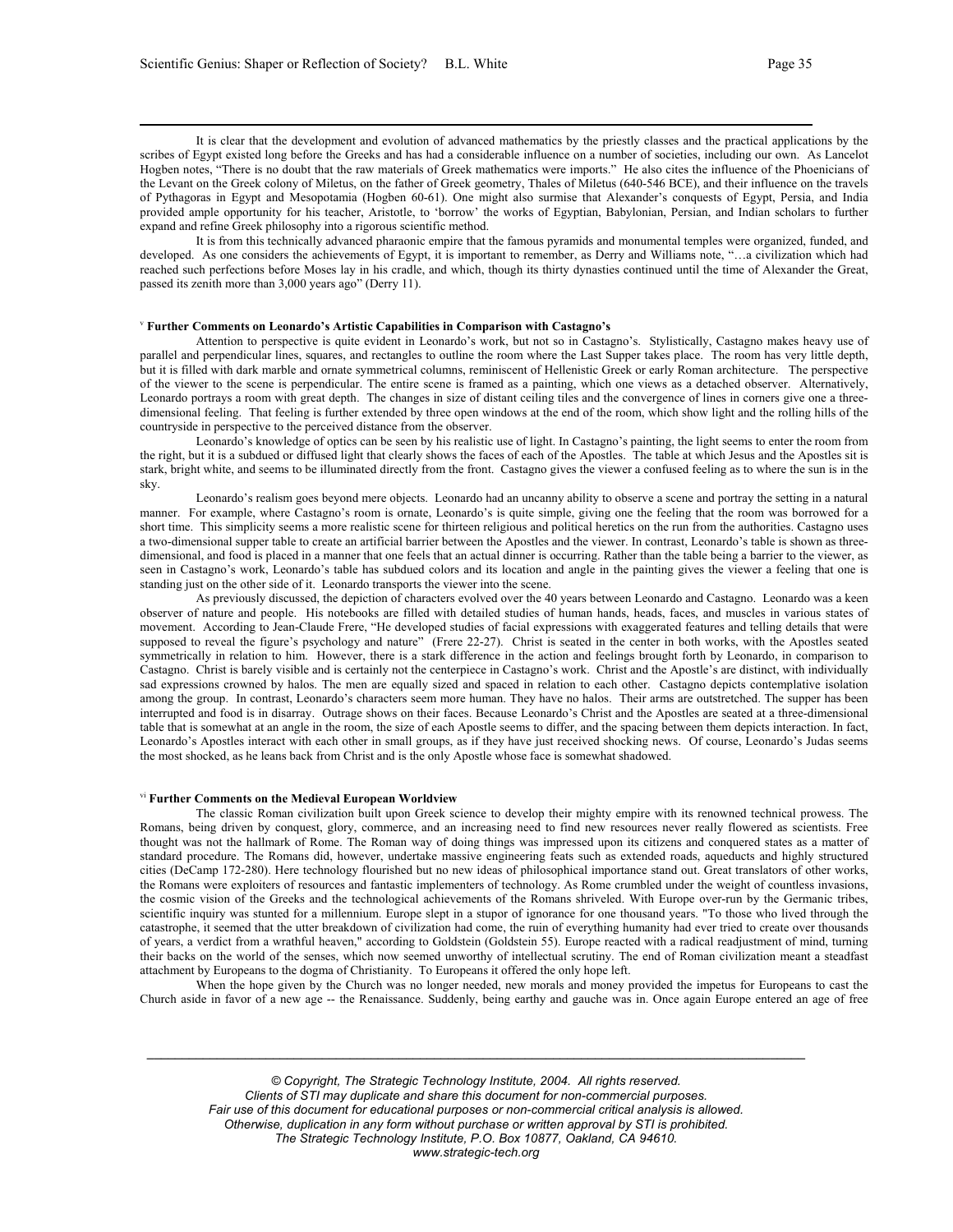inquiry, but this time a novel twist accompanied the new age. The new twist was represented by a view of life advocated by a new breed of wealthy philosopher/scientist.

The European Scientific Revolution of the 16th and 17th Centuries began with Nicolaus Copernicas who overthrew the geocentric view of Ptolemy and The Bible that had been accepted for over a thousand years. After Copernicus, the earth was no longer the center of the universe but merely one of the many planets that circled a minor star in an insignificant galaxy. Radical in its impact, this view of the world robbed humans of their proud position in the center of God's creation. Without dogmatic theological constraints, other scientists such as Johannes Kepler who is credited with the laws of planetary motion, Galileo Galilei the re-discoverer of many of the principles of gravitation and the invention of the telescope, and sir Isaac Newton who combined much of his previous work into the laws of motion each contributed to the Renaissance's spirit of inquiry.

#### **vii Paradigm Shift -- Mud Burial Mounds Do Not Give Permanency Befitting a God**

The early dynasties of Egypt, having stone to work with, left a memorial that, fifty centuries after the Great Pyramid of Giza was raised over the mummified body of Cheops, is still the most magnificent tomb in the world (Derry 10). Among the temples at Thebes, there stands the Great Hall of Karnak, still the world's largest colonnaded room (329 x 170 feet) that covers as much space as the cathedral of Notre Dame (Derry 11).

According to Hornung, in the course of a single generation, the pharaonic architecture experienced a transition from its modest beginnings of brick, wood, and woven mats into the mighty stone edifice in which the king was to reside in death. Saggs notes that the earliest burial customs of Lower Egypt included burying the dead in settlements, sometimes under the floor of a house. Since the Egyptians believed that a dead person had the same need for a house as a living person, a mastaba, or box-like structure of mud brick, was erected over a subterranean tomb. The early mastabas had the burial pit divided into compartments for the body and the dead person's treasured possessions. Inside the larger structure above ground, there were compartments for food, drink, a wooden boat for travel in the afterlife, and other necessities. (Saggs 50-51). But the people from Upper Egypt had a custom of burying the dead with a mound of sand above the grave. Remember also, that deep in the Egyptian psyche is not only the myth of the mound rising from the waters, but the fact that the land of Egypt was built up from the alluvial deposits from the Upper Nile (Davidson 28). So, in myth and in fact, Egypt arose from the waters. In addition, the mythology of ancient Egypt includes the story of creation arising from Atum sitting on the primeval hill. The mound of sand over a grave came to be equated with this primeval hill, and was thought to have life-giving power. As such, it came to be considered an indispensable part of the tomb (Saggs 51).

 It was Djoser (c. 2654-2635 BCE) who in Dynasty III established his kingdom at Memphis, the symbolic balance of Upper and Lower Egypt, and thus combined the burial customs of the north and south in the form of the first pyramid. Djoser was the royal sponsor of this technological and artistic wonder and his chief architect, Imhotep, brought into being the Step Pyramid of Saqqara, west of Memphis. Imhotep transformed the old mound of sand, incased in a stepped arrangement of bricks, into a massive structure that covered and enclosed the complete tomb. The Step Pyramid was a stone replica of the 'primeval mound' that emerged at the moment of creation from the chaotic waters to serve as the basis for the ordered cosmos, according to Egyptian cosmology. Thus, its visual effect was the replication of a religious event (Saggs 50-51).

Djoser and Imhotep experimented with several tomb designs, beginning the tomb as a mastaba. At Saqqara, they built a stone mastaba of unusual size and shape. It was square instead of oblong like its predecessors, and it was over 200 feet on a side and 26 feet high. They later enlarged this mastaba twice by adding stone to the sides. Before the second of these enlargements was completed, the king decided to make it into a layer of four square mastabas of decreasing size piled one atop the other (De Camp 22-23). Then Djoser, or Imhotep acting on his behalf, changed his mind again. The novel feature that Imhotep added was the layering of six successive stages of lesser lengths, and those layers were in permanent stone, rather than mud brick. These six successively smaller layers of stone blocks gave it a 'stepped' look, which rose to over 204 feet (Saggs 51). The massive stone mound encompassed a rectangular area 596 yards long and 306 yards wide. It had an elaborate network of shafts, tunnels, ramps, corridors, and chambers in its substructure. It also had a central chamber for the king's body and other chambers to accommodate members of the royal family (Saggs 50-51). The king's chamber was built entirely from pink granite from Aswan and was located at the bottom of the shaft (Edwards 37). The entire compound was surrounded by an enclosure wall of glistening white limestone that was about 33 feet in height and over a mile in circumference (Saggs 51). Within the wall was a festival court, where Djoser could celebrate an unending series of sed festivals of renewal, and chapels for his mortuary cult. A life-size statue, which was walled up in a chamber on the north side of the pyramid, depicted Djoser in his festival regalia. Even ceiling beams and half open doors were made of imperishable stone. As Hornung observes, "…the statue's visage gives some hint of the controlled sense of purpose that enable the nearly superhuman accomplishments of the age…[and] Djoser's funerary enclosure served as a new and highly visible symbol for Memphis, which, as implied by its name 'Balance of the two lands,' was situated at the juncture of Upper and Lower Egypt" (Hornung 14-16).

#### viii **The Process of Scientific Paradigm Shifts**

Not unlike the evolution of metaphysics and critical aesthetics among philosophers, the process that cause scientists to accept new evidence and change schools of thought was thoroughly examined in 1962 by MIT professor Thomas Kuhn, a science historian and philosopher (Kuhn 1-181). Kuhn noted that paradigm development goes through several predictable structural stages from 'normal science' to new paradigm acceptance. Normal science looks somewhat like aesthetic theories based on 17th Century 'Neoclassicism,' in which nature has structure and follows rules. As Alexander Pope (1688-1744) suggested, there is an unchanging 'methodized' nature of structure, genre, harmony, and symmetry, which was the standard for developing and judging artistic forms (Adams 273-274). Normal science as defined by Kuhn means the body of research firmly based upon one or more past scientific achievements that some particular scientific community acknowledges for a time as supplying the foundation for its further practice (Kuhn 163). The findings of such achievements are the bases for all underlying scientific assumptions and free the scientific community from constantly re-examining its first principles. It is somewhat like John Dryden's (1631-1700)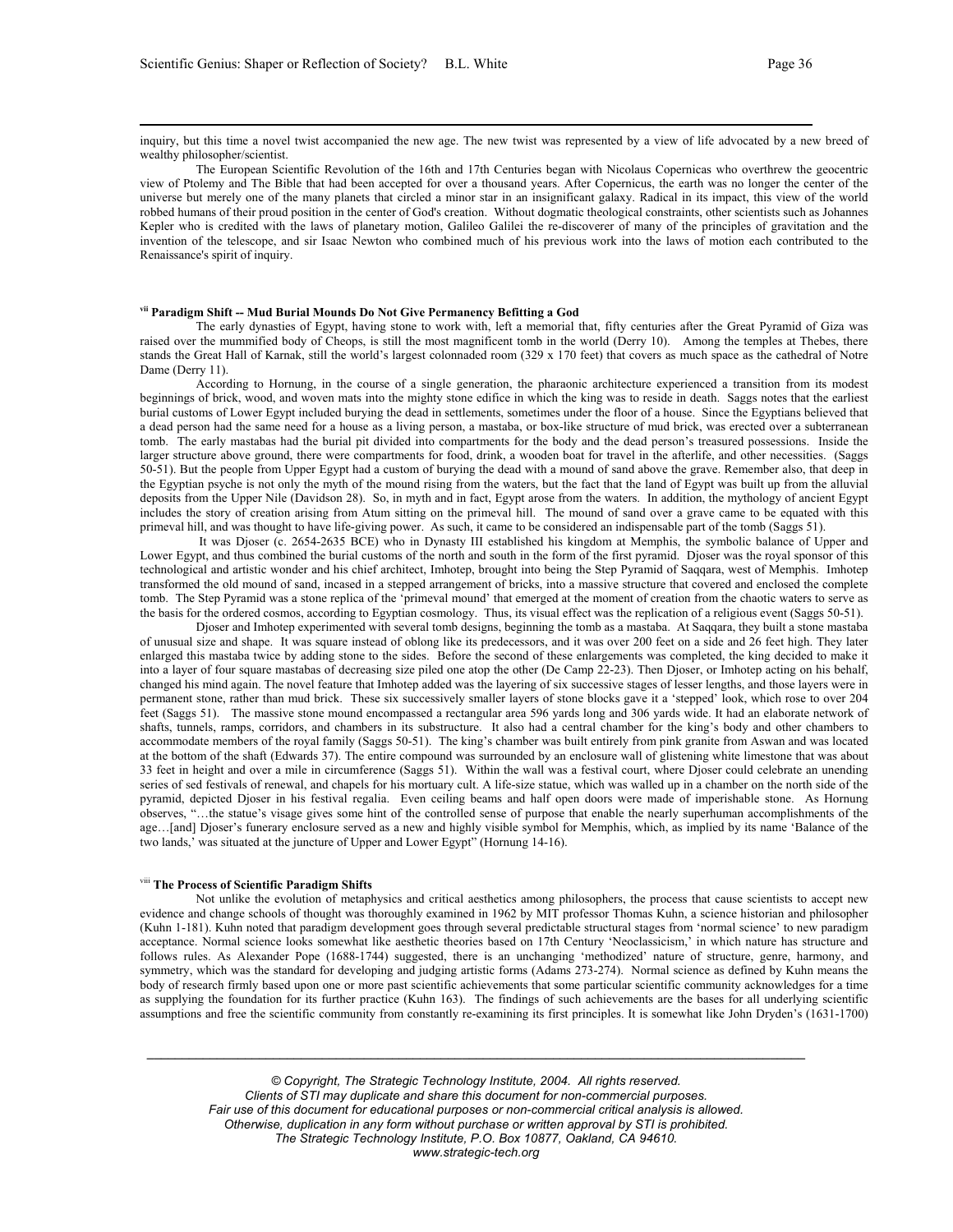17th-century acceptance of rules of time, place, and action to the aesthetics of poetry and rests on Immanuel Kant's (1724-1804) 18th-century treatment of apriori assumptions to his systems-like theory of aesthetics in a 'phenomenal' world of sensory data (Adams 213-240, 374-386). Likewise, by accepting Newtonian physics as a framework of inviolate rules, this freedom allowed members of the scientific community to concentrate exclusively upon the subtlest and most esoteric of the phenomena that concerned it. Inevitably this increased the effectiveness and efficiency with which the group as a whole solved new problems.

However, there are always competing schools of thought, each of which constantly questions the very foundations of the others. It is these competing schools that provide science with a self-correcting mechanism that ensures that the foundations of normal science will not go unchallenged (Kuhn 163). The overthrow of scientific paradigms look somewhat like 19th-century Expressive Theories of aesthetics, involving creativity and imagination, where, as William Wordsworth (1770-1850) suggested to his contemporaries, intuition and feeling become the basis of imagination that gives one the power to grasp nature (Adams 436-446). In a similar fashion, scientific revolutions are inaugurated by a growing, often intuitive, sense, restricted to a narrow subdivision of creative minorities within the scientific community, that an existing paradigm has ceased to function adequately in the explanation of an aspect of nature for which that paradigm itself had previously led the way. This sense of crisis drives a re-evaluation of the existing view and need not be generated by the work of the community that experiences the crisis. For instance, new instruments such as the electron microscope or new laws like Maxwell's wave theories may develop in one specialty and their assimilation may create a crisis in another (Kuhn 163-166). So as the crisis, that common awareness that something has gone wrong, shakes the very foundations of established thought, it generates a scientific revolution.

Just as in politics, scientific revolutions seem revolutionary only to those whose paradigms are affected by them. To outsiders scientific revolutions may seem to be normal parts of the developmental process, almost invisible. Astronomers, for example, could accept X-rays as a mere addition to knowledge since their paradigms were unaffected by the existence of the new radiation. But for the Kelvins, Crookes and Roentgens, whose research dealt with radiation theory and cathode ray tubes, the emergence of X-rays necessarily, violated one paradigm as it created another. From their perspective, these rays could only have been discovered by something going wrong with normal science. Those scientists whose paradigms are threatened typically react with resistance. Only when the number of instances that refute the old paradigm grows beyond supportable structures of the establishment, does a new paradigm arise. The decision to reject a paradigm is always simultaneously a decision to accept another with the judgment leading to that decision involving the comparison of both paradigms with nature and with each other.

 Kuhn continues by challenging those who claim that when paradigms change, the world itself changes. Rather, led by a new paradigm, scientists actually adopt new instruments and look in new places. Even more importantly, scientists see new and different things when looking with familiar instruments in places they have looked before. It is almost as if the professional community had been suddenly transported out of Plato's cave into the sunlight where familiar objects are seen in a different light and are joined by unfamiliar ones as well. Of course, there is no geographical transplantation. Outside the laboratory, life continues as before. But, paradigm shifts cause scientists to see the world differently and they, in effect, are responding to a different world. It then becomes only a matter of time before their paradigms become popularized in a community of technologists and the social fabric begins to be re-woven as a result.

It is best stated by Emerson, "Genius is the naturalist or geographer of the supersensible regions, and draws their map; and, by acquainting us with new fields of activity, cools our affection for the old. These are at once accepted as the reality, of which the world we have conversed with is the show" (Emerson 21).

#### ix **Further Comments on Medieval Mysticism and its Impact on the Development of Science**

"Medieval mysticism meant accepting the rule of invisible forces…within the Good Lord's mysterious blueprint …rooted in the beyond, over the tangible, everyday experience," according to science historian Thomas Goldstein (Goldstein 138). While judging religion and the state of scientific knowledge in the hindsight of history is somewhat unfair, it allows one to question whether religious dogma and reliance on faith instead of rational mental faculties slowed the development of the European scientific method and impeded medical progress when its adherents most needed it. Since ancient times, the educated elite knew the power of Aristotle's reasoning, Hippocrates', Herophilus', and Galen's observation and experimentation, and it knew that the Muslim scholars of the  $9<sup>th</sup>$  -to  $14<sup>th</sup>$ -century Spain excelled in medicine and chemistry (White 2: 26-51). In spite of this knowledge, medieval society rejected this early scientific approach in favor of faith. In 1270, Thomas Aquinas, writing in his *Summa Contra Gentiles*, cautioned the faithful not to lift the veil from those ultimate mysteries that are destined to be concealed from the human mind.

Referring to Aquinas, Thomas Goldstein notes:

"The greatest rational thinker of the Middle Ages, in other words, privy to the most complete scientific knowledge of his time, was warning his own generation and the generations to come not to overestimate the power of rational thought, but to acknowledge the superior scope of mystic intuition and sheer faith as paths toward understanding" (Goldstein 249-250).

For hundreds of years, the medieval Church set up a series of obstacles to scientific inquiry including: attributing disease to demons; sanctioning and profiting from the supposed healing powers of the relics of the Christian martyrs; using the *Apostle's Creed* and its belief in the resurrection of the body to outlaw dissection in medical schools; promoting ideas that abasement adds to the glory of God, that cleanliness was a sign of pride, and that filthiness was a sign of humility. As late as the 18<sup>th</sup> Century, church leaders were preaching against the 'dangerous and sinful practice' of inoculation (White 2: 27-69). For example, during the 1721 breakout of smallpox in Boston, even though Zabdiel Boylston's inoculation technique was proven to produce a lower mortality rate than inflicted by the natural disease, it was widely opposed by the medical establishment as unsafe, and by the church as an interference with God's will (Tucker 17-18).

Throughout European history, schools of thought contrary to Church teachings were seen as blasphemous, and appropriate punishment was doled out. Prodded by St. Bernard, conservative theologians from Paris, Orleans, and Lyon hounded the masters of Chartres and summoned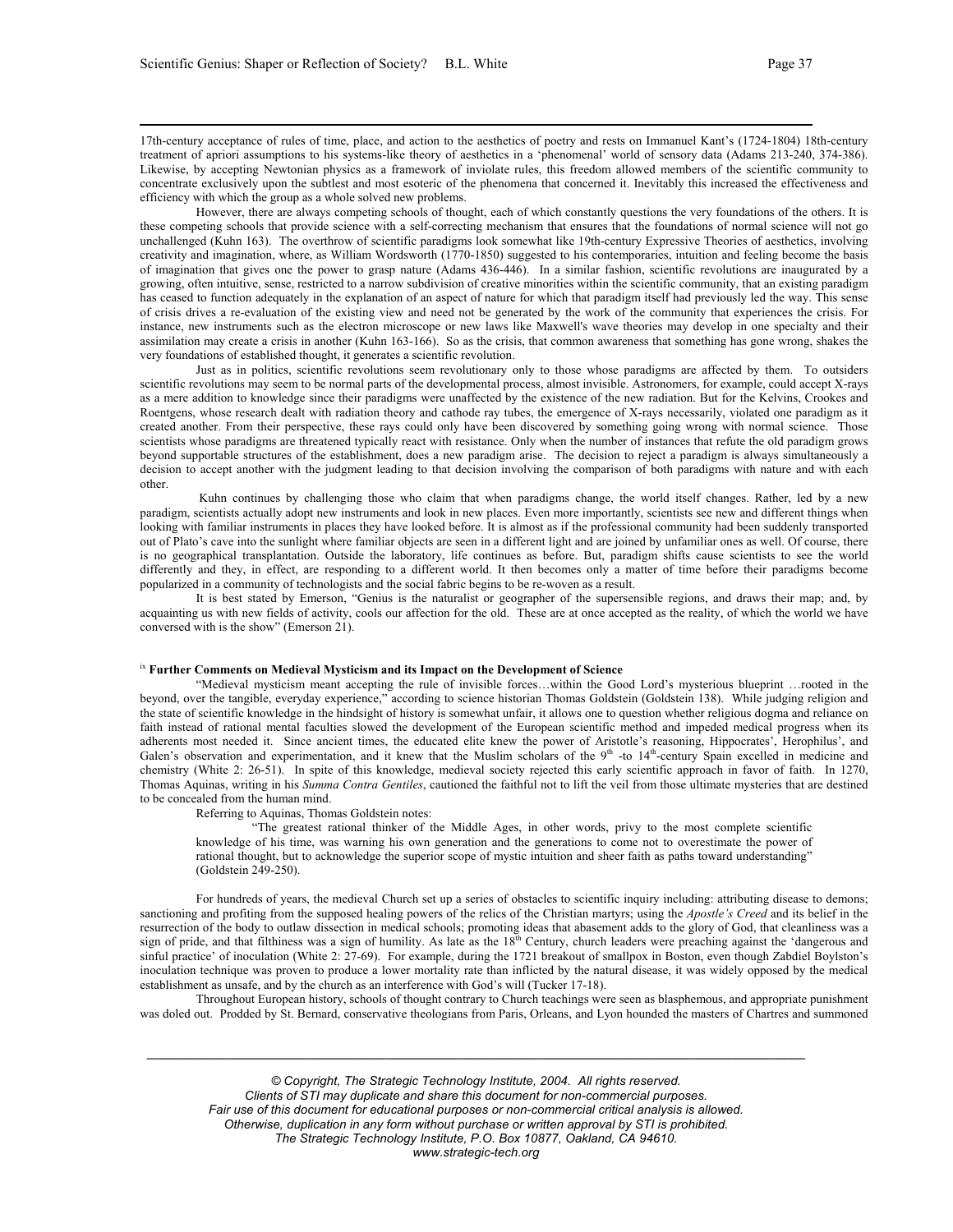them to appear before a tribunal to face charges of heresy for teaching a scientific view of the intrinsic creative powers of nature -- a view that threatened the 700-year-old doctrine of nature as the passive object of God's creation (Goldstein 69-70). This was the mentality that burned at the stake Giordano Bruno in 1600 for uttering and publishing the heresy that there were other worlds and other beings inhabiting them (Sagan, **Cosmic Connection** 185). Staunch religious dogma was the reason for the Catholic hierarchy's imprisonment of the aged Galileo Galilei for proclaiming that the Earth moves (Drake 330-351). Johannes Kepler, after whom the laws of planetary motion are named, was excommunicated by the Lutheran Church for his uncompromising individualism on matters of doctrine and because of his writing of *The Somnium*, in which he imagined a journey to the moon. In addition, Kepler's mother was dragged away in a laundry chest in the middle of the night to be burned as a witch for giving birth to such a heretic and selling herbs (Sagan**, Cosmic Connection** 50-71).

#### <sup>x</sup> **Further Discussion of the Role of Technologists in Ethical Decision-Making**

That we live in a society being increasingly influenced by scientific activities and developments is a matter beyond intelligent debate. Few would argue to the contrary. That this same technological thrust now threatens our existence is also taken as a matter of fact. The public is increasingly concerned that the benefits of scientific knowledge are being outweighed by our inability to control the negative consequences. In the post September 11, 2001 world, we live with the terror of threats -- seen and unseen, actual and predictive – that allow certain political leaders to reduce some of our individual rights and enable business leaders to shelve their social responsibility in order to make a fast buck.

In a society where one's livelihood via either corporate employment, government grants, or academic research publication requirements is literally what feeds scientists and their families, what institutional support (separate from personal sacrifice based on morality) is needed so scientists will be more apt to make ethical decisions and be rewarded rather than punished for whistle-blowing? Whistle blowers, such as David Parnas, are admirable in that he saw the inherent danger in the objective of the SDI (Strategic Defense Initiative) research and built a case among his peers for why "the emperor had no clothes." However, the public is justifiably shocked to learn of the inner working of large research institutes. In the Parnas case, he seemed constantly challenged by peers who went along with the doomed SDI research, as part of the funding game, even though they knew the system could not work. Rationalizations, such as the government is going to spend the money anyway, we can use the funding to advance the state of computer science, and we can redefine the problem, seemed to be the norm (Parnas 46-52). When institutions and the scientists are bound to make decisions based on personal economics, what can institutions or professional societies do to eliminate this conflict of interest between business objectives and scientific integrity?

In an era when scientific research can be used for both good or evil, as shown by biological research for cures that could also be helpful to bio-terrorists, has the assumption of the neutrality of facts outlived it's usefulness? As science (knowledge) and technology (applications) are increasingly intertwined, must we consider banning certain research, not just restricting the publication of the research? And, who decides?

Arguments can be made for continuing the Australian research in mouse pox and genome sequencing of viruses based on convincing agricultural and medical benefits that are possible derivatives of the research (Pollack). Equally strong arguments can be made as to how publication of this research enables terrorists or rogue states to more quickly develop weapons of mass destruction (Pollack). Does this situation help society understand that a certain threshold must exist beyond which it is unsafe to venture in the name of pure research? If we restrict knowledge, what makes us think that others won't eventually make similar discoveries? Is full disclosure safer than restrictions? How does one stop Frankenstein? Does the approach to nuclear weapons limitations provide any guidance to those in biotech?

Likewise, government initiatives to use data mining techniques to profile terrorists, corporate monitoring of employees' computer use, and Internet commerce sites routinely capturing and selling personal preference information are merely a few of the similarities between America in 2003 and George Orwell's Oceana of 1984. We live in a culture that is quickly moving toward a paperless and faceless society. However, the faceless or non-human contact of our Information Age only enhances our vulnerability.

Our economy requires identification numbers, credit records, medical, dental, educational, criminal, and family records to be stored, matched, updated, and archived by computers. Dependency upon databanks is not an indictment of those sources, per se. However, the ultimate threat to privacy and distortions of reality revolve around the use of our files by agencies to judge our creditworthiness, our insurability, our employability, educatability, and our desirability as neighbors or tenants. This creates an enormous potential risk to the privacy and accuracy of our personal records in databanks, nationwide. Even more disturbing, Accenture and HNC Software are building a profiling system designed to analyze airline passenger living arrangements, travel patterns, real estate history, demographics, financial, and other personal information to prepare a threat index that can be compared to a terrorist profile (Rosen 2-3). However, through maliciousness or accident we may become a perceived threat or at least an undesirable.

Over forty years ago, George Orwell, wrote a scathing attack on the tendency of modern societies to erode privacy in his prophetic novel, Nineteen Eighty-Four. His totalitarian world of Oceania drew a striking resemblance to his world of 1948 and our world of 2003. In Oceania, individual ignorance was strength. Today in America, citizens leave the decisions up to the politicians and experts who "have better data." The prevailing aristocracy of Oceana is not one of "old money" or family ties, rather, as in America today, it is one made up of global corporations, technocrats, trade associations, money managers, and media conglomerates. In his interview with the billionaire chairman of Oracle, Larry Ellison, New York Times reporter Jeffrey Rosen noted, "As Ellison spoke, it occurred to me that he was proposing to reconstruct America's national security strategy along the lines of Oracle's business model," one of consolidating hundreds of separate databases into a single database on the Internet (Rosen 7). Oceania's "The Party" complacently used surveillance techniques like the omnipresent telescreens that watch every waking, sleeping, and even excreting action. In the post-9/11 America, video surveillance is commonplace (Lessig 8). ID badges can track one's movements in buildings (Rosen 4). ADT's GPS system can track humans the way Lojack tracks cars (Saphir, New York Times, Letter to the Editor, 3/16/2000). Every web site that is visited and every email that is sent or received can be monitored (Guernsey 1-3). To 'The Party,' reality is not external. "Not in the individual mind, which can make mistakes, and in any case soon perishes; only in the mind of 'The Party,' which is collective and immortal," as the interrogator O'Brien insists.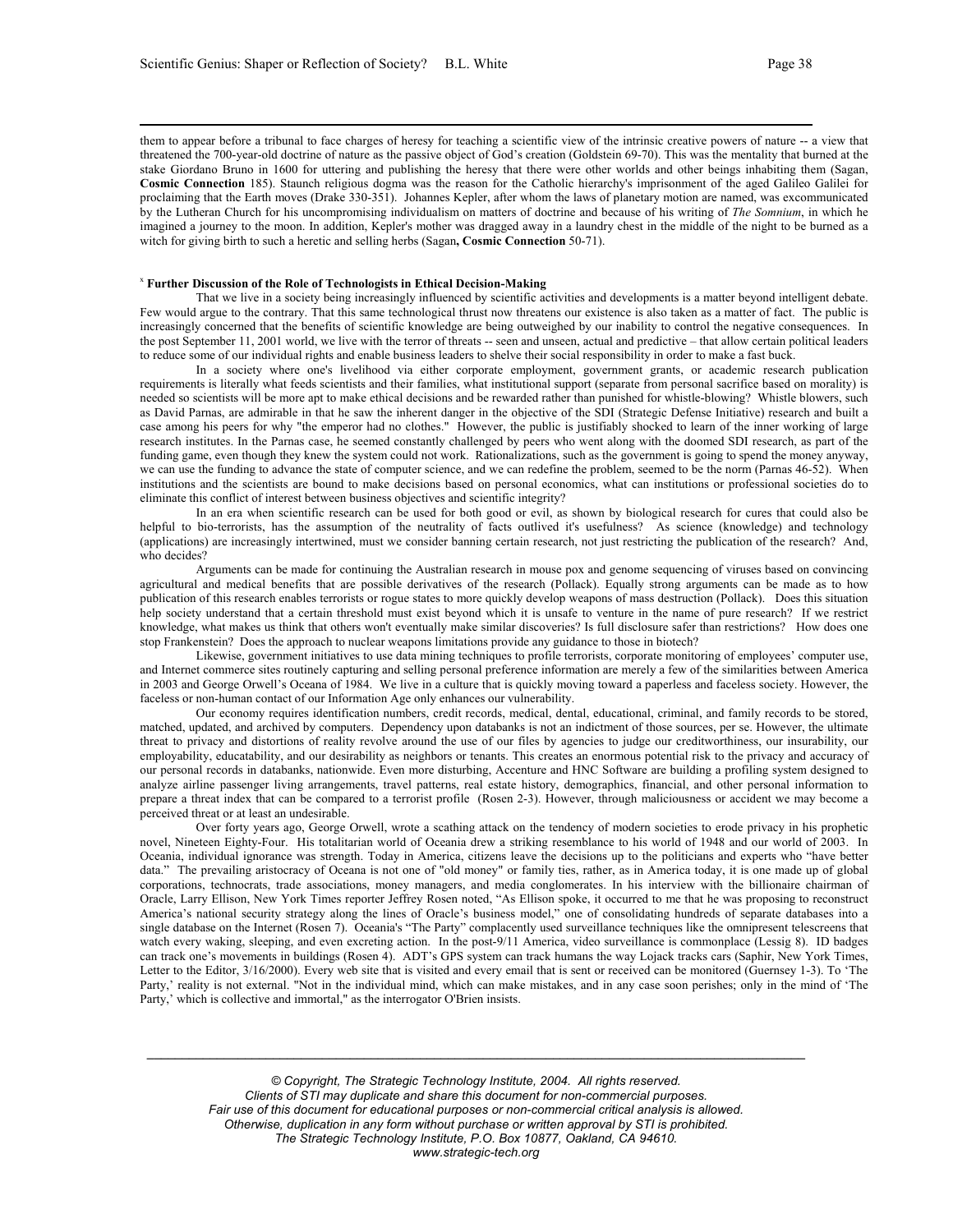We live in a world where our 2003 is not as overtly totalitarian as Orwell's 1984, but every electronic signature, fingerprint, or transaction record we leave is a non-transitory record that is more easily monitored, more cheaply searched, transparent to the person being searched, and can lead to the erosion of personal privacy (Lessig 7-12). Orwell's Unperson was an accurate foreshadowing of our dilemma.

As we dash into the electronic society, with written records and receipts fading into the "inaccuracy of individual memories," as Orwell's Party would state it, the reality of our transactions, our lives, and the lives of others become flexible. From the bureaucracy's perspective, our reality exists at its discretion. As such, society will increasingly hold in disdain those engineers who provide a host of excuses from, "If I don't, someone else will," to "Guns don't kill people, people kill people," to "I'm not responsible for how politicians use my research," to "I'll leave it to the theologians." Such answers are reprehensible cop-outs in an attempt to justify either blood money or an archaic claim on unfettered academic freedom.

Our technology is causing social changes at a tremendous rate. The destructiveness of modern weaponry has outpaced our social ability to cooperate. As Pool observes,

"For better or worse, technology has changed. Our days of innocence, when machines were solely a product of larger-than-life inventors and hard-working engineers, are gone. Increasingly, technology will be a joint effort, with its design shaped not only by engineers and executives, but also psychologists, politicians, political scientists, management theorists, risk specialists, regulators, courts, and the general public. It will not be a neat system. It is probably not the best system. But, given the power and complexity of modern technology, it is likely to be our only choice" (Pool 305).

Scientists and engineers have a history of cooperation on their side. They can be the vanguard of a total international movement to save humanity. If they do not, our lease on the future may be unrenewable. The great scholar Alfred North Whitehead delivered a series of lectures in 1925 in which he warned us of the danger of non-cooperation.

"During the past three generations, the exclusive direction of attention has been a disaster of the first magnitude. The watchwords of the nineteenth century have been struggle for existence, competition, class warfare, commercial antagonism between nations, and military warfare. The struggle for existence has been construed into a gospel of hate. However, successful organisms are those that modify their environment so as to assist each other. A species of microbes that kills the forest also exterminates itself.

In the history of the world the prize has not gone to those species which specialized in methods of violence, or even in defensive armour. In fact, nature began with producing animals encased in hard shells for defense against the ills of life. It also experimented with size. But smaller animals, without external armour, warm-blooded, sensitive, and alert, have cleared these monsters off the face of the earth. Also, the lions and tigers are not the successful species. There is something in the ready use of force which defeats its own object. Its main defect is that it bars cooperation.

Every organism requires an environment of friendship. The Gospel of Force is incompatible with a social life" (Whitehead 259).

Humans would fare much better if we follow the lessons of nature. Cooperation and a moral use of our non-neutral technology are the key ingredients to the success of the human organism. Enlightened scientists and engineers might teach us this lesson. It is reasonable to contend that the scientific ethic is the doctrine that should be embraced as an idealized goal and that engineers and other technologists can be the agents of success. As we embrace the idealized ethics of science and engineering, one needs to walk down this path with a clear understanding of limits, biases, and a neo-consequentalist view of the social implications of technical innovation. One hopes that renewed emphases on ethical decisionmaking and product designs might be accompanied by professional codes of ethics with 'teeth.' For the most sensitive and risky technologies, professional engineering and scientific societies might need to evolve to function much more like their parallels in law, medicine, and pharmacy, where those professions are governed by and licensed under the conditions set forth by the professional societies.

Regardless of the organizational path, scientists and engineers who insist upon declaring themselves neutral are, in effect, unethical. As that 1960s mantra succinctly stated, "If you are not part of the solution, you are part of the problem."

The raging debate centers around what can be done to alleviate these threats and who should bear the responsibility for implementing solutions. After all, when the threat of biological genocide due to a genetically engineered mutant virus having escaped a pharmaceutical laboratory confronts humanity, who is to blame? When our entire civilization hangs on a fifteen-minute thermonuclear missile flight-time thread, are scientists or politicians the culprits? Those whose education or tastes have confined them to the humanities protest that scientists alone are to blame. Scientists say, with equal contempt, that humanists, politicians, and the 'commercializers' cannot wash their hands of blame because they have not done anything to help direct a society whose ills grow worse from, not only error, but also inaction (Bronowski, 5).

As scientist and philosopher Jacob Bronowski points out, there is no comfort in such bickering. Neither solves the problem. Bronowski states,

"There is no more threatening and no more degrading doctrine than the fancy that somehow we may shelve the responsibility for making decisions of our society by passing it to a few scientists armored with a special magic" (Bronowski 6).

For indeed, "…it should make us shiver whenever we hear a man of sensibility dismiss science as someone else's concern. The world today is made, it is powered by science; and for any man to abdicate an interest in science is to walk with open eyes toward slavery " (Bronowski 6).

In more recent times, Stanford professor Robert McGinn described several ethical problems facing modern 21<sup>st</sup> Century engineering practitioners. These problems include execution problems, such as unfair distribution of benefits and costs, the fear of whistle blowing, and lack of consideration of long-term effects. He also described communication problems, such as fraud and misrepresentation (McGinn, *Ethics* 18-26). Scientists and engineers have also erred by having misplaced loyalties. They have become servants to organizations rather than to the public. The basic canons of professional ethics have been subverted to gain employment and to preserve national power structures. Ian Barbour sees the